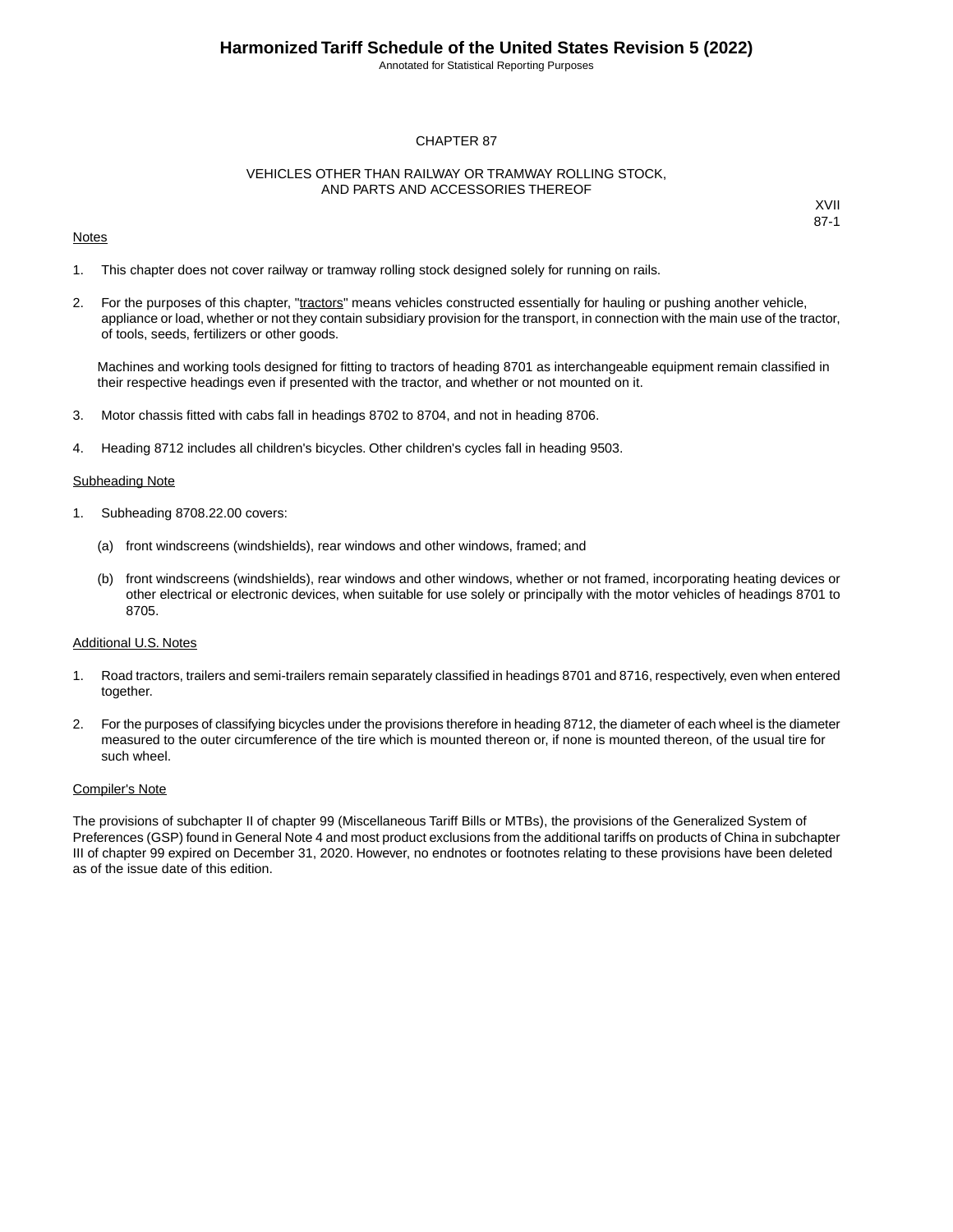Annotated for Statistical Reporting Purposes

| Heading/           | Stat. |                                                          | Unit                  |                     | <b>Rates of Duty</b>                 |                |
|--------------------|-------|----------------------------------------------------------|-----------------------|---------------------|--------------------------------------|----------------|
| Subheading         | Suf-  | <b>Article Description</b>                               | of                    |                     |                                      | $\overline{2}$ |
|                    | fix   |                                                          | Quantity              | General             | Special                              |                |
| 8701<br>8701.10.01 | 00    | Tractors (other than tractors of heading 8709):          | No Free <sup>1/</sup> |                     |                                      | Free           |
|                    |       |                                                          |                       |                     |                                      |                |
| 8701.21.00         |       | Road tractors for semi-trailers:                         |                       |                     |                                      |                |
|                    |       | With only compression-ignition internal combustion       |                       |                     | Free (A+, AU, B, BH, 25%             |                |
|                    |       |                                                          |                       |                     | CL, CO, D, E, IL,                    |                |
|                    |       |                                                          |                       |                     | JO, KR, MA, OM,                      |                |
|                    |       |                                                          |                       |                     | P, PA, PE, S, SG)                    |                |
|                    |       | New:                                                     |                       |                     |                                      |                |
|                    | 15    |                                                          |                       |                     |                                      |                |
|                    | 45    |                                                          |                       |                     |                                      |                |
| 8701.22.00         | 80    | With both compression-ignition internal combustion       |                       |                     |                                      |                |
|                    |       | piston engine (diesel or semi-diesel) and electric motor |                       |                     |                                      |                |
|                    |       |                                                          |                       | $4\%^{2/2}$         | Free (A+, AU, B, BH, 25%             |                |
|                    |       |                                                          |                       |                     | CL, CO, D, E, IL,                    |                |
|                    |       |                                                          |                       |                     | JO, KR, MA, OM,                      |                |
|                    |       | New:                                                     |                       |                     | P, PA, PE, S, SG)                    |                |
|                    | 15    |                                                          |                       |                     |                                      |                |
|                    | 45    |                                                          |                       |                     |                                      |                |
|                    | 80    |                                                          |                       |                     |                                      |                |
| 8701.23.00         |       | With both spark-ignition internal combustion piston      |                       |                     |                                      |                |
|                    |       | engine and electric motor as motors for propulsion       |                       | $4\%$ <sup>2/</sup> | Free (A+, AU, B, BH, 25%             |                |
|                    |       |                                                          |                       |                     | CL, CO, D, E, IL,                    |                |
|                    |       |                                                          |                       |                     | JO, KR, MA, OM,<br>P, PA, PE, S, SG) |                |
|                    |       | New:                                                     |                       |                     |                                      |                |
|                    | 15    |                                                          |                       |                     |                                      |                |
|                    | 45    |                                                          |                       |                     |                                      |                |
|                    | 80    |                                                          |                       |                     |                                      |                |
| 8701.24.00         |       |                                                          |                       | $4\%$ <sup>2/</sup> | Free (A+, AU, B, BH, 25%             |                |
|                    |       |                                                          |                       |                     | CL, CO, D, E, IL,<br>JO, KR, MA, OM, |                |
|                    |       |                                                          |                       |                     | P, PA, PE, S, SG)                    |                |
|                    |       | New:                                                     |                       |                     |                                      |                |
|                    | 15    |                                                          |                       |                     |                                      |                |
|                    | 45    |                                                          |                       |                     |                                      |                |
|                    | 80    |                                                          |                       |                     |                                      |                |
| 8701.29.00         |       |                                                          |                       | $4\%^{2}$           | Free (A+, AU, B, BH, 25%             |                |
|                    |       |                                                          |                       |                     | CL, CO, D, E, IL,<br>JO, KR, MA, OM, |                |
|                    |       |                                                          |                       |                     | P, PA, PE, S, SG)                    |                |
|                    |       | New:                                                     |                       |                     |                                      |                |
|                    | 15    | G.V.W. not exceeding 36,287 kg No.                       |                       |                     |                                      |                |
|                    | 45    | G.V.W. exceeding 36,287 kg                               | No.                   |                     |                                      |                |
|                    | 80    |                                                          | .I No.                |                     |                                      |                |
|                    |       |                                                          |                       |                     |                                      |                |
|                    |       |                                                          |                       |                     |                                      |                |
|                    |       |                                                          |                       |                     |                                      |                |
|                    |       |                                                          |                       |                     |                                      |                |
|                    |       |                                                          |                       |                     |                                      |                |
|                    |       |                                                          |                       |                     |                                      |                |
|                    |       |                                                          |                       |                     |                                      |                |
|                    |       |                                                          |                       |                     |                                      |                |
|                    |       |                                                          |                       |                     |                                      |                |
|                    |       |                                                          |                       |                     |                                      |                |
|                    |       |                                                          |                       |                     |                                      |                |
|                    |       |                                                          |                       |                     |                                      |                |
|                    |       |                                                          |                       |                     |                                      |                |
|                    |       |                                                          |                       |                     |                                      |                |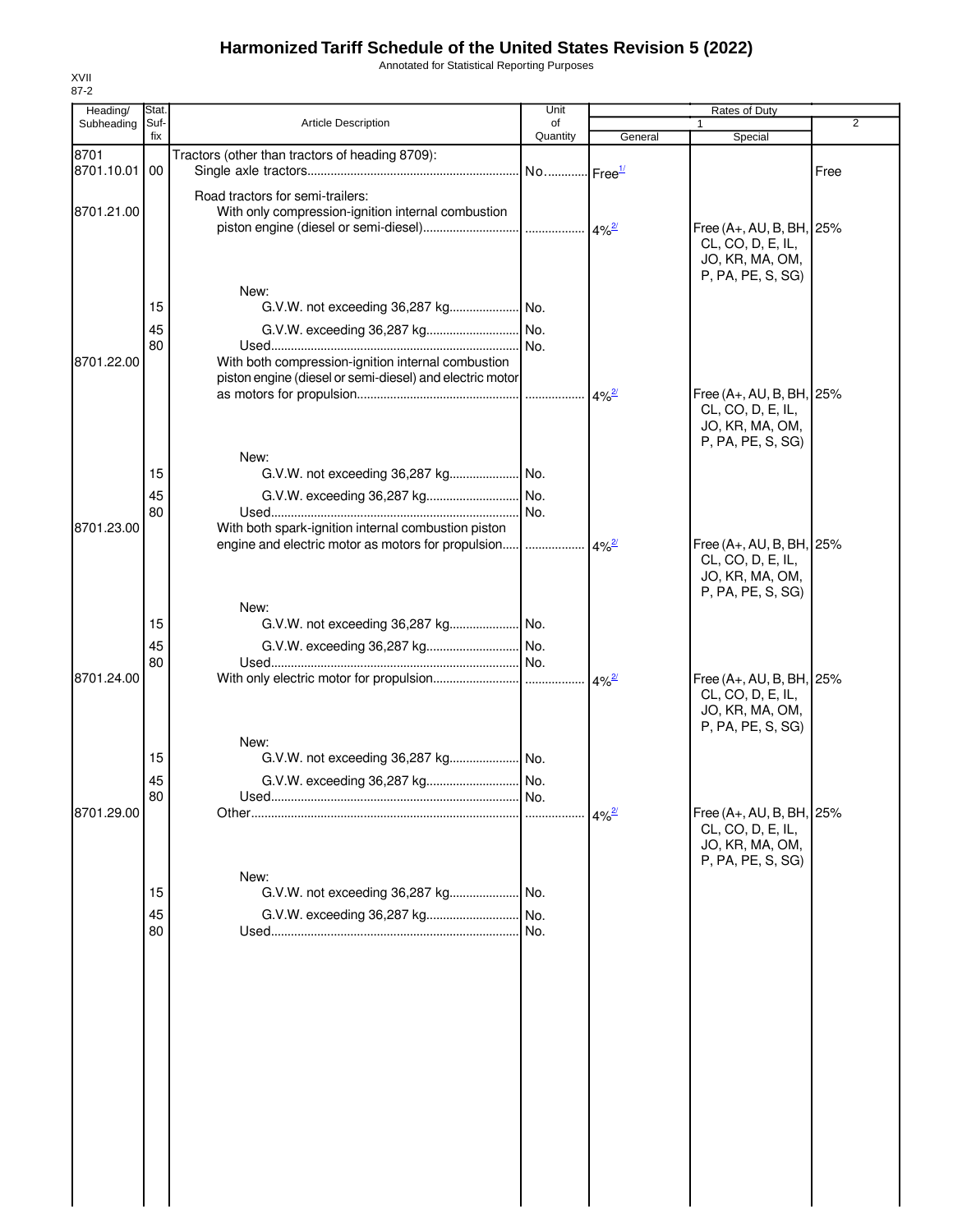Annotated for Statistical Reporting Purposes

| Suf-<br><b>Article Description</b><br>2<br>of<br>Subheading<br>1<br>fix<br>Quantity<br>General<br>Special<br>8701 (con.)<br>Tractors (other than tractors of heading 8709): (con.)<br>8701.30<br>Track-laying tractors:<br>8701.30.10<br>Free<br>Free <sup>1/</sup><br>New:<br>15<br>With a net engine power of less than<br>INo.<br>With a net engine power of 93.3 kW or more<br>30<br>I No.<br>With a net engine power of 119.4 kW or more<br>45<br>With a net engine power of 194 kW or more<br>60<br>No.<br>75<br>With a net engine power of 257.4 kW or<br>No.<br>90<br>8701.30.50<br>27.5%<br>Free <sup>2/</sup><br>New:<br>15<br>With a net engine power of less than<br>No.<br>30<br>With a net engine power of 93.3 kW or more<br>No.<br>45<br>With a net engine power of 119.4 kW or more<br>No.<br>60<br>With a net engine power of 194 kW or more<br>No.<br>75<br>With a net engine power of 257.4 kW or<br>No.<br>90<br>No.<br>Other, of an engine power:<br>8701.91<br>Not exceeding 18 kW:<br>8701.91.10<br>00<br>Free<br>8701.91.50<br>00<br>27.5%<br>8701.92<br>Exceeding 18 kW but not exceeding 37 kW:<br>8701.92.10<br>00<br>Free<br>8701.92.50 00<br>27.5%<br>Exceeding 37 kW but not exceeding 75 kW:<br>8701.93<br>No Free <sup>2/</sup><br>Free<br>8701.93.10 00<br>No Free <sup>2/</sup><br>8701.93.50 00<br>27.5%<br>8701.94<br>Exceeding 75 kW but not exceeding 130 kW:<br>8701.94.10 00<br>No<br>Free<br>Free $\frac{27}{2}$<br>8701.94.50 00<br>No Free <sup>2/</sup><br>27.5%<br>8701.95<br>Exceeding 130 kW:<br>8701.95.10 00<br>Free<br>8701.95.50 00<br>No Free <sup>2/</sup><br>27.5% | Heading/ | Stat | Unit | Rates of Duty |  |
|---------------------------------------------------------------------------------------------------------------------------------------------------------------------------------------------------------------------------------------------------------------------------------------------------------------------------------------------------------------------------------------------------------------------------------------------------------------------------------------------------------------------------------------------------------------------------------------------------------------------------------------------------------------------------------------------------------------------------------------------------------------------------------------------------------------------------------------------------------------------------------------------------------------------------------------------------------------------------------------------------------------------------------------------------------------------------------------------------------------------------------------------------------------------------------------------------------------------------------------------------------------------------------------------------------------------------------------------------------------------------------------------------------------------------------------------------------------------------------------------------------------------------------------------------------------------------------------------------------------------------|----------|------|------|---------------|--|
|                                                                                                                                                                                                                                                                                                                                                                                                                                                                                                                                                                                                                                                                                                                                                                                                                                                                                                                                                                                                                                                                                                                                                                                                                                                                                                                                                                                                                                                                                                                                                                                                                           |          |      |      |               |  |
|                                                                                                                                                                                                                                                                                                                                                                                                                                                                                                                                                                                                                                                                                                                                                                                                                                                                                                                                                                                                                                                                                                                                                                                                                                                                                                                                                                                                                                                                                                                                                                                                                           |          |      |      |               |  |
|                                                                                                                                                                                                                                                                                                                                                                                                                                                                                                                                                                                                                                                                                                                                                                                                                                                                                                                                                                                                                                                                                                                                                                                                                                                                                                                                                                                                                                                                                                                                                                                                                           |          |      |      |               |  |
|                                                                                                                                                                                                                                                                                                                                                                                                                                                                                                                                                                                                                                                                                                                                                                                                                                                                                                                                                                                                                                                                                                                                                                                                                                                                                                                                                                                                                                                                                                                                                                                                                           |          |      |      |               |  |
|                                                                                                                                                                                                                                                                                                                                                                                                                                                                                                                                                                                                                                                                                                                                                                                                                                                                                                                                                                                                                                                                                                                                                                                                                                                                                                                                                                                                                                                                                                                                                                                                                           |          |      |      |               |  |
|                                                                                                                                                                                                                                                                                                                                                                                                                                                                                                                                                                                                                                                                                                                                                                                                                                                                                                                                                                                                                                                                                                                                                                                                                                                                                                                                                                                                                                                                                                                                                                                                                           |          |      |      |               |  |
|                                                                                                                                                                                                                                                                                                                                                                                                                                                                                                                                                                                                                                                                                                                                                                                                                                                                                                                                                                                                                                                                                                                                                                                                                                                                                                                                                                                                                                                                                                                                                                                                                           |          |      |      |               |  |
|                                                                                                                                                                                                                                                                                                                                                                                                                                                                                                                                                                                                                                                                                                                                                                                                                                                                                                                                                                                                                                                                                                                                                                                                                                                                                                                                                                                                                                                                                                                                                                                                                           |          |      |      |               |  |
|                                                                                                                                                                                                                                                                                                                                                                                                                                                                                                                                                                                                                                                                                                                                                                                                                                                                                                                                                                                                                                                                                                                                                                                                                                                                                                                                                                                                                                                                                                                                                                                                                           |          |      |      |               |  |
|                                                                                                                                                                                                                                                                                                                                                                                                                                                                                                                                                                                                                                                                                                                                                                                                                                                                                                                                                                                                                                                                                                                                                                                                                                                                                                                                                                                                                                                                                                                                                                                                                           |          |      |      |               |  |
|                                                                                                                                                                                                                                                                                                                                                                                                                                                                                                                                                                                                                                                                                                                                                                                                                                                                                                                                                                                                                                                                                                                                                                                                                                                                                                                                                                                                                                                                                                                                                                                                                           |          |      |      |               |  |
|                                                                                                                                                                                                                                                                                                                                                                                                                                                                                                                                                                                                                                                                                                                                                                                                                                                                                                                                                                                                                                                                                                                                                                                                                                                                                                                                                                                                                                                                                                                                                                                                                           |          |      |      |               |  |
|                                                                                                                                                                                                                                                                                                                                                                                                                                                                                                                                                                                                                                                                                                                                                                                                                                                                                                                                                                                                                                                                                                                                                                                                                                                                                                                                                                                                                                                                                                                                                                                                                           |          |      |      |               |  |
|                                                                                                                                                                                                                                                                                                                                                                                                                                                                                                                                                                                                                                                                                                                                                                                                                                                                                                                                                                                                                                                                                                                                                                                                                                                                                                                                                                                                                                                                                                                                                                                                                           |          |      |      |               |  |
|                                                                                                                                                                                                                                                                                                                                                                                                                                                                                                                                                                                                                                                                                                                                                                                                                                                                                                                                                                                                                                                                                                                                                                                                                                                                                                                                                                                                                                                                                                                                                                                                                           |          |      |      |               |  |
|                                                                                                                                                                                                                                                                                                                                                                                                                                                                                                                                                                                                                                                                                                                                                                                                                                                                                                                                                                                                                                                                                                                                                                                                                                                                                                                                                                                                                                                                                                                                                                                                                           |          |      |      |               |  |
|                                                                                                                                                                                                                                                                                                                                                                                                                                                                                                                                                                                                                                                                                                                                                                                                                                                                                                                                                                                                                                                                                                                                                                                                                                                                                                                                                                                                                                                                                                                                                                                                                           |          |      |      |               |  |
|                                                                                                                                                                                                                                                                                                                                                                                                                                                                                                                                                                                                                                                                                                                                                                                                                                                                                                                                                                                                                                                                                                                                                                                                                                                                                                                                                                                                                                                                                                                                                                                                                           |          |      |      |               |  |
|                                                                                                                                                                                                                                                                                                                                                                                                                                                                                                                                                                                                                                                                                                                                                                                                                                                                                                                                                                                                                                                                                                                                                                                                                                                                                                                                                                                                                                                                                                                                                                                                                           |          |      |      |               |  |
|                                                                                                                                                                                                                                                                                                                                                                                                                                                                                                                                                                                                                                                                                                                                                                                                                                                                                                                                                                                                                                                                                                                                                                                                                                                                                                                                                                                                                                                                                                                                                                                                                           |          |      |      |               |  |
|                                                                                                                                                                                                                                                                                                                                                                                                                                                                                                                                                                                                                                                                                                                                                                                                                                                                                                                                                                                                                                                                                                                                                                                                                                                                                                                                                                                                                                                                                                                                                                                                                           |          |      |      |               |  |
|                                                                                                                                                                                                                                                                                                                                                                                                                                                                                                                                                                                                                                                                                                                                                                                                                                                                                                                                                                                                                                                                                                                                                                                                                                                                                                                                                                                                                                                                                                                                                                                                                           |          |      |      |               |  |
|                                                                                                                                                                                                                                                                                                                                                                                                                                                                                                                                                                                                                                                                                                                                                                                                                                                                                                                                                                                                                                                                                                                                                                                                                                                                                                                                                                                                                                                                                                                                                                                                                           |          |      |      |               |  |
|                                                                                                                                                                                                                                                                                                                                                                                                                                                                                                                                                                                                                                                                                                                                                                                                                                                                                                                                                                                                                                                                                                                                                                                                                                                                                                                                                                                                                                                                                                                                                                                                                           |          |      |      |               |  |
|                                                                                                                                                                                                                                                                                                                                                                                                                                                                                                                                                                                                                                                                                                                                                                                                                                                                                                                                                                                                                                                                                                                                                                                                                                                                                                                                                                                                                                                                                                                                                                                                                           |          |      |      |               |  |
|                                                                                                                                                                                                                                                                                                                                                                                                                                                                                                                                                                                                                                                                                                                                                                                                                                                                                                                                                                                                                                                                                                                                                                                                                                                                                                                                                                                                                                                                                                                                                                                                                           |          |      |      |               |  |
|                                                                                                                                                                                                                                                                                                                                                                                                                                                                                                                                                                                                                                                                                                                                                                                                                                                                                                                                                                                                                                                                                                                                                                                                                                                                                                                                                                                                                                                                                                                                                                                                                           |          |      |      |               |  |
|                                                                                                                                                                                                                                                                                                                                                                                                                                                                                                                                                                                                                                                                                                                                                                                                                                                                                                                                                                                                                                                                                                                                                                                                                                                                                                                                                                                                                                                                                                                                                                                                                           |          |      |      |               |  |
|                                                                                                                                                                                                                                                                                                                                                                                                                                                                                                                                                                                                                                                                                                                                                                                                                                                                                                                                                                                                                                                                                                                                                                                                                                                                                                                                                                                                                                                                                                                                                                                                                           |          |      |      |               |  |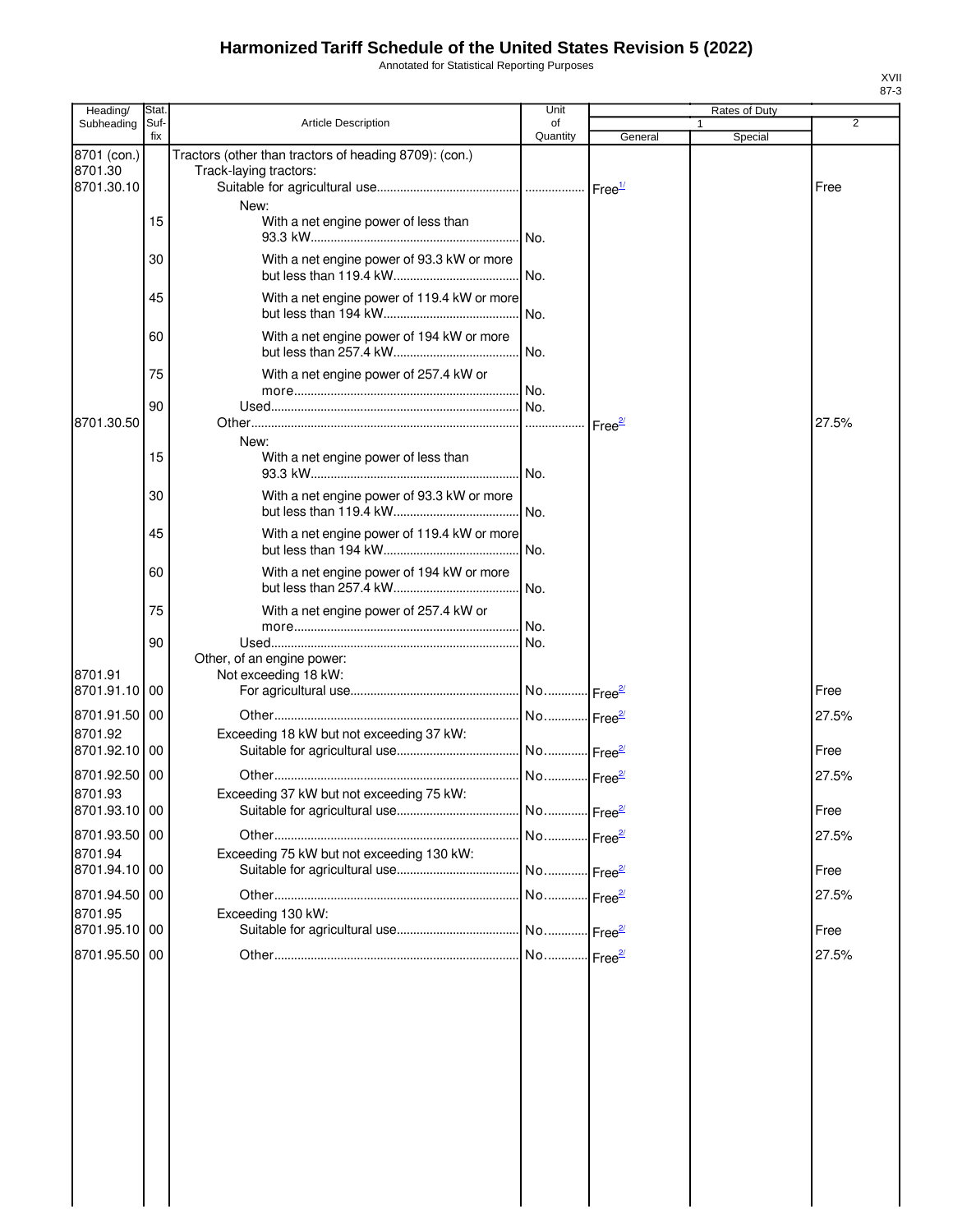Annotated for Statistical Reporting Purposes

| Heading/      | Stat.       |                                                                                                            | Unit           |                      | Rates of Duty                                |                |
|---------------|-------------|------------------------------------------------------------------------------------------------------------|----------------|----------------------|----------------------------------------------|----------------|
| Subheading    | Suf-<br>fix | <b>Article Description</b>                                                                                 | of<br>Quantity | General              | Special                                      | $\overline{2}$ |
| 8702          |             | Motor vehicles for the transport of ten or more persons,                                                   |                |                      |                                              |                |
| 8702.10       |             | including the driver:<br>With only compression-ignition internal combustion piston                         |                |                      |                                              |                |
|               |             | engine (diesel or semi-diesel):                                                                            |                |                      |                                              |                |
| 8702.10.31 00 |             | Designed for the transport of 16 or more persons,                                                          |                |                      | Free (A*, AU, B, BH, 25%                     |                |
|               |             |                                                                                                            |                |                      | CL, CO, D, E, IL,                            |                |
|               |             |                                                                                                            |                |                      | JO, KR, MA, OM,<br>P, PA, PE, S, SG)         |                |
| 8702.10.61    | 00          |                                                                                                            |                |                      | Free (A, AU, B, BH, 25%                      |                |
|               |             |                                                                                                            |                |                      | CL, CO, D, E, IL,                            |                |
|               |             |                                                                                                            |                |                      | JO, KR, MA, OM,<br>P, PA, PE, S, SG)         |                |
| 8702.20       |             | With both compression-ignition internal combustion piston                                                  |                |                      |                                              |                |
|               |             | engine (diesel or semi-diesel) and electric motor as motors<br>for propulsion:                             |                |                      |                                              |                |
| 8702.20.31    | 00          | Designed for the transport of 16 or more persons,                                                          |                |                      |                                              |                |
|               |             |                                                                                                            |                |                      | Free (A, AU, B, BH, 25%                      |                |
|               |             |                                                                                                            |                |                      | CL, CO, D, E, IL,<br>JO, KR, MA, OM,         |                |
|               |             |                                                                                                            |                |                      | P, PA, PE, S, SG)                            |                |
| 8702.20.61    | 00          |                                                                                                            |                |                      | Free (A, AU, B, BH, 25%                      |                |
|               |             |                                                                                                            |                |                      | CL, CO, D, E, IL,<br>JO, KR, MA, OM,         |                |
|               |             |                                                                                                            |                |                      | P, PA, PE, S, SG)                            |                |
| 8702.30       |             | With both spark-ignition internal combustion piston engine<br>and electric motor as motors for propulsion: |                |                      |                                              |                |
| 8702.30.31 00 |             | Designed for the transport of 16 or more persons,                                                          |                |                      |                                              |                |
|               |             |                                                                                                            |                |                      | Free (A, AU, B, BH, 25%<br>CL, CO, D, E, IL, |                |
|               |             |                                                                                                            |                |                      | JO, KR, MA, OM,                              |                |
|               |             |                                                                                                            |                |                      | P, PA, PE, S, SG)                            |                |
| 8702.30.61 00 |             |                                                                                                            |                |                      | Free (A, AU, B, BH, 25%<br>CL, CO, D, E, IL, |                |
|               |             |                                                                                                            |                |                      | JO, KR, MA, OM,                              |                |
| 8702.40       |             | With only electric motor for propulsion:                                                                   |                |                      | P, PA, PE, S, SG)                            |                |
| 8702.40.31    | 00          | Designed for the transport of 16 or more persons,                                                          |                |                      |                                              |                |
|               |             |                                                                                                            |                |                      | Free (A, AU, B, BH, 25%<br>CL, CO, D, E, IL, |                |
|               |             |                                                                                                            |                |                      | JO, KR, MA, OM,                              |                |
|               |             |                                                                                                            |                |                      | P, PA, PE, S, SG)                            |                |
| 8702.40.61 00 |             |                                                                                                            | No             | $-2\%$ <sup>1/</sup> | Free (A, AU, B, BH, 25%<br>CL, CO, D, E, IL, |                |
|               |             |                                                                                                            |                |                      | JO, KR, MA, OM,                              |                |
| 8702.90       |             | Other:                                                                                                     |                |                      | P, PA, PE, S, SG)                            |                |
| 8702.90.31 00 |             | Designed for the transport of 16 or more persons,                                                          |                |                      |                                              |                |
|               |             |                                                                                                            |                | $-2\%$ <sup>1/</sup> | Free (A, AU, B, BH, 25%<br>CL, CO, D, E, IL, |                |
|               |             |                                                                                                            |                |                      | JO, KR, MA, OM,                              |                |
|               |             |                                                                                                            |                |                      | P, PA, PE, S, SG)                            |                |
| 8702.90.61    | 00          |                                                                                                            | No             | $-2\%$ <sup>1/</sup> | Free (A, AU, B, BH, 25%<br>CL, CO, D, E, IL, |                |
|               |             |                                                                                                            |                |                      | JO, KR, MA, OM,                              |                |
|               |             |                                                                                                            |                |                      | P, PA, PE, S, SG)                            |                |
|               |             |                                                                                                            |                |                      |                                              |                |
|               |             |                                                                                                            |                |                      |                                              |                |
|               |             |                                                                                                            |                |                      |                                              |                |
|               |             |                                                                                                            |                |                      |                                              |                |
|               |             |                                                                                                            |                |                      |                                              |                |
|               |             |                                                                                                            |                |                      |                                              |                |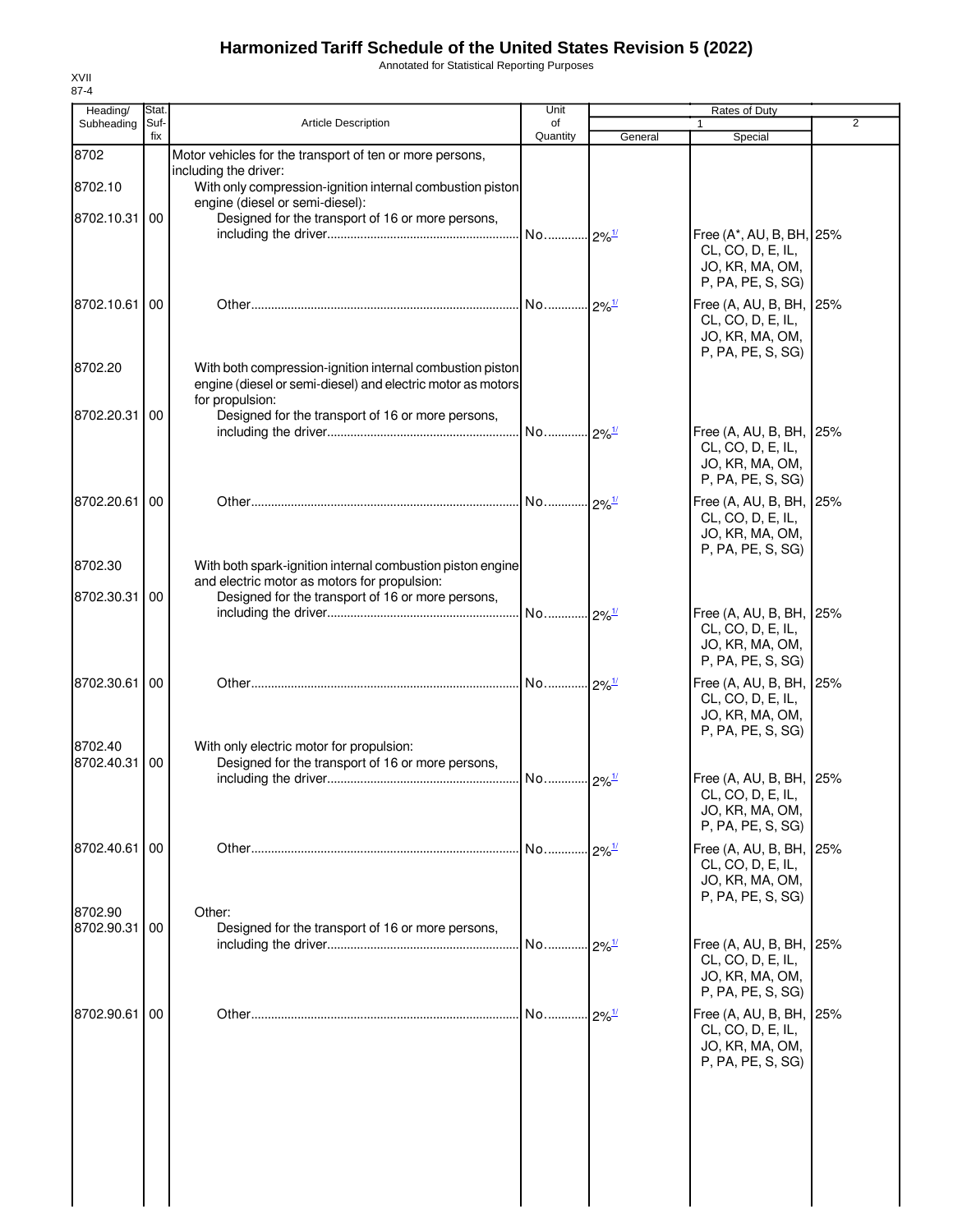Annotated for Statistical Reporting Purposes

| Heading/      | Stat.       |                                                                                                                                                                                                     | Unit           |                       | Rates of Duty                                                                         |                |
|---------------|-------------|-----------------------------------------------------------------------------------------------------------------------------------------------------------------------------------------------------|----------------|-----------------------|---------------------------------------------------------------------------------------|----------------|
| Subheading    | Suf-<br>fix | <b>Article Description</b>                                                                                                                                                                          | of<br>Quantity | General               | Special                                                                               | $\overline{2}$ |
| 8703          |             | Motor cars and other motor vehicles principally designed for<br>the transport of persons (other than those of heading 8702),<br>including station wagons and racing cars:                           |                |                       |                                                                                       |                |
| 8703.10       |             | Vehicles specially designed for traveling on snow; golf<br>carts and similar vehicles:                                                                                                              |                |                       |                                                                                       |                |
| 8703.10.10 00 |             |                                                                                                                                                                                                     |                |                       | Free (A+, AU, B, BH, 10%<br>CL, CO, D, E, IL,<br>JO, KR, MA, OM,<br>P, PA, PE, S, SG) |                |
| 8703.10.50    |             |                                                                                                                                                                                                     |                | $2.5\%$ <sup>3/</sup> | Free (A, AU, B, BH,<br>CL, CO, D, E, IL,<br>JO, KR, MA, OM,<br>P, PA, PE, S, SG)      | 10%            |
|               | 30          |                                                                                                                                                                                                     |                |                       |                                                                                       |                |
|               | 60          | Other vehicles, with only spark-ignition internal combustion<br>piston engines:                                                                                                                     |                |                       |                                                                                       |                |
| 8703.21.01    |             |                                                                                                                                                                                                     |                |                       | Free (A+, AU, B, BH,<br>CL, CO, D, E, IL,<br>JO, KR, MA, OM,<br>P, PA, PE, S, SG)     | 10%            |
|               | 10          | Three or four wheel off-road vehicles with straddle<br>seat and handlebar control:<br>With label indicating that vehicle is for<br>operation only by persons at least 16 years of<br>$age^{4/}$ No. |                |                       |                                                                                       |                |
|               | 30          |                                                                                                                                                                                                     | . No.          |                       |                                                                                       |                |
|               | 50          |                                                                                                                                                                                                     |                |                       |                                                                                       |                |
| 8703.22.01    | 00          | Of a cylinder capacity exceeding 1,000 cc but not                                                                                                                                                   |                |                       | Free (A+, AU, B, BH, 10%<br>CL, CO, D, E, IL,<br>JO, KR, MA, OM,                      |                |
| 8703.23.01    |             | Of a cylinder capacity exceeding 1,500 cc but not                                                                                                                                                   |                |                       | P, PA, PE, S, SG)<br>Free (A+, AU, B, BH, 10%<br>CL, CO, D, E, IL,<br>JO, KR, MA, OM, |                |
|               | 10          |                                                                                                                                                                                                     |                |                       | P, PA, PE, S, SG)                                                                     |                |
|               |             | Other:<br>New:<br>Having engines with not more than 4<br>cylinders:<br>Station wagons and passenger vans:                                                                                           |                |                       |                                                                                       |                |
|               | 20          | Station wagons under 160 cm in                                                                                                                                                                      | . No.          |                       |                                                                                       |                |
|               | 30          |                                                                                                                                                                                                     | .I No.         |                       |                                                                                       |                |
|               | 40          |                                                                                                                                                                                                     | No.            |                       |                                                                                       |                |
|               | 60          | Having engines with more than 4 cylinders<br>but not more than 6 cylinders                                                                                                                          | No.            |                       |                                                                                       |                |
|               | 70          | Having engines with more than 6                                                                                                                                                                     | . No.          |                       |                                                                                       |                |
|               | 90          |                                                                                                                                                                                                     | No.            |                       |                                                                                       |                |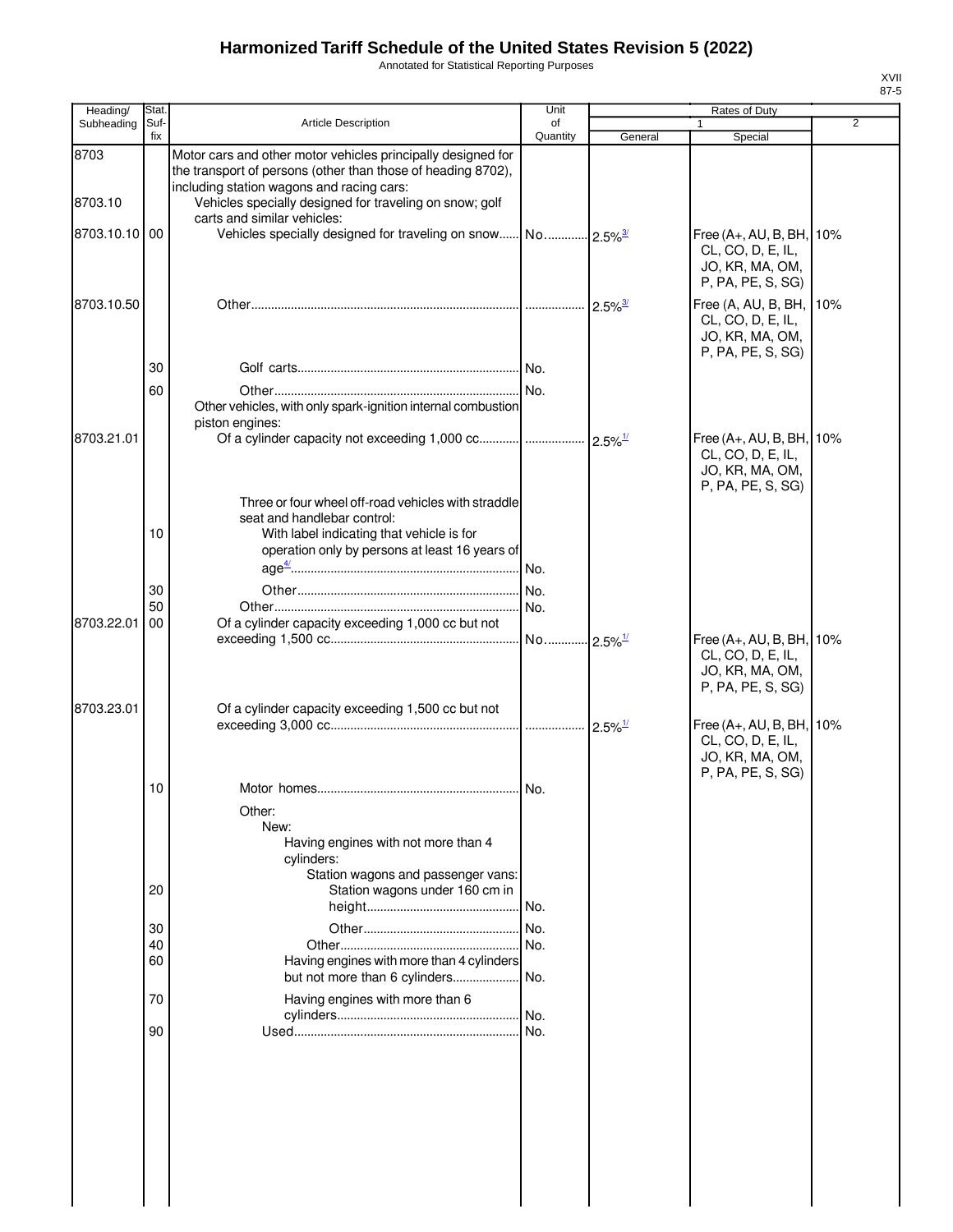Annotated for Statistical Reporting Purposes

| Heading/                  | Stat.       |                                                                                                                                                                                                                                                                            | Unit           |                       | Rates of Duty                                                                         |                |
|---------------------------|-------------|----------------------------------------------------------------------------------------------------------------------------------------------------------------------------------------------------------------------------------------------------------------------------|----------------|-----------------------|---------------------------------------------------------------------------------------|----------------|
| Subheading                | Suf-<br>fix | Article Description                                                                                                                                                                                                                                                        | of<br>Quantity | General               | Special                                                                               | $\overline{2}$ |
| 8703 (con.)<br>8703.24.01 |             | Motor cars and other motor vehicles principally designed for<br>the transport of persons (other than those of heading 8702),<br>including station wagons and racing cars: (con.)<br>Other vehicles, with only spark-ignition internal combustion<br>piston engines: (con.) |                |                       | Free (A+, AU, B, BH, 10%<br>CL, CO, D, E, IL,<br>JO, KR, MA, OM,                      |                |
|                           |             |                                                                                                                                                                                                                                                                            |                |                       | P, PA, PE, S, SG)                                                                     |                |
|                           | 10          |                                                                                                                                                                                                                                                                            |                |                       |                                                                                       |                |
|                           | 30          |                                                                                                                                                                                                                                                                            |                |                       |                                                                                       |                |
|                           |             | Other:                                                                                                                                                                                                                                                                     |                |                       |                                                                                       |                |
|                           | 40          | New:<br>Having engines with not more than 4                                                                                                                                                                                                                                | . No.          |                       |                                                                                       |                |
|                           | 50          | Having engines with more than 4 cylinders                                                                                                                                                                                                                                  |                |                       |                                                                                       |                |
|                           |             |                                                                                                                                                                                                                                                                            |                |                       |                                                                                       |                |
|                           | 60          | Having engines with more than 6                                                                                                                                                                                                                                            | No.            |                       |                                                                                       |                |
|                           | 90          |                                                                                                                                                                                                                                                                            | No.            |                       |                                                                                       |                |
|                           |             | Other vehicles, with only compression-ignition internal<br>combustion piston engine (diesel or semi-diesel):                                                                                                                                                               |                |                       |                                                                                       |                |
| 8703.31.01                | 00          |                                                                                                                                                                                                                                                                            |                |                       | Free (A+, AU, B, BH, 10%<br>CL, CO, D, E, IL,<br>JO, KR, MA, OM,<br>P, PA, PE, S, SG) |                |
| 8703.32.01                |             | Of a cylinder capacity exceeding 1,500 cc but not                                                                                                                                                                                                                          |                |                       |                                                                                       |                |
|                           | 10          |                                                                                                                                                                                                                                                                            |                | $2.5\%$ <sup>1/</sup> | Free (A+, AU, B, BH, 10%<br>CL, CO, D, E, IL,<br>JO, KR, MA, OM,<br>P, PA, PE, S, SG) |                |
| 8703.33.01                | 50          |                                                                                                                                                                                                                                                                            |                | $2.5\%$ <sup>1/</sup> | Free (A+, AU, B, BH, 10%                                                              |                |
|                           |             |                                                                                                                                                                                                                                                                            |                |                       | CL, CO, D, E, IL,<br>JO, KR, MA, OM,<br>P, PA, PE, S, SG)                             |                |
|                           | 10          |                                                                                                                                                                                                                                                                            |                |                       |                                                                                       |                |
|                           | 30          | Other:                                                                                                                                                                                                                                                                     | No.            |                       |                                                                                       |                |
|                           | 45          |                                                                                                                                                                                                                                                                            | I No.          |                       |                                                                                       |                |
|                           | 85          |                                                                                                                                                                                                                                                                            | INo.           |                       |                                                                                       |                |
|                           |             |                                                                                                                                                                                                                                                                            |                |                       |                                                                                       |                |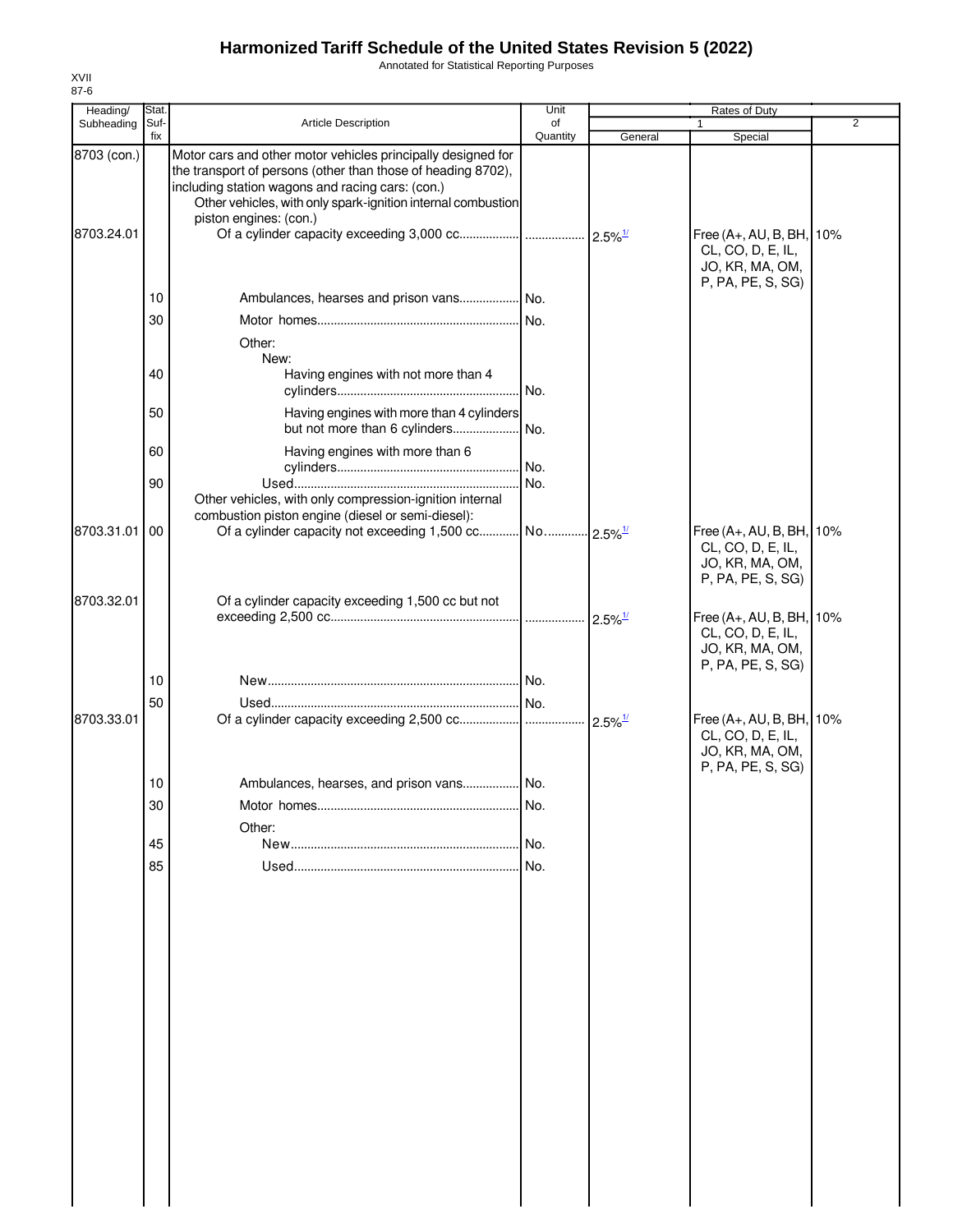Annotated for Statistical Reporting Purposes

| Heading/                  | Stat.       |                                                                                                                                                                                                                                                                                                                                                                            | Unit           |                       | Rates of Duty                                                    |                |
|---------------------------|-------------|----------------------------------------------------------------------------------------------------------------------------------------------------------------------------------------------------------------------------------------------------------------------------------------------------------------------------------------------------------------------------|----------------|-----------------------|------------------------------------------------------------------|----------------|
| Subheading                | Suf-<br>fix | Article Description                                                                                                                                                                                                                                                                                                                                                        | of<br>Quantity | General               | 1<br>Special                                                     | $\overline{2}$ |
| 8703 (con.)<br>8703.40.00 |             | Motor cars and other motor vehicles principally designed for<br>the transport of persons (other than those of heading 8702),<br>including station wagons and racing cars: (con.)<br>Other vehicles, with both spark-ignition internal combustion<br>piston engine and electric motor as motors for propulsion,<br>other than those capable of being charged by plugging to |                | $2.5\%$ <sup>1/</sup> | Free (A+, AU, B, BH, 10%<br>CL, CO, D, E, IL,<br>JO, KR, MA, OM, |                |
|                           |             |                                                                                                                                                                                                                                                                                                                                                                            |                |                       | P, PA, PE, S, SG)                                                |                |
|                           | 05<br>10    | Of a cylinder capacity not exceeding 1,000 cc No.<br>Of a cylinder capacity exceeding 1,000 cc but not                                                                                                                                                                                                                                                                     |                |                       |                                                                  |                |
|                           |             | Of a cylinder capacity exceeding 1,500 cc but not                                                                                                                                                                                                                                                                                                                          | No.            |                       |                                                                  |                |
|                           | 15          | exceeding 3,000 cc:                                                                                                                                                                                                                                                                                                                                                        | No.            |                       |                                                                  |                |
|                           |             | Other:                                                                                                                                                                                                                                                                                                                                                                     |                |                       |                                                                  |                |
|                           | 20          | New:<br>Having engines with not more than 4                                                                                                                                                                                                                                                                                                                                | No.            |                       |                                                                  |                |
|                           | 30          | Having engines with more than 4 cylinders<br>but not more than 6 cylinders                                                                                                                                                                                                                                                                                                 | No.            |                       |                                                                  |                |
|                           | 40          | Having engines with more than 6                                                                                                                                                                                                                                                                                                                                            | No.            |                       |                                                                  |                |
|                           | 45          | Of a cylinder capacity exceeding 3,000 cc:                                                                                                                                                                                                                                                                                                                                 | No.            |                       |                                                                  |                |
|                           | 50          | Ambulances, hearses and prison vans                                                                                                                                                                                                                                                                                                                                        | No.            |                       |                                                                  |                |
|                           | 55          | Other:<br>New:                                                                                                                                                                                                                                                                                                                                                             | No.            |                       |                                                                  |                |
|                           | 60          | Having engines with not more than 4                                                                                                                                                                                                                                                                                                                                        | No.            |                       |                                                                  |                |
|                           | 70          | Having engines with more than 4 cylinders<br>but not more than 6 cylinders                                                                                                                                                                                                                                                                                                 | No.            |                       |                                                                  |                |
|                           | 80          | Having engines with more than 6                                                                                                                                                                                                                                                                                                                                            |                |                       |                                                                  |                |
|                           | 90          |                                                                                                                                                                                                                                                                                                                                                                            |                |                       |                                                                  |                |
|                           |             |                                                                                                                                                                                                                                                                                                                                                                            |                |                       |                                                                  |                |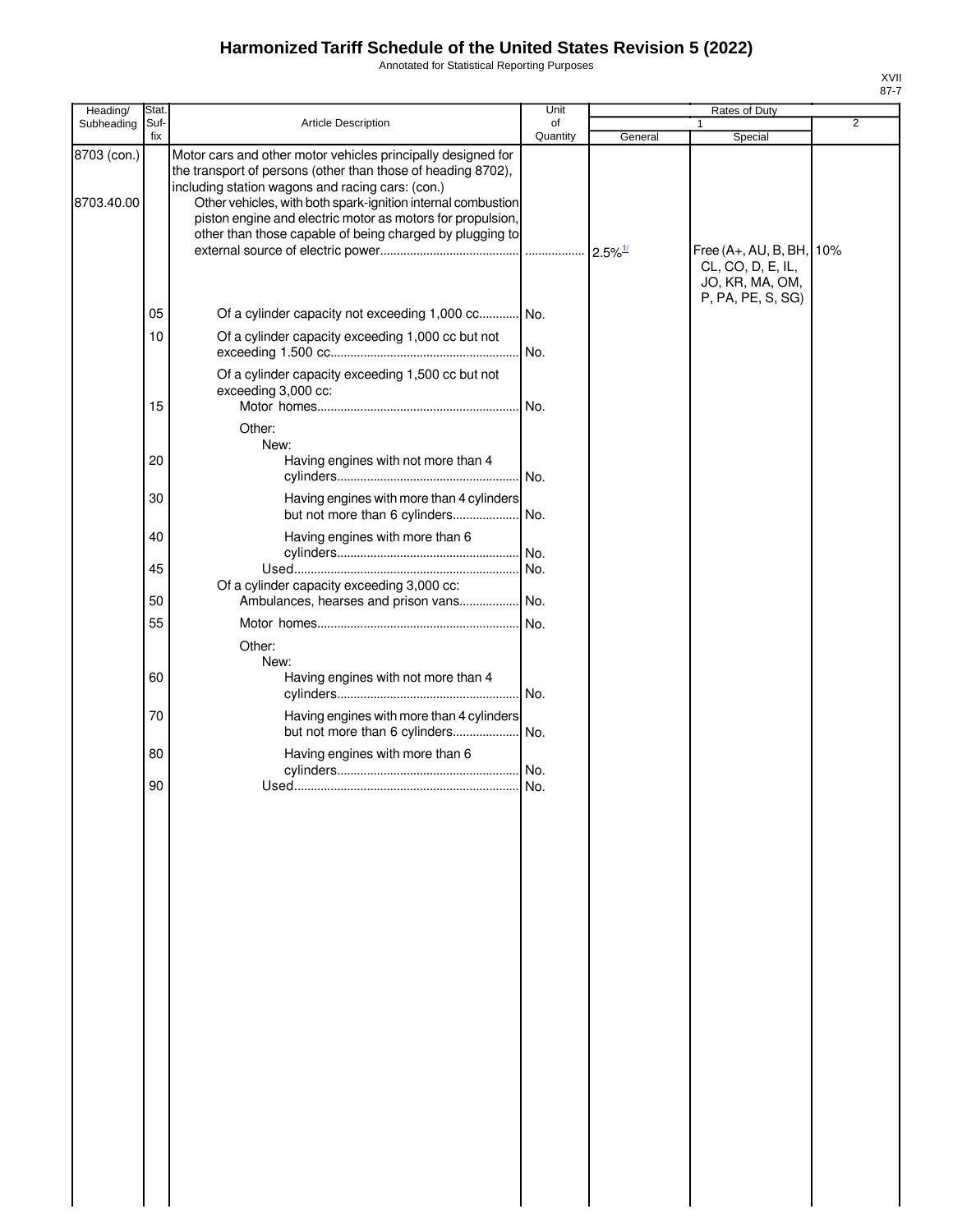Annotated for Statistical Reporting Purposes

| Heading/                  | Stat.  |                                                                                                                                                                                                                                                                                                                                                                      | Unit     | Rates of Duty |                                                                                       |                |
|---------------------------|--------|----------------------------------------------------------------------------------------------------------------------------------------------------------------------------------------------------------------------------------------------------------------------------------------------------------------------------------------------------------------------|----------|---------------|---------------------------------------------------------------------------------------|----------------|
| Subheading                | Suf-   | Article Description                                                                                                                                                                                                                                                                                                                                                  | of       |               | $\mathbf{1}$                                                                          | $\overline{2}$ |
| 8703 (con.)<br>8703.50.00 | fix    | Motor cars and other motor vehicles principally designed for<br>the transport of persons (other than those of heading 8702),<br>including station wagons and racing cars: (con.)<br>Other vehicles, with both compression-ignition internal<br>combustion piston engine and electric motor as motors for<br>propulsion, other than those capable of being charged by | Quantity | General       | Special                                                                               |                |
|                           | $10$   | Of a cylinder capacity not exceeding 1,500 cc No.                                                                                                                                                                                                                                                                                                                    |          |               | Free (A+, AU, B, BH, 10%<br>CL, CO, D, E, IL,<br>JO, KR, MA, OM,<br>P, PA, PE, S, SG) |                |
|                           |        | Of a cylinder capacity exceeding 1,500 cc but not<br>exceeding 2,500 cc                                                                                                                                                                                                                                                                                              |          |               |                                                                                       |                |
|                           | 30     |                                                                                                                                                                                                                                                                                                                                                                      |          |               |                                                                                       |                |
|                           | 50     |                                                                                                                                                                                                                                                                                                                                                                      |          |               |                                                                                       |                |
|                           | 60     | Of a cylinder capacity exceeding 2,500 cc:<br>Ambulances, hearses and prison vans No.                                                                                                                                                                                                                                                                                |          |               |                                                                                       |                |
|                           | 65     |                                                                                                                                                                                                                                                                                                                                                                      |          |               |                                                                                       |                |
|                           |        |                                                                                                                                                                                                                                                                                                                                                                      |          |               |                                                                                       |                |
|                           | $70\,$ | Other:                                                                                                                                                                                                                                                                                                                                                               |          |               |                                                                                       |                |
|                           | 90     |                                                                                                                                                                                                                                                                                                                                                                      |          |               |                                                                                       |                |
|                           |        |                                                                                                                                                                                                                                                                                                                                                                      |          |               |                                                                                       |                |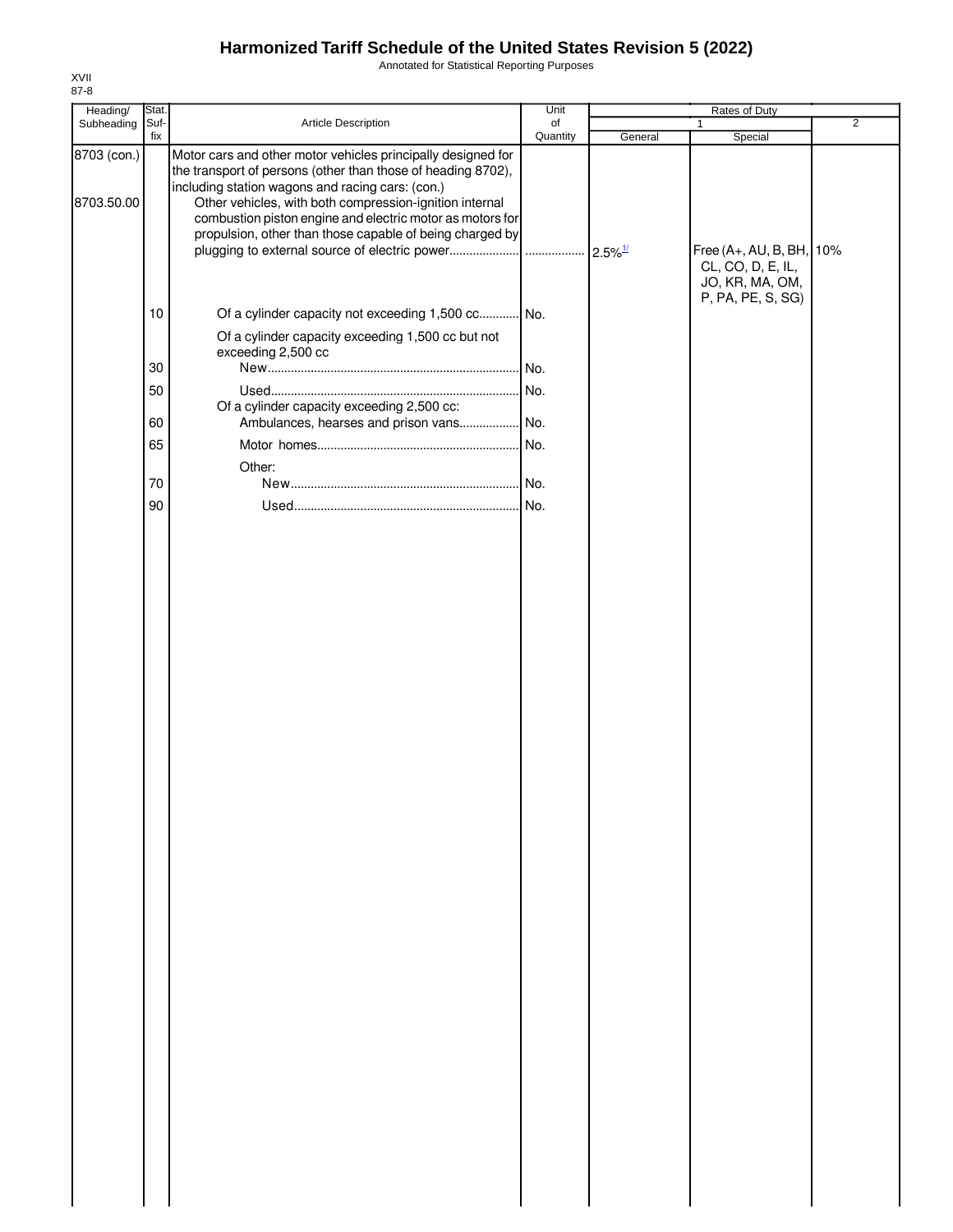Annotated for Statistical Reporting Purposes

| Heading/                  | Stat.          |                                                                                                                                                                                                                                                                                                                                                                           | Unit       |                                  | Rates of Duty                                                               |                |
|---------------------------|----------------|---------------------------------------------------------------------------------------------------------------------------------------------------------------------------------------------------------------------------------------------------------------------------------------------------------------------------------------------------------------------------|------------|----------------------------------|-----------------------------------------------------------------------------|----------------|
| Subheading                | Suf-           | Article Description                                                                                                                                                                                                                                                                                                                                                       | of         |                                  | 1                                                                           | $\overline{2}$ |
| 8703 (con.)<br>8703.60.00 | fix            | Motor cars and other motor vehicles principally designed for<br>the transport of persons (other than those of heading 8702),<br>including station wagons and racing cars: (con.)<br>Other vehicles, with both spark-ignition internal combustion<br>piston engine and electric motor as motors for propulsion,<br>capable of being charged by plugging to external source | Quantity   | General<br>$2.5\%$ <sup>1/</sup> | Special<br>Free (A+, AU, B, BH, 10%<br>CL, CO, D, E, IL,<br>JO, KR, MA, OM, |                |
|                           | 05<br>10<br>15 | Of a cylinder capacity not exceeding 1,000 cc No.<br>Of a cylinder capacity exceeding 1,000 cc but not<br>Of a cylinder capacity exceeding 1,500 cc but not<br>exceeding 3,000 cc:<br>Other:                                                                                                                                                                              | No.<br>No. |                                  | P, PA, PE, S, SG)                                                           |                |
|                           | 20             | New:<br>Having engines with not more than 4                                                                                                                                                                                                                                                                                                                               | . No.      |                                  |                                                                             |                |
|                           | 30<br>40       | Having engines with more than 4 cylinders<br>but not more than 6 cylinders No.<br>Having engines with more than 6                                                                                                                                                                                                                                                         |            |                                  |                                                                             |                |
|                           | 45             | Of a cylinder capacity exceeding 3,000 cc:                                                                                                                                                                                                                                                                                                                                | No.<br>No. |                                  |                                                                             |                |
|                           | 50             | Ambulances, hearses and prison vans No.                                                                                                                                                                                                                                                                                                                                   |            |                                  |                                                                             |                |
|                           | 55<br>60       | Other:<br>New:<br>Having engines with not more than 4                                                                                                                                                                                                                                                                                                                     | No.        |                                  |                                                                             |                |
|                           | 70             | Having engines with more than 4 cylinders                                                                                                                                                                                                                                                                                                                                 |            |                                  |                                                                             |                |
|                           | 80             | Having engines with more than 6                                                                                                                                                                                                                                                                                                                                           |            |                                  |                                                                             |                |
|                           | 90             |                                                                                                                                                                                                                                                                                                                                                                           |            |                                  |                                                                             |                |
|                           |                |                                                                                                                                                                                                                                                                                                                                                                           |            |                                  |                                                                             |                |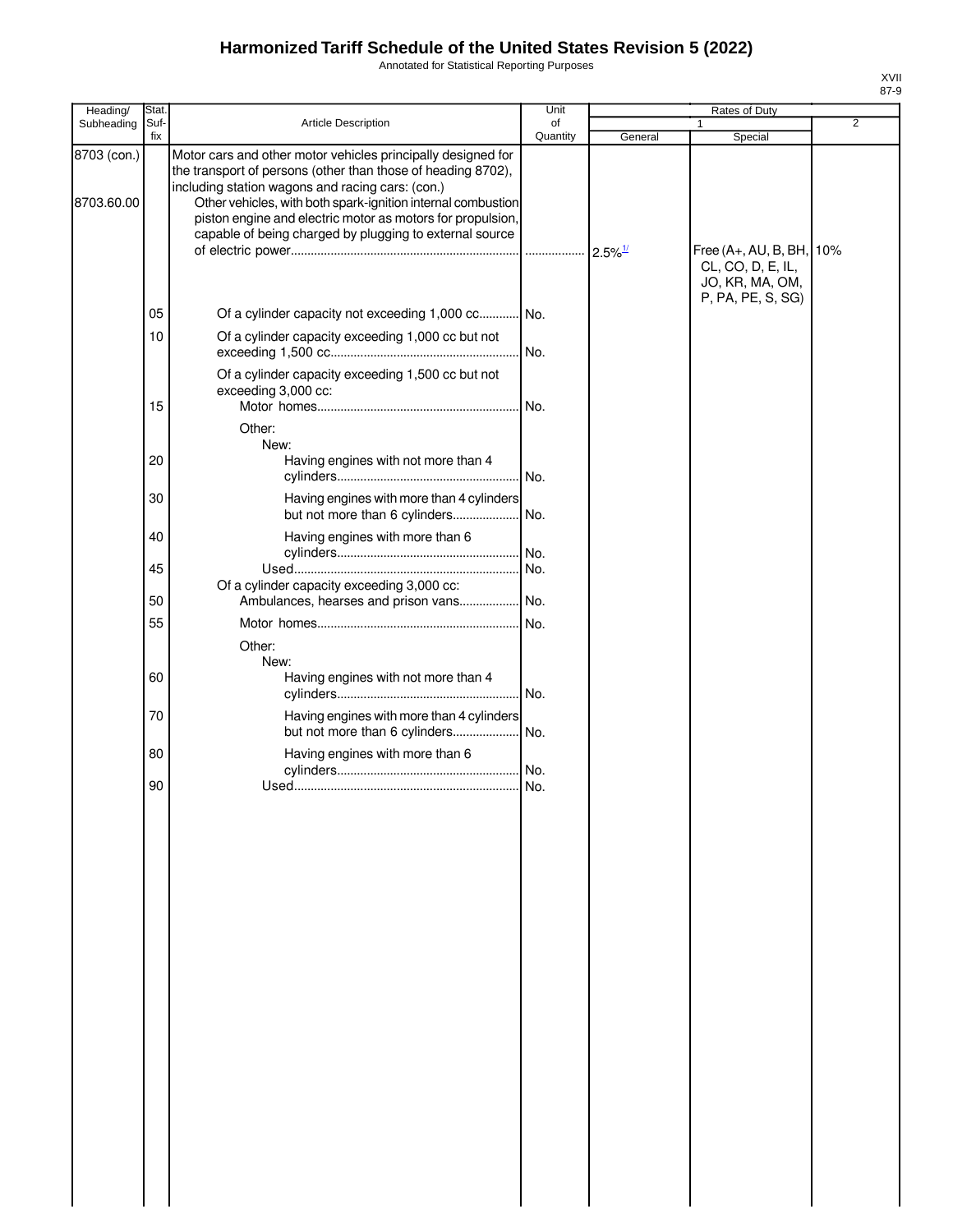Annotated for Statistical Reporting Purposes

| Heading/                  | Stat. |                                                                                                                                                                                                                                                                                                                                                                                                                        | Unit     |                       | Rates of Duty                                                                         |                |
|---------------------------|-------|------------------------------------------------------------------------------------------------------------------------------------------------------------------------------------------------------------------------------------------------------------------------------------------------------------------------------------------------------------------------------------------------------------------------|----------|-----------------------|---------------------------------------------------------------------------------------|----------------|
| Subheading                | Suf-  | Article Description                                                                                                                                                                                                                                                                                                                                                                                                    | of       |                       | 1                                                                                     | $\overline{2}$ |
| 8703 (con.)<br>8703.70.00 | fix   | Motor cars and other motor vehicles principally designed for<br>the transport of persons (other than those of heading 8702),<br>including station wagons and racing cars: (con.)<br>Other vehicles, with both compression-ignition internal<br>combustion piston engine (diesel or semi-diesel) and<br>electric motor as motors for propulsion, capable of being<br>charged by plugging to external source of electric | Quantity | General               | Special                                                                               |                |
|                           | 10    | Of a cylinder capacity not exceeding 1,500 cc No.                                                                                                                                                                                                                                                                                                                                                                      |          | $2.5\%$ <sup>1/</sup> | Free (A+, AU, B, BH, 10%<br>CL, CO, D, E, IL,<br>JO, KR, MA, OM,<br>P, PA, PE, S, SG) |                |
|                           | 30    | Of a cylinder capacity exceeding 1,500 cc but not<br>exceeding 2,500 cc:                                                                                                                                                                                                                                                                                                                                               |          |                       |                                                                                       |                |
|                           | 50    |                                                                                                                                                                                                                                                                                                                                                                                                                        |          |                       |                                                                                       |                |
|                           |       | Of a cylinder capacity exceeding 2,500 cc                                                                                                                                                                                                                                                                                                                                                                              |          |                       |                                                                                       |                |
|                           | 60    |                                                                                                                                                                                                                                                                                                                                                                                                                        |          |                       |                                                                                       |                |
|                           | 65    |                                                                                                                                                                                                                                                                                                                                                                                                                        |          |                       |                                                                                       |                |
|                           |       | Other:                                                                                                                                                                                                                                                                                                                                                                                                                 |          |                       |                                                                                       |                |
|                           | 70    |                                                                                                                                                                                                                                                                                                                                                                                                                        |          |                       |                                                                                       |                |
|                           | 90    |                                                                                                                                                                                                                                                                                                                                                                                                                        |          |                       |                                                                                       |                |
| 8703.80.00                |       | Other vehicles, with only electric motors for propulsion                                                                                                                                                                                                                                                                                                                                                               | .        | $2.5\%$ <sup>1/</sup> | Free (A+, AU, B, BH, 10%<br>CL, CO, D, E, IL,<br>JO, KR, MA, OM,<br>P, PA, PE, S, SG) |                |
|                           | 10    | With an EPA-rated range not exceeding 250 miles No.                                                                                                                                                                                                                                                                                                                                                                    |          |                       |                                                                                       |                |
|                           | 90    | With an EPA-rated range exceeding 250 miles No.                                                                                                                                                                                                                                                                                                                                                                        |          |                       |                                                                                       |                |
| 8703.90.01                | 00    |                                                                                                                                                                                                                                                                                                                                                                                                                        | No       | $2.5\%$ <sup>1/</sup> | Free (A+, AU, B, BH, 10%<br>CL, CO, D, E, IL,<br>JO, KR, MA, OM,<br>P, PA, PE, S, SG) |                |
|                           |       |                                                                                                                                                                                                                                                                                                                                                                                                                        |          |                       |                                                                                       |                |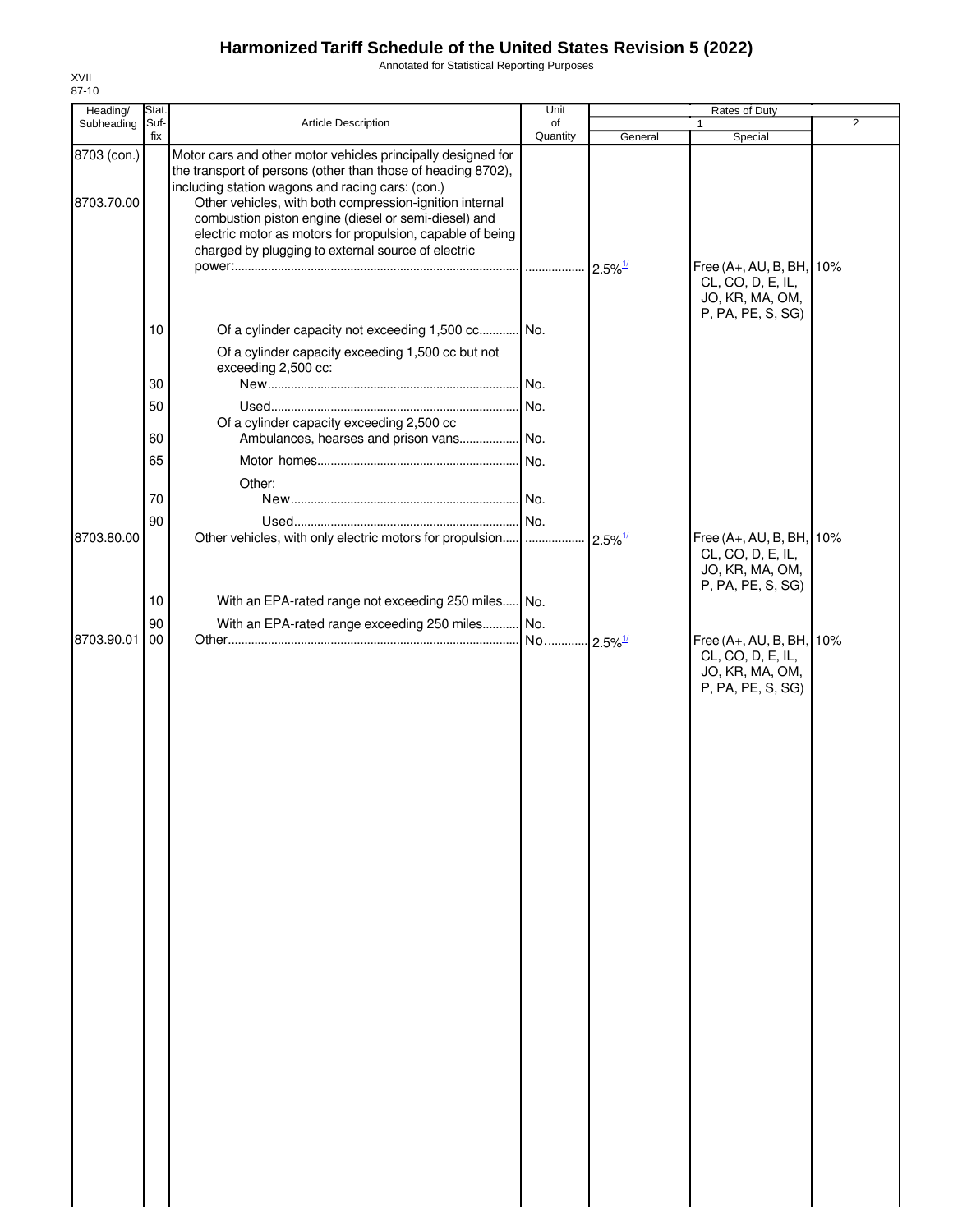Annotated for Statistical Reporting Purposes

| Heading/                         | Stat.       |                                                                                                     | Unit           |                       | Rates of Duty                                                     | $01 - 1$       |
|----------------------------------|-------------|-----------------------------------------------------------------------------------------------------|----------------|-----------------------|-------------------------------------------------------------------|----------------|
| Subheading                       | Suf-<br>fix | <b>Article Description</b>                                                                          | of<br>Quantity | General               | Special                                                           | $\overline{2}$ |
| 8704<br>8704.10<br>8704.10.10 00 |             | Motor vehicles for the transport of goods:<br>Dumpers designed for off-highway use:                 |                | Free <sup>1/</sup>    |                                                                   | 25%            |
| 8704.10.50                       |             |                                                                                                     |                |                       |                                                                   | 25%            |
|                                  |             | Rear dump:                                                                                          |                |                       |                                                                   |                |
|                                  | 20          | With a capacity of 40.8 metric tons or less No.                                                     |                |                       |                                                                   |                |
|                                  | 30          | With a capacity exceeding 40.8 metric tons<br>but not exceeding 63.5 metric tons                    | No.            |                       |                                                                   |                |
|                                  | 40          | With a capacity exceeding 63.5 metric tons<br>but not exceeding 90.7 metric tons                    | No.            |                       |                                                                   |                |
|                                  | 50<br>60    | With a capacity exceeding 90.7 metric tons No.                                                      | No.            |                       |                                                                   |                |
|                                  |             | Other, with only compression-ignition internal combustion<br>piston engine (diesel or semi-diesel): |                |                       |                                                                   |                |
| 8704.21.01                       | 00          |                                                                                                     |                |                       | Free (A+, AU, B, BH, 25%<br>CL, CO, D, E, IL,                     |                |
|                                  |             |                                                                                                     |                |                       | JO, MA, OM, P,<br>PA, PE, S, SG)<br>25% (KR)                      |                |
| 8704.22                          |             | G.V.W. exceeding 5 metric tons but not exceeding<br>20 metric tons:                                 |                |                       |                                                                   |                |
| 8704.22.11                       |             |                                                                                                     |                | $.4\%$ <sup>1/</sup>  | Free (A+, AU, B, BH, 25%                                          |                |
|                                  |             |                                                                                                     |                |                       | CL, CO, D, E, IL,<br>JO, KR, MA, OM,                              |                |
|                                  | 20          | G.V.W. exceeding 5 metric tons but not                                                              |                |                       | P, PA, PE, S, SG)                                                 |                |
|                                  |             |                                                                                                     | No.            |                       |                                                                   |                |
|                                  | 40          | G.V.W. exceeding 9 metric tons but not                                                              | No.            |                       |                                                                   |                |
|                                  | 60          | G.V.W. exceeding 12 metric tons but not                                                             | No.            |                       |                                                                   |                |
|                                  | 80          | G.V.W. exceeding 15 metric tons but not                                                             |                |                       |                                                                   |                |
| 8704.22.51                       |             |                                                                                                     |                | $25\%$ <sup>1/</sup>  | Free (A+, AU, B, BH, 25%                                          |                |
|                                  |             |                                                                                                     |                |                       | CL, CO, D, E, IL,<br>JO, MA, OM, P,<br>PA, PE, S, SG)<br>25% (KR) |                |
|                                  | 20          | G.V.W. exceeding 5 metric tons but not                                                              | No.            |                       |                                                                   |                |
|                                  | 40          | G.V.W. exceeding 9 metric tons but not                                                              | No.            |                       |                                                                   |                |
|                                  | 60          | G.V.W. exceeding 12 metric tons but not                                                             | No.            |                       |                                                                   |                |
|                                  | 80          | G.V.W. exceeding 15 metric tons but not                                                             | No.            |                       |                                                                   |                |
| 8704.23.01                       | 00          |                                                                                                     | No             | $.25\%$ <sup>1/</sup> | Free $(A+, AU, B, BH,$                                            | 25%            |
|                                  |             |                                                                                                     |                |                       | CL, CO, D, E, IL,<br>JO, MA, OM, P,<br>PA, PE, S, SG)<br>25% (KR) |                |
|                                  |             |                                                                                                     |                |                       |                                                                   |                |
|                                  |             |                                                                                                     |                |                       |                                                                   |                |
|                                  |             |                                                                                                     |                |                       |                                                                   |                |
|                                  |             |                                                                                                     |                |                       |                                                                   |                |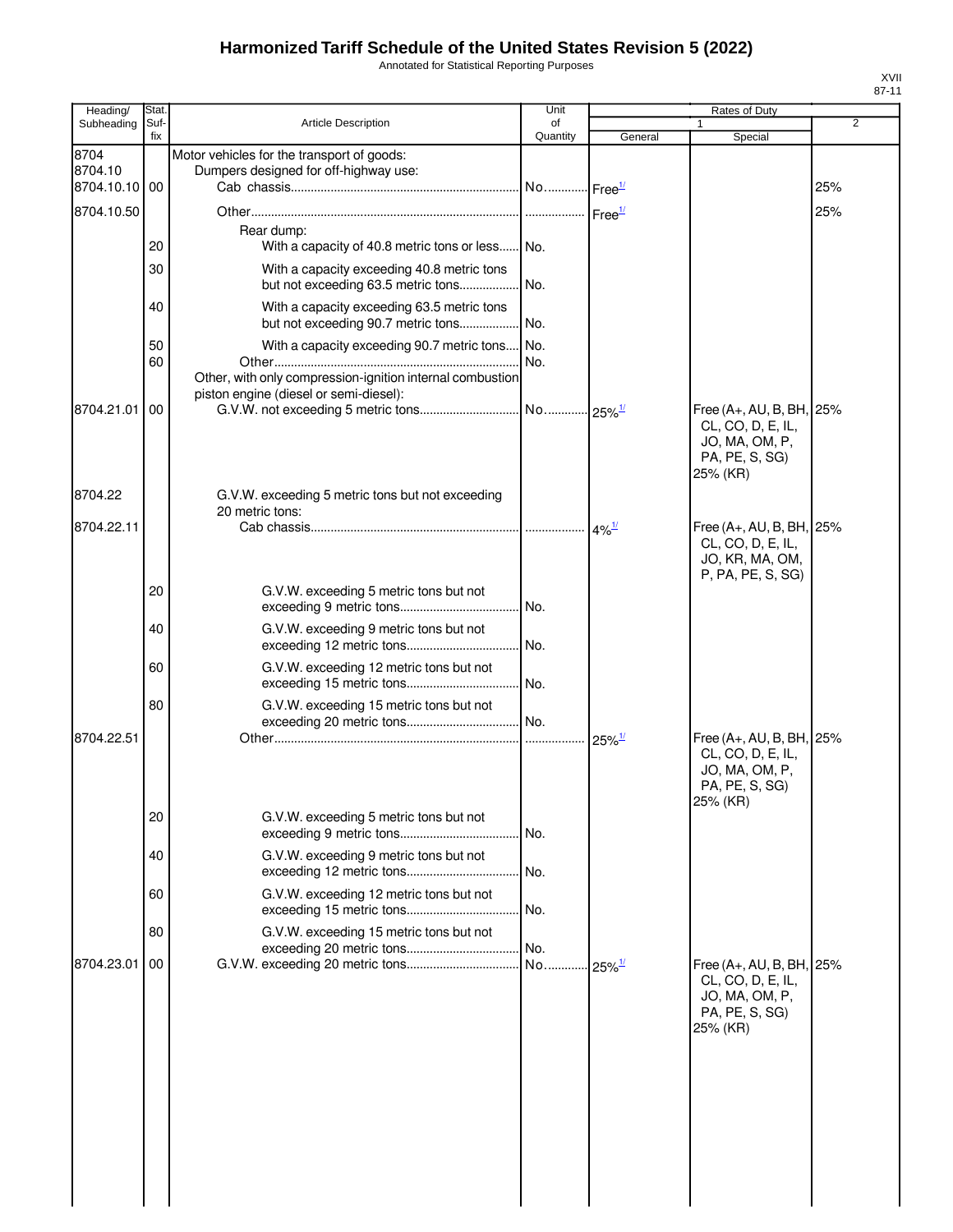Annotated for Statistical Reporting Purposes

| Heading/      | Stat.       |                                                                                                                                                    | Unit           | Rates of Duty         |                                                                                               |                |
|---------------|-------------|----------------------------------------------------------------------------------------------------------------------------------------------------|----------------|-----------------------|-----------------------------------------------------------------------------------------------|----------------|
| Subheading    | Suf-<br>fix | Article Description                                                                                                                                | of<br>Quantity | General               | Special                                                                                       | $\overline{2}$ |
| 8704 (con.)   |             | Motor vehicles for the transport of goods: (con.)<br>Other, with only spark-ignition internal combustion piston<br>engine:                         |                |                       |                                                                                               |                |
| 8704.31.01    |             |                                                                                                                                                    |                |                       | Free (A+, AU, B, BH, 25%<br>CL, CO, D, E, IL,<br>JO, MA, OM, P,<br>PA, PE, S, SG)             |                |
|               | 20          |                                                                                                                                                    |                |                       | 25% (KR)                                                                                      |                |
|               | 40          | G.V.W. exceeding 2.5 metric tons but not                                                                                                           |                |                       |                                                                                               |                |
| 8704.32.01    |             |                                                                                                                                                    |                |                       | Free (A+, AU, B, BH, 25%<br>CL, CO, D, E, IL,<br>JO, MA, OM, P,<br>PA, PE, S, SG)<br>25% (KR) |                |
|               | 10          | G.V.W. exceeding 5 metric tons but not exceeding                                                                                                   |                |                       |                                                                                               |                |
|               | 20          | G.V.W. exceeding 9 metric tons but not exceeding                                                                                                   |                |                       |                                                                                               |                |
|               | 30          | G.V.W. exceeding 12 metric tons but not exceeding                                                                                                  |                |                       |                                                                                               |                |
|               | 40          | G.V.W. exceeding 15 metric tons but not exceeding                                                                                                  |                |                       |                                                                                               |                |
|               | 50          | Other, with both compression-ignition internal combustion<br>piston engine (diesel or semi-diesel) and electric motor as<br>motors for propulsion: |                |                       |                                                                                               |                |
| 8704.41.00 00 |             |                                                                                                                                                    |                |                       | Free (A+, AU, B, BH, 25%<br>CL, CO, D, E, IL,<br>JO, MA, OM, P,<br>PA, PE, S, SG)<br>25% (KR) |                |
| 8704.42.00    |             | G.V.W. exceeding 5 metric tons but not exceeding 20                                                                                                |                | $25\%$ <sup>1/</sup>  | Free (A+, AU, B, BH, 25%<br>CL, CO, D, E, IL,<br>JO, MA, OM, P,<br>PA, PE, S, SG)<br>25% (KR) |                |
|               | 20          | G.V.W. exceeding 5 metric tons but not exceeding                                                                                                   | No.            |                       |                                                                                               |                |
|               | 40          | G.V.W. exceeding 9 metric tons but not exceeding                                                                                                   |                |                       |                                                                                               |                |
|               | 60          | G.V.W. exceeding 12 metric tons but not exceeding                                                                                                  | No.            |                       |                                                                                               |                |
|               | 80          | G.V.W. exceeding 15 metric tons but not exceeding                                                                                                  |                |                       |                                                                                               |                |
| 8704.43.00    | 00          |                                                                                                                                                    |                | $-25\%$ <sup>1/</sup> | Free (A+, AU, B, BH, 25%<br>CL, CO, D, E, IL,<br>JO, MA, OM, P,<br>PA, PE, S, SG)<br>25% (KR) |                |
|               |             |                                                                                                                                                    |                |                       |                                                                                               |                |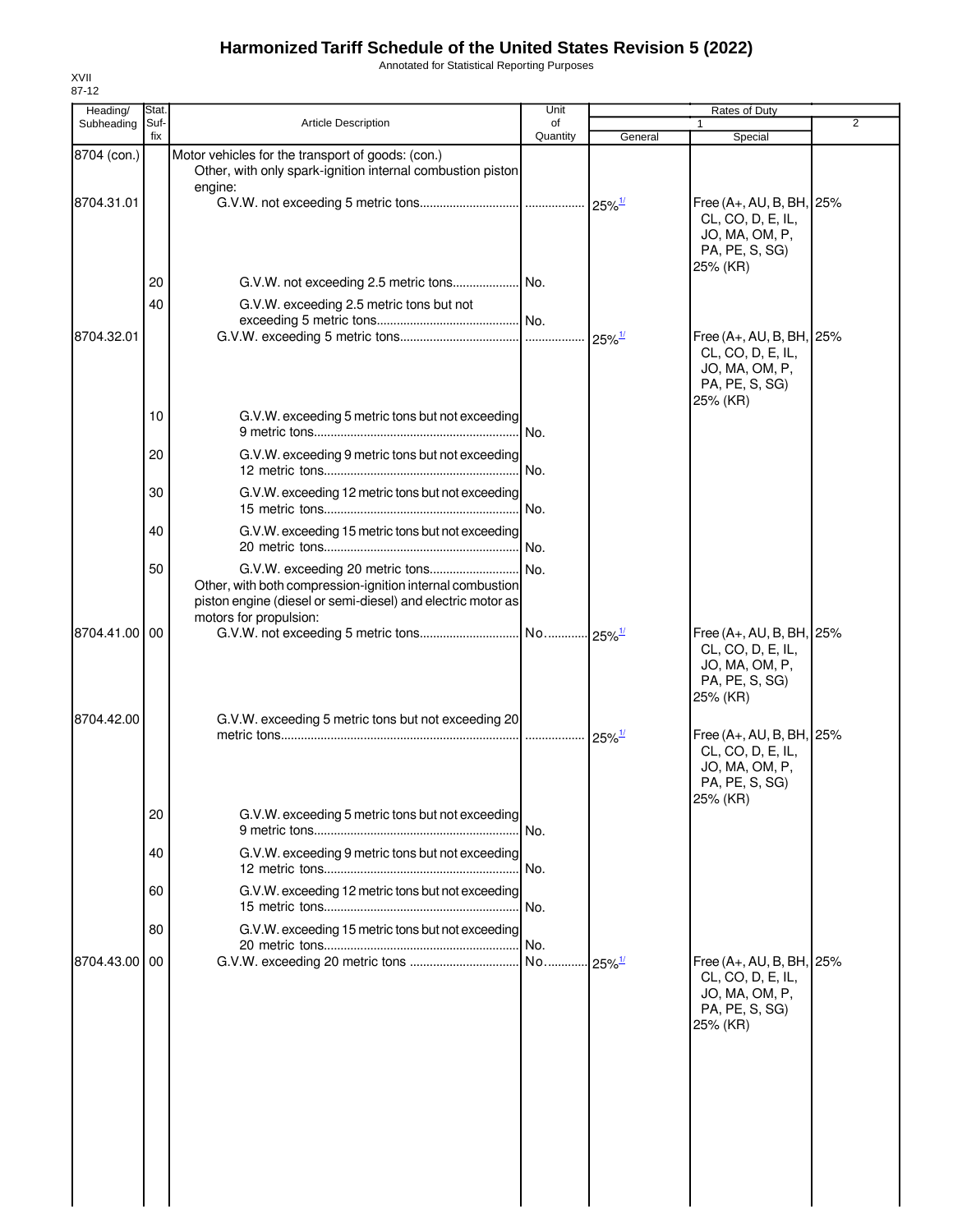Annotated for Statistical Reporting Purposes

| Heading/      | Stat.           |                                                                                                                                                                                                                                                                                         | Unit           |                            | Rates of Duty                                                                                 |                |
|---------------|-----------------|-----------------------------------------------------------------------------------------------------------------------------------------------------------------------------------------------------------------------------------------------------------------------------------------|----------------|----------------------------|-----------------------------------------------------------------------------------------------|----------------|
| Subheading    | Suf-<br>fix     | <b>Article Description</b>                                                                                                                                                                                                                                                              | of<br>Quantity | General                    | Special                                                                                       | $\overline{2}$ |
| 8704 (con.)   |                 | Motor vehicles for the transport of goods: (con.)<br>Other, with both spark-ignition internal combustion piston<br>engine and electric motor as motors for propulsion:                                                                                                                  |                |                            |                                                                                               |                |
| 8704.51.00    |                 |                                                                                                                                                                                                                                                                                         | .              | $25\%$ <sup>1/</sup>       | Free (A+, AU, B, BH, 25%<br>CL, CO, D, E, IL,<br>JO, MA, OM, P,<br>PA, PE, S, SG)<br>25% (KR) |                |
|               | 20              |                                                                                                                                                                                                                                                                                         |                |                            |                                                                                               |                |
|               | 40              | G.V.W. exceeding 2.5 metric tons but not                                                                                                                                                                                                                                                | I No.          |                            |                                                                                               |                |
| 8704.52.00    |                 |                                                                                                                                                                                                                                                                                         |                | $25\%$ <sup>1/</sup>       | Free (A+, AU, B, BH, 25%<br>CL, CO, D, E, IL,<br>JO, MA, OM, P,<br>PA, PE, S, SG)<br>25% (KR) |                |
|               | 10              | G.V.W. exceeding 5 metric tons but not exceeding                                                                                                                                                                                                                                        | INo.           |                            |                                                                                               |                |
|               | 20              | G.V.W. exceeding 9 metric tons but not exceeding                                                                                                                                                                                                                                        | No.            |                            |                                                                                               |                |
|               | 30              | G.V.W. exceeding 12 metric tons but not exceeding                                                                                                                                                                                                                                       | No.            |                            |                                                                                               |                |
|               | 40              | G.V.W. exceeding 15 metric tons but not exceeding                                                                                                                                                                                                                                       | No.            |                            |                                                                                               |                |
|               | 50              |                                                                                                                                                                                                                                                                                         | INo.           |                            |                                                                                               |                |
| 8704.60.00 00 |                 |                                                                                                                                                                                                                                                                                         | No.            | $25\%$ <sup>2/</sup>       | Free (A+, AU, B, BH, 25%<br>CL, CO, D, E, IL,<br>JO, MA, OM, P,<br>PA, PE, S, SG)<br>25% (KR) |                |
| 8704.90.01    | $\overline{00}$ |                                                                                                                                                                                                                                                                                         | No             | $125\%$ <sup>2/</sup>      | Free (A+, AU, B, BH, 25%<br>CL, CO, D, E, IL,<br>JO, MA, OM, P,<br>PA, PE, S, SG)<br>25% (KR) |                |
| 8705          |                 | Special purpose motor vehicles, other than those principally<br>designed for the transport of persons or goods (for example,<br>wreckers, mobile cranes, fire fighting vehicles, concrete mixers,<br>road sweepers, spraying vehicles, mobile workshops, mobile<br>radiological units): |                |                            |                                                                                               |                |
| 8705.10.00    |                 |                                                                                                                                                                                                                                                                                         |                | Free <sup>27</sup>         |                                                                                               | 25%            |
|               | 10              |                                                                                                                                                                                                                                                                                         | No.            |                            |                                                                                               |                |
| 8705.20.00 00 | 50              |                                                                                                                                                                                                                                                                                         | No.            | Free $\frac{27}{2}$        |                                                                                               | 25%            |
| 8705.30.00 00 |                 |                                                                                                                                                                                                                                                                                         | No             | $\cdot$ Free $\frac{1}{2}$ |                                                                                               | 25%            |
| 8705.40.00 00 |                 |                                                                                                                                                                                                                                                                                         | No             | Free <sup>1/</sup>         |                                                                                               | 25%            |
| 8705.90.00    |                 |                                                                                                                                                                                                                                                                                         |                | Free <sup>2/</sup>         |                                                                                               | 25%            |
|               | 10              |                                                                                                                                                                                                                                                                                         |                |                            |                                                                                               |                |
|               | 20              |                                                                                                                                                                                                                                                                                         |                |                            |                                                                                               |                |
|               | 80              |                                                                                                                                                                                                                                                                                         | No.            |                            |                                                                                               |                |
|               |                 |                                                                                                                                                                                                                                                                                         |                |                            |                                                                                               |                |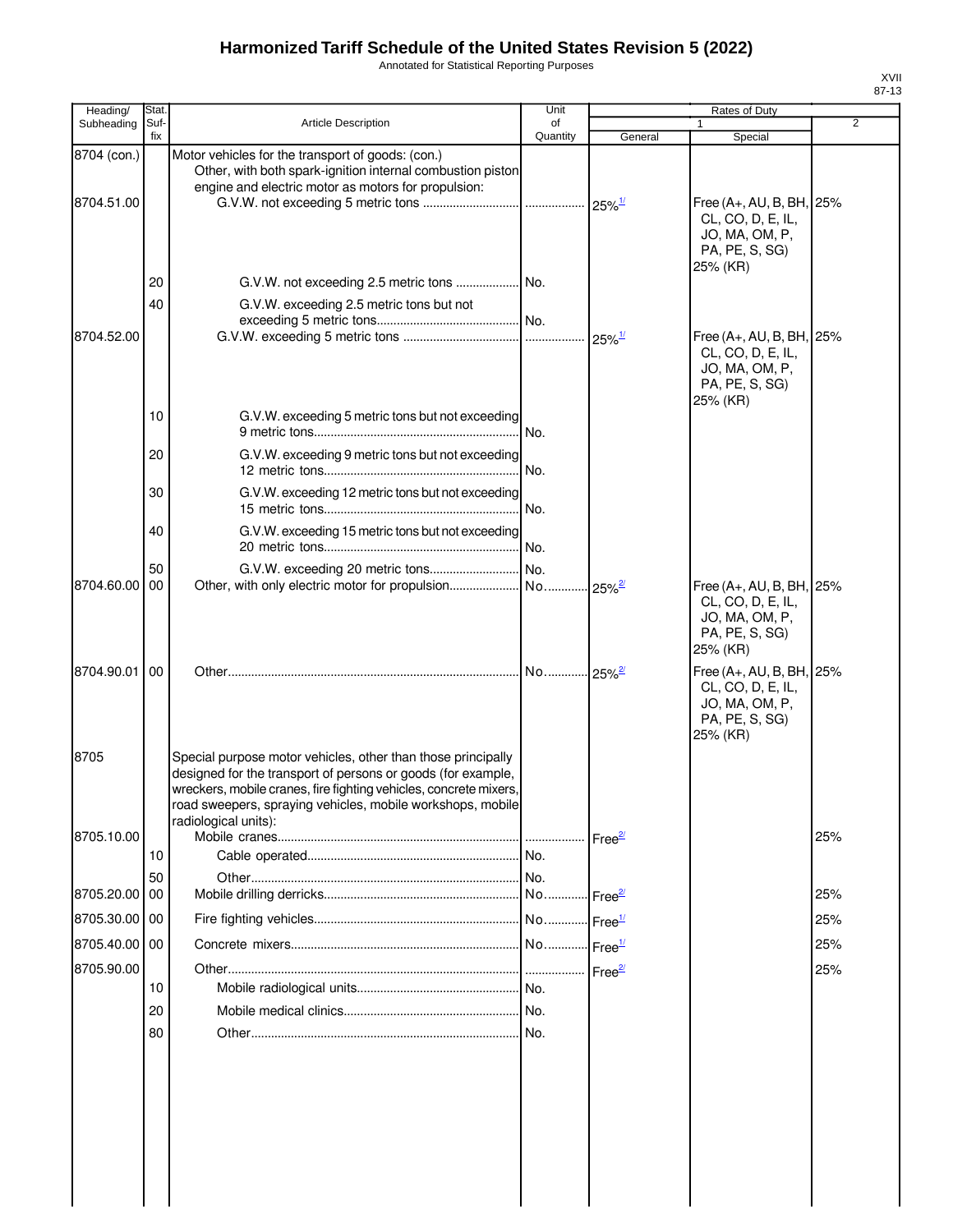Annotated for Statistical Reporting Purposes

| Heading/      | Stat.       |                                                                         | Unit           |                       | Rates of Duty                                   |      |
|---------------|-------------|-------------------------------------------------------------------------|----------------|-----------------------|-------------------------------------------------|------|
| Subheading    | Suf-<br>fix | <b>Article Description</b>                                              | of<br>Quantity | General               | Special                                         | 2    |
| 8706.00       |             | Chassis fitted with engines, for the motor vehicles of headings         |                |                       |                                                 |      |
|               |             | 8701 to 8705:<br>For the vehicles of subheading 8701.20 or heading 8702 |                |                       |                                                 |      |
|               |             | or 8704:                                                                |                |                       |                                                 |      |
| 8706.00.03 00 |             |                                                                         |                |                       | Free (A+, AU, B, BH, 25%                        |      |
|               |             |                                                                         |                |                       | CL, CO, D, E, IL,<br>JO, KR, MA, OM,            |      |
|               |             |                                                                         |                |                       | P, PA, PE, S, SG)                               |      |
| 8706.00.05    |             |                                                                         |                | $4\%$ <sup>5/</sup>   | Free (A+, AU, B, BH, 25%                        |      |
|               |             |                                                                         |                |                       | CL, CO, D, E, IL,                               |      |
|               |             |                                                                         |                |                       | JO, KR, MA, OM,<br>P, PA, PE, S, SG)            |      |
|               | 20          | For the vehicles of subheading 8701.20 No.                              |                |                       |                                                 |      |
|               | 40          |                                                                         |                |                       |                                                 |      |
|               | 75          |                                                                         |                |                       |                                                 |      |
| 8706.00.15    |             |                                                                         |                | $2.5\%$ <sup>5/</sup> | Free (A+, AU, B, BH, 10%                        |      |
|               |             |                                                                         |                |                       | CL, CO, D, E, IL,<br>JO, KR, MA, OM,            |      |
|               |             |                                                                         |                |                       | P, PA, PE, S, SG)                               |      |
|               | 20          |                                                                         |                |                       |                                                 |      |
|               | 40          |                                                                         |                |                       |                                                 |      |
| 8706.00.25    | 00          |                                                                         |                |                       | Free (A+, AU, BH,<br>CL, CO, D, E, IL,          | 10%  |
|               |             |                                                                         |                |                       | JO, KR, MA, OM,                                 |      |
|               |             |                                                                         |                |                       | P, PA, PE, S, SG)                               |      |
| 8706.00.30 00 |             | For other vehicles:                                                     |                |                       |                                                 |      |
|               |             |                                                                         |                |                       |                                                 | Free |
| 8706.00.50    | 00          |                                                                         |                |                       | Free (A, AU, BH, CL, 27.5%<br>CO, D, E, IL, JO, |      |
|               |             |                                                                         |                |                       | KR, MA, OM, P,                                  |      |
|               |             |                                                                         |                |                       | PA, PE, S, SG)                                  |      |
| 8707          |             | Bodies (including cabs), for the motor vehicles of headings             |                |                       |                                                 |      |
| 8707.10.00    |             | 8701 to 8705:                                                           |                |                       | Free (A+, AU, B, BH, 10%                        |      |
|               |             |                                                                         |                |                       | CL, CO, D, E, IL,                               |      |
|               |             |                                                                         |                |                       | JO, KR, MA, OM,                                 |      |
|               | 20          |                                                                         |                |                       | P, PA, PE, S, SG)                               |      |
|               | 40          |                                                                         | No.            |                       |                                                 |      |
| 8707.90       |             | Other:                                                                  |                |                       |                                                 |      |
| 8707.90.10    | 00          |                                                                         |                |                       |                                                 | Free |
| 8707.90.50    |             |                                                                         |                | $4\%$ <sup>5/</sup>   | Free (A+, AU, B, BH, 25%                        |      |
|               |             |                                                                         |                |                       | CL, CO, D, E, IL,<br>JO, KR, MA, OM,            |      |
|               |             |                                                                         |                |                       | P, PA, PE, S, SG)                               |      |
|               | 20          |                                                                         | I No.          |                       |                                                 |      |
|               | 40          |                                                                         |                |                       |                                                 |      |
|               | 60          |                                                                         |                |                       |                                                 |      |
|               | 80          |                                                                         |                |                       |                                                 |      |
|               | 90          |                                                                         |                |                       |                                                 |      |
|               |             |                                                                         |                |                       |                                                 |      |
|               |             |                                                                         |                |                       |                                                 |      |
|               |             |                                                                         |                |                       |                                                 |      |
|               |             |                                                                         |                |                       |                                                 |      |
|               |             |                                                                         |                |                       |                                                 |      |
|               |             |                                                                         |                |                       |                                                 |      |
|               |             |                                                                         |                |                       |                                                 |      |
|               |             |                                                                         |                |                       |                                                 |      |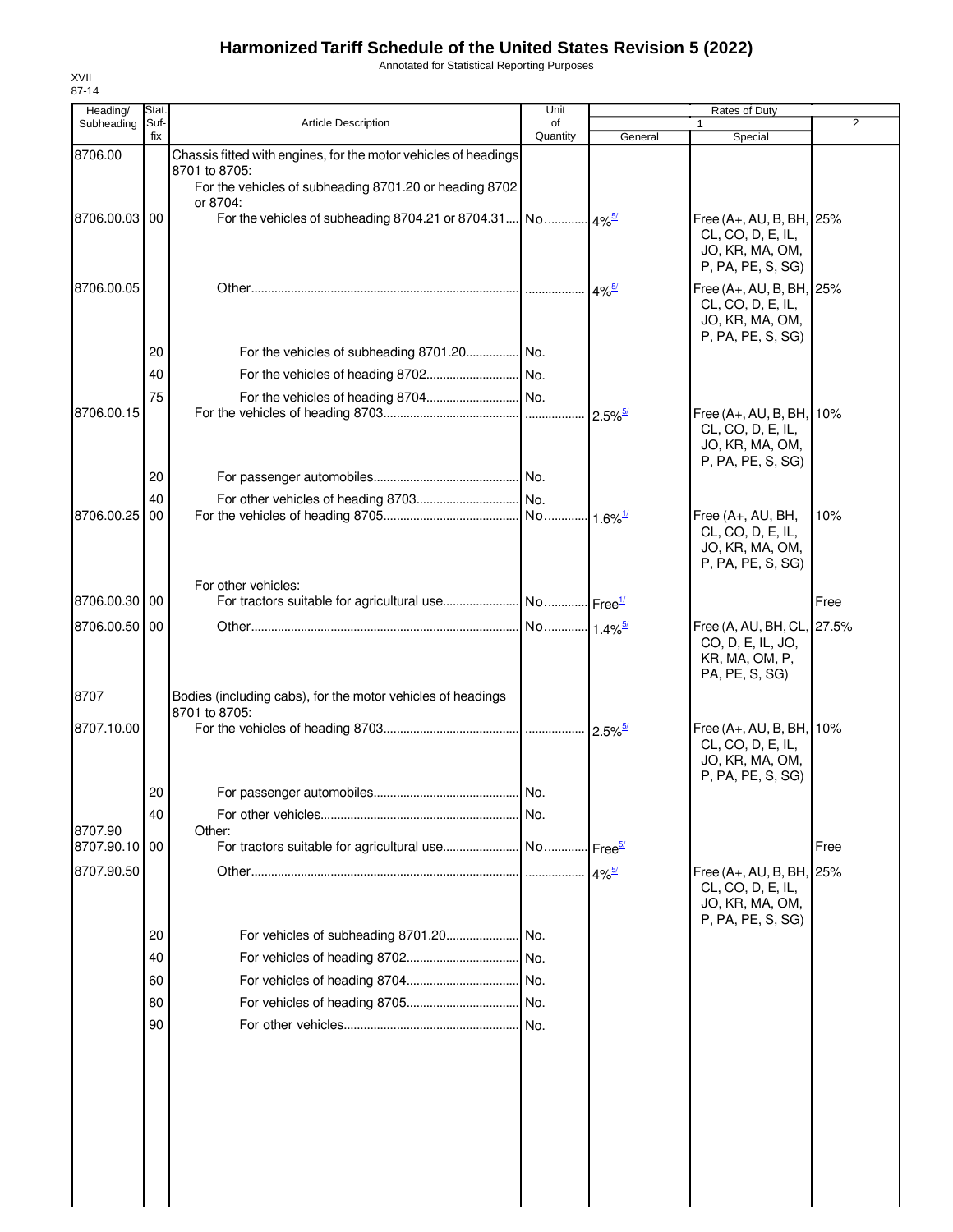Annotated for Statistical Reporting Purposes

| Heading/              | Stat.       |                                                                                                           | Unit                  |                       | Rates of Duty                                |      |
|-----------------------|-------------|-----------------------------------------------------------------------------------------------------------|-----------------------|-----------------------|----------------------------------------------|------|
| Subheading            | Suf-<br>fix | <b>Article Description</b>                                                                                | of<br>Quantity        | General               | 1<br>Special                                 | 2    |
| 8708                  |             | Parts and accessories of the motor vehicles of headings 8701                                              |                       |                       |                                              |      |
|                       |             | to 8705:                                                                                                  |                       |                       |                                              |      |
| 8708.10               |             | Bumpers and parts thereof:                                                                                |                       |                       |                                              |      |
| 8708.10.30            |             |                                                                                                           |                       | 2.5% 5/6/7/           | Free (A, AU, B, BH, 25%<br>CL, CO, D, E, IL, |      |
|                       |             |                                                                                                           |                       |                       | JO, KR, MA, OM,                              |      |
|                       |             |                                                                                                           |                       |                       | P, PA, PE, S, SG)                            |      |
|                       | 20          | Stampings:                                                                                                |                       |                       |                                              |      |
|                       |             |                                                                                                           |                       |                       |                                              |      |
|                       | 30          |                                                                                                           |                       |                       |                                              |      |
|                       | 40<br>50    |                                                                                                           |                       |                       |                                              |      |
| 8708.10.60            |             |                                                                                                           |                       | $2.5\%$ <sup>5/</sup> | Free (A, AU, B, BH, 25%                      |      |
|                       |             |                                                                                                           |                       |                       | CL, CO, D, E, IL,                            |      |
|                       |             |                                                                                                           |                       |                       | JO, KR, MA, OM,                              |      |
|                       |             |                                                                                                           |                       |                       | P, PA, PE, S, SG)                            |      |
|                       | 10          |                                                                                                           |                       |                       |                                              |      |
|                       | 50          | Other parts and accessories of bodies (including cabs):                                                   |                       |                       |                                              |      |
| 8708.21.00 00         |             |                                                                                                           |                       |                       | Free (A, AU, B, BH, 25%                      |      |
|                       |             |                                                                                                           |                       |                       | CL, CO, D, E, IL,                            |      |
|                       |             |                                                                                                           |                       |                       | JO, KR, MA, OM,                              |      |
|                       |             |                                                                                                           |                       |                       | P, PA, PE, S, SG)                            |      |
| 8708.22.00 00         |             | Front windscreens (windshields), rear windows and<br>other windows specified in subheading note 1 to this |                       |                       |                                              |      |
|                       |             |                                                                                                           | No 2.5% <sup>5/</sup> |                       | Free (A+, AU, B, BH, 25%                     |      |
|                       |             |                                                                                                           | m <sup>2</sup>        |                       | CL, CO, D, E, IL,                            |      |
|                       |             |                                                                                                           |                       |                       | JO, KR, MA, OM,                              |      |
|                       |             |                                                                                                           |                       |                       | P, PA, PE, S, SG)                            |      |
| 8708.29<br>8708.29.15 | 00          | Other:                                                                                                    |                       |                       | Free (A, AU, B, BH, 25%                      |      |
|                       |             |                                                                                                           |                       |                       | CL, CO, D, E, IL,                            |      |
|                       |             |                                                                                                           |                       |                       | JO, KR, MA, OM,                              |      |
|                       |             |                                                                                                           |                       |                       | P, PA, PE, S, SG)                            |      |
|                       |             | Body stampings:                                                                                           |                       |                       |                                              |      |
| 8708.29.21            | 20          | For tractors suitable for agricultural use  Free <sup>5/6/7/</sup>                                        |                       |                       |                                              | Free |
|                       |             |                                                                                                           | No.                   |                       |                                              |      |
|                       | 30          |                                                                                                           |                       |                       |                                              |      |
| 8708.29.25            | 40<br>00    |                                                                                                           | No                    | $2.5\%$ <sup>5/</sup> | Free (A, AU, B, BH, 25%                      |      |
|                       |             |                                                                                                           |                       |                       | CL, CO, D, E, IL,                            |      |
|                       |             |                                                                                                           |                       |                       | JO, KR, MA, OM,                              |      |
| 8708.29.51            |             |                                                                                                           |                       |                       | P, PA, PE, S, SG)<br>Free (A, AU, B, BH, 25% |      |
|                       |             |                                                                                                           |                       | $2.5\%$ $\frac{5}{4}$ | CL, CO, D, E, IL,                            |      |
|                       |             |                                                                                                           |                       |                       | JO, KR, MA, OM,                              |      |
|                       |             |                                                                                                           |                       |                       | P, PA, PE, S, SG)                            |      |
|                       | 10          |                                                                                                           |                       |                       |                                              |      |
|                       | 25          |                                                                                                           |                       |                       |                                              |      |
|                       | 60          |                                                                                                           |                       |                       |                                              |      |
|                       |             |                                                                                                           |                       |                       |                                              |      |
|                       |             |                                                                                                           |                       |                       |                                              |      |
|                       |             |                                                                                                           |                       |                       |                                              |      |
|                       |             |                                                                                                           |                       |                       |                                              |      |
|                       |             |                                                                                                           |                       |                       |                                              |      |
|                       |             |                                                                                                           |                       |                       |                                              |      |
|                       |             |                                                                                                           |                       |                       |                                              |      |
|                       |             |                                                                                                           |                       |                       |                                              |      |
|                       |             |                                                                                                           |                       |                       |                                              |      |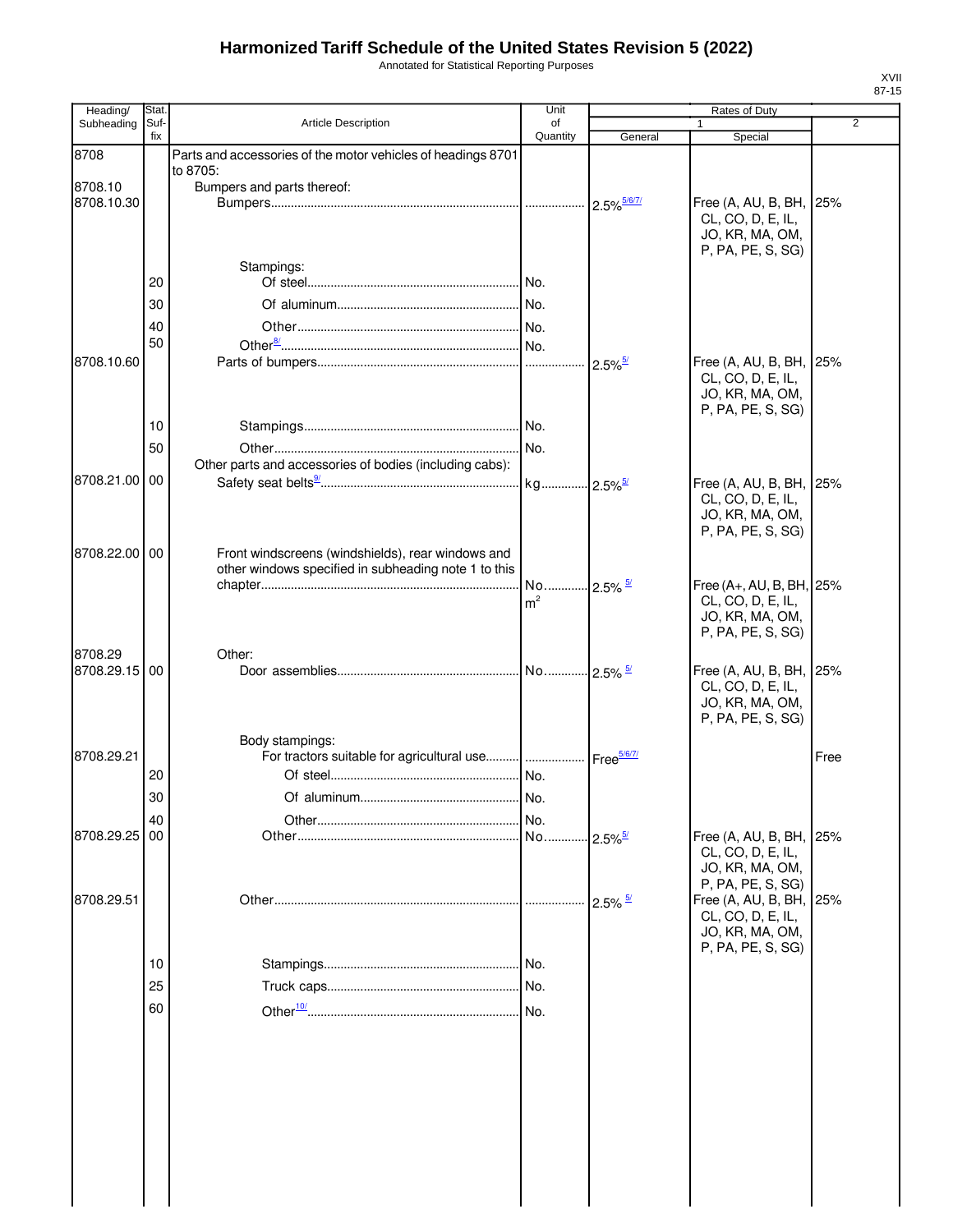Annotated for Statistical Reporting Purposes

| Heading/      | Stat.       |                                                                           | Unit                   |                       | Rates of Duty                                 |                |
|---------------|-------------|---------------------------------------------------------------------------|------------------------|-----------------------|-----------------------------------------------|----------------|
| Subheading    | Suf-<br>fix | Article Description                                                       | οf<br>Quantity         | General               | Special                                       | $\overline{2}$ |
| 8708 (con.)   |             | Parts and accessories of the motor vehicles of headings 8701              |                        |                       |                                               |                |
|               |             | to 8705: (con.)                                                           |                        |                       |                                               |                |
| 8708.30       |             | Brakes and servo-brakes; parts thereof:                                   |                        |                       |                                               |                |
| 8708.30.10    |             |                                                                           |                        |                       |                                               | Free           |
|               | 10          |                                                                           |                        |                       |                                               |                |
| 8708.30.50    | 90          |                                                                           |                        | $2.5\%$ $\frac{5}{2}$ | Free (A*, AU, B, BH, 25%                      |                |
|               |             |                                                                           |                        |                       | CL, CO, D, E, IL,                             |                |
|               |             |                                                                           |                        |                       | JO, KR, MA, OM,                               |                |
|               | 20          |                                                                           |                        |                       | P, PA, PE, S, SG)                             |                |
|               |             |                                                                           |                        |                       |                                               |                |
|               | 30          |                                                                           |                        |                       |                                               |                |
|               | 40          |                                                                           |                        |                       |                                               |                |
|               | 90          |                                                                           |                        |                       |                                               |                |
| 8708.40       |             | Gear boxes and parts thereof:                                             |                        |                       |                                               |                |
| 8708.40.11    |             | Gear boxes:                                                               |                        |                       |                                               |                |
|               |             | For the vehicles of subheading 8701.20 or heading                         |                        |                       | Free (A*, AU, B, BH, 25%                      |                |
|               |             |                                                                           |                        |                       | CL, CO, D, E, IL,                             |                |
|               |             |                                                                           |                        |                       | JO, KR, MA, OM,                               |                |
|               | 10          |                                                                           |                        |                       | P, PA, PE, S, SG)                             |                |
|               | 50          |                                                                           |                        |                       |                                               |                |
| 8708.40.30 00 |             | For tractors suitable for agricultural use No Free <sup>5/</sup>          |                        |                       |                                               | Free           |
| 8708.40.50 00 |             |                                                                           | No 2.5% <sup>14/</sup> |                       | Free (A*, AU, BH,                             | 25%            |
|               |             |                                                                           |                        |                       | CL, CO, D, E, IL,                             |                |
|               |             |                                                                           |                        |                       | JO, KR, MA, OM,                               |                |
|               |             |                                                                           |                        |                       | P, PA, PE, S, SG)                             |                |
| 8708.40.60 00 |             | Parts:<br>Of tractors suitable for agricultural use No Free <sup>5/</sup> |                        |                       |                                               | Free           |
|               |             |                                                                           |                        |                       |                                               |                |
| 8708.40.65 00 |             | Of other tractors (except road tractors)  No  Free <sup>5/</sup>          |                        |                       |                                               | 27.5%          |
| 8708.40.70 00 |             | Other:                                                                    |                        |                       |                                               | Free           |
|               |             |                                                                           |                        |                       |                                               |                |
| 8708.40.75    |             |                                                                           |                        |                       | Free (A*, AU, B, BH, 25%<br>CL, CO, D, E, IL, |                |
|               |             |                                                                           |                        |                       | JO, KR, MA, OM,                               |                |
|               |             |                                                                           |                        |                       | P, PA, PE, S, SG)                             |                |
|               | 70          |                                                                           | kg                     |                       |                                               |                |
|               | 80          |                                                                           | No.                    |                       |                                               |                |
|               |             |                                                                           |                        |                       |                                               |                |
|               |             |                                                                           |                        |                       |                                               |                |
|               |             |                                                                           |                        |                       |                                               |                |
|               |             |                                                                           |                        |                       |                                               |                |
|               |             |                                                                           |                        |                       |                                               |                |
|               |             |                                                                           |                        |                       |                                               |                |
|               |             |                                                                           |                        |                       |                                               |                |
|               |             |                                                                           |                        |                       |                                               |                |
|               |             |                                                                           |                        |                       |                                               |                |
|               |             |                                                                           |                        |                       |                                               |                |
|               |             |                                                                           |                        |                       |                                               |                |
|               |             |                                                                           |                        |                       |                                               |                |
|               |             |                                                                           |                        |                       |                                               |                |
|               |             |                                                                           |                        |                       |                                               |                |
|               |             |                                                                           |                        |                       |                                               |                |
|               |             |                                                                           |                        |                       |                                               |                |
|               |             |                                                                           |                        |                       |                                               |                |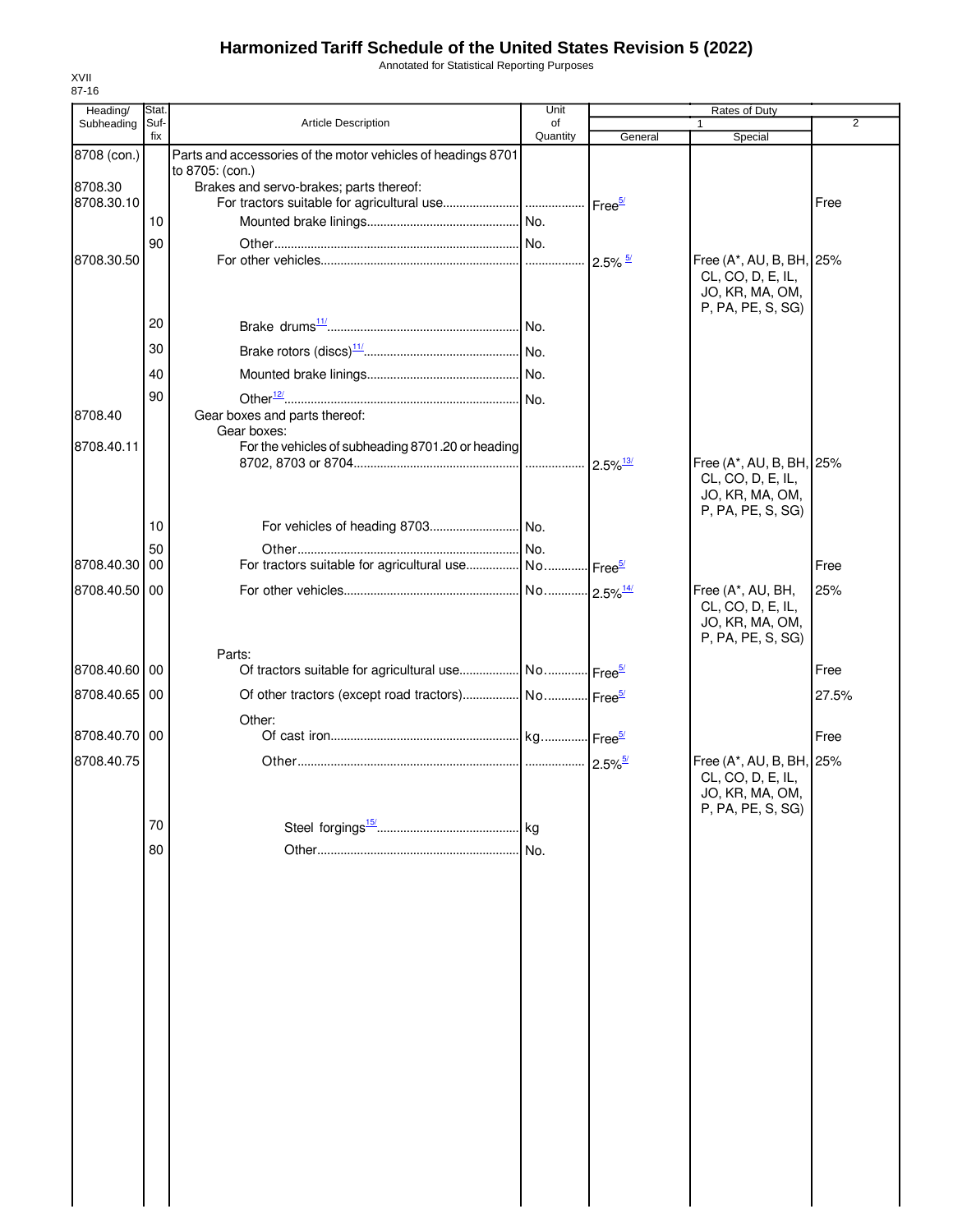Annotated for Statistical Reporting Purposes

| Heading/    | Stat.       |                                                                          | Unit                  |         | Rates of Duty                        |       |
|-------------|-------------|--------------------------------------------------------------------------|-----------------------|---------|--------------------------------------|-------|
| Subheading  | Suf-<br>fix | Article Description                                                      | of<br>Quantity        | General | 1<br>Special                         | 2     |
| 8708 (con.) |             | Parts and accessories of the motor vehicles of headings 8701             |                       |         |                                      |       |
|             |             | to 8705: (con.)                                                          |                       |         |                                      |       |
| 8708.50     |             | Drive-axles with differential, whether or not provided with              |                       |         |                                      |       |
|             |             | other transmission components, and non-driving axles;                    |                       |         |                                      |       |
|             |             | parts thereof:<br>Drive-axles with differential, whether or not provided |                       |         |                                      |       |
|             |             | with other transmission components, and non-driving                      |                       |         |                                      |       |
|             |             | axles:                                                                   |                       |         |                                      |       |
|             |             | For tractors (except road tractors):                                     |                       |         |                                      |       |
| 8708.50.11  |             | For tractors suitable for agricultural use     Free <sup>5/</sup>        |                       |         |                                      | Free  |
|             | 10          | Drive axles with differential, whether or not                            |                       |         |                                      |       |
|             |             | provided with other transmission                                         |                       |         |                                      |       |
|             |             |                                                                          | kg                    |         |                                      |       |
|             | 50          |                                                                          |                       |         |                                      |       |
| 8708.50.31  |             |                                                                          |                       |         |                                      | 27.5% |
|             | 10          | Drive axles with differential, whether or not                            |                       |         |                                      |       |
|             |             | provided with other transmission                                         |                       |         |                                      |       |
|             |             |                                                                          |                       |         |                                      |       |
|             |             |                                                                          | kg                    |         |                                      |       |
|             | 50          |                                                                          |                       |         |                                      |       |
| 8708.50.51  |             |                                                                          |                       |         | Free (A*, AU, B, BH, 25%             |       |
|             |             |                                                                          |                       |         | CL, CO, D, E, IL,                    |       |
|             |             |                                                                          |                       |         | JO, KR, MA, OM,<br>P, PA, PE, S, SG) |       |
|             | 10          | Drive axles with differential, whether or not                            |                       |         |                                      |       |
|             |             | provided with other transmission                                         |                       |         |                                      |       |
|             |             |                                                                          |                       |         |                                      |       |
|             |             |                                                                          | kg                    |         |                                      |       |
|             | 50          |                                                                          | No.                   |         |                                      |       |
| 8708.50.61  | 00          | For other vehicles:<br>Drive axles with differential, whether or not     |                       |         |                                      |       |
|             |             | provided with other transmission                                         |                       |         |                                      |       |
|             |             |                                                                          | No 2.5% <sup>5/</sup> |         | Free (A*, AU, B, BH, 25%             |       |
|             |             |                                                                          | kg                    |         | CL, CO, D, E, IL,                    |       |
|             |             |                                                                          |                       |         | JO, KR, MA, OM,                      |       |
|             |             |                                                                          |                       |         | P, PA, PE, S, SG)                    |       |
| 8708.50.65  | 00          |                                                                          |                       |         | Free (A*, AU, B, BH, 25%             |       |
|             |             |                                                                          |                       |         | CL, CO, D, E, IL,<br>JO, KR, MA, OM, |       |
|             |             |                                                                          |                       |         | P, PA, PE, S, SG)                    |       |
|             |             |                                                                          |                       |         |                                      |       |
|             |             |                                                                          |                       |         |                                      |       |
|             |             |                                                                          |                       |         |                                      |       |
|             |             |                                                                          |                       |         |                                      |       |
|             |             |                                                                          |                       |         |                                      |       |
|             |             |                                                                          |                       |         |                                      |       |
|             |             |                                                                          |                       |         |                                      |       |
|             |             |                                                                          |                       |         |                                      |       |
|             |             |                                                                          |                       |         |                                      |       |
|             |             |                                                                          |                       |         |                                      |       |
|             |             |                                                                          |                       |         |                                      |       |
|             |             |                                                                          |                       |         |                                      |       |
|             |             |                                                                          |                       |         |                                      |       |
|             |             |                                                                          |                       |         |                                      |       |
|             |             |                                                                          |                       |         |                                      |       |
|             |             |                                                                          |                       |         |                                      |       |
|             |             |                                                                          |                       |         |                                      |       |
|             |             |                                                                          |                       |         |                                      |       |
|             |             |                                                                          |                       |         |                                      |       |
|             |             |                                                                          |                       |         |                                      |       |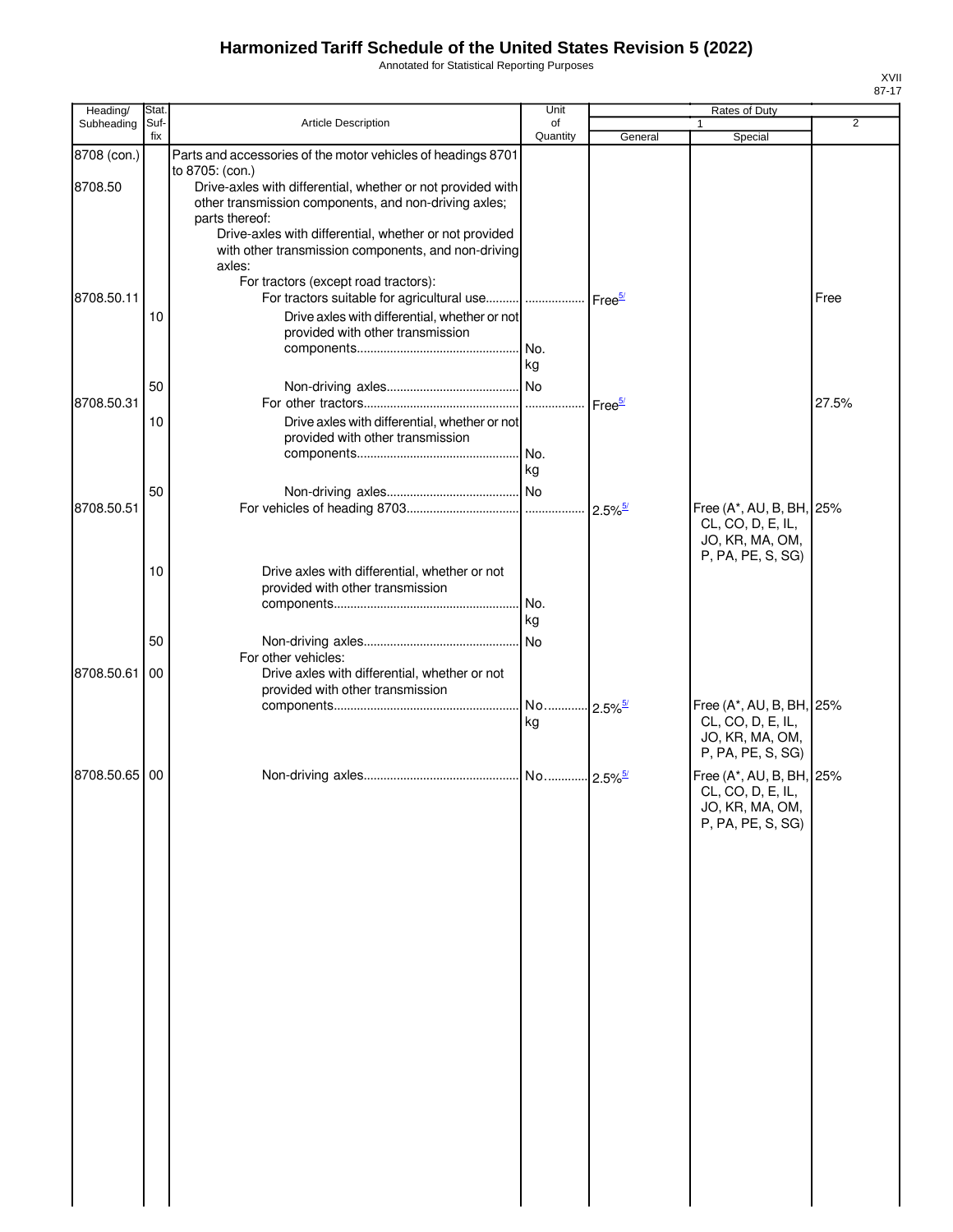Annotated for Statistical Reporting Purposes

| Heading/          | Stat.       |                                                                                                                      | Unit           |                       | Rates of Duty                                 |                |
|-------------------|-------------|----------------------------------------------------------------------------------------------------------------------|----------------|-----------------------|-----------------------------------------------|----------------|
| Subheading        | Suf-<br>fix | Article Description                                                                                                  | of<br>Quantity | General               | Special                                       | $\overline{2}$ |
| 8708 (con.)       |             | Parts and accessories of the motor vehicles of headings 8701                                                         |                |                       |                                               |                |
|                   |             | to 8705: (con.)                                                                                                      |                |                       |                                               |                |
| 8708.50<br>(con.) |             | Drive-axles with differential, whether or not provided with<br>other transmission components, and non-driving axles; |                |                       |                                               |                |
|                   |             | parts thereof: (con.)                                                                                                |                |                       |                                               |                |
|                   |             | Parts:                                                                                                               |                |                       |                                               |                |
|                   |             | For tractors (except road tractors):                                                                                 |                |                       |                                               |                |
| 8708.50.70 00     |             | For tractors suitable for agricultural use No Free <sup>5/</sup>                                                     |                |                       |                                               | Free           |
| 8708.50.75 00     |             |                                                                                                                      |                |                       |                                               | 27.5%          |
| 8708.50.79 00     |             | For vehicles of heading 8703:                                                                                        |                |                       | Free (A*, AU, B, BH, 25%                      |                |
|                   |             |                                                                                                                      |                |                       | CL, CO, D, E, IL,                             |                |
|                   |             |                                                                                                                      |                |                       | JO, KR, MA, OM,                               |                |
|                   |             |                                                                                                                      |                |                       | P, PA, PE, S, SG)                             |                |
|                   |             | Other:                                                                                                               |                |                       |                                               |                |
| 8708.50.81 00     |             |                                                                                                                      |                |                       |                                               | Free           |
|                   |             | Other:                                                                                                               |                |                       |                                               |                |
| 8708.50.85 00     |             |                                                                                                                      |                |                       | Free (A*, AU, B, BH, 25%                      |                |
|                   |             |                                                                                                                      |                |                       | CL, CO, D, E, IL,<br>JO, KR, MA, OM,          |                |
|                   |             |                                                                                                                      |                |                       | P, PA, PE, S, SG)                             |                |
| 8708.50.89 00     |             |                                                                                                                      |                |                       | Free (A*, AU, B, BH, 25%                      |                |
|                   |             |                                                                                                                      |                |                       | CL, CO, D, E, IL,                             |                |
|                   |             |                                                                                                                      |                |                       | JO, KR, MA, OM,<br>P, PA, PE, S, SG)          |                |
|                   |             | For other vehicles:                                                                                                  |                |                       |                                               |                |
| 8708.50.91        |             |                                                                                                                      |                |                       | Free (A*, AU, B, BH, 25%                      |                |
|                   |             |                                                                                                                      |                |                       | CL, CO, D, E, IL,                             |                |
|                   |             |                                                                                                                      |                |                       | JO, KR, MA, OM,<br>P, PA, PE, S, SG)          |                |
|                   | 10          |                                                                                                                      | No.            |                       |                                               |                |
|                   |             |                                                                                                                      | kg             |                       |                                               |                |
|                   | 50          |                                                                                                                      | No.            |                       |                                               |                |
| 8708.50.93 00     |             | Other:                                                                                                               |                |                       |                                               | Free           |
|                   |             |                                                                                                                      |                |                       |                                               |                |
| 8708.50.95 00     |             | Other:                                                                                                               |                |                       | Free (A*, AU, B, BH, 25%                      |                |
|                   |             |                                                                                                                      |                |                       | CL, CO, D, E, IL,                             |                |
|                   |             |                                                                                                                      |                |                       | JO, KR, MA, OM,                               |                |
|                   |             |                                                                                                                      |                |                       | P, PA, PE, S, SG)                             |                |
| 8708.50.99 00     |             |                                                                                                                      | . No.          | $2.5\%$ <sup>5/</sup> | Free (A*, AU, B, BH, 25%<br>CL, CO, D, E, IL, |                |
|                   |             |                                                                                                                      |                |                       | JO, KR, MA, OM,                               |                |
|                   |             |                                                                                                                      |                |                       | P, PA, PE, S, SG)                             |                |
|                   |             |                                                                                                                      |                |                       |                                               |                |
|                   |             |                                                                                                                      |                |                       |                                               |                |
|                   |             |                                                                                                                      |                |                       |                                               |                |
|                   |             |                                                                                                                      |                |                       |                                               |                |
|                   |             |                                                                                                                      |                |                       |                                               |                |
|                   |             |                                                                                                                      |                |                       |                                               |                |
|                   |             |                                                                                                                      |                |                       |                                               |                |
|                   |             |                                                                                                                      |                |                       |                                               |                |
|                   |             |                                                                                                                      |                |                       |                                               |                |
|                   |             |                                                                                                                      |                |                       |                                               |                |
|                   |             |                                                                                                                      |                |                       |                                               |                |
|                   |             |                                                                                                                      |                |                       |                                               |                |
|                   |             |                                                                                                                      |                |                       |                                               |                |
|                   |             |                                                                                                                      |                |                       |                                               |                |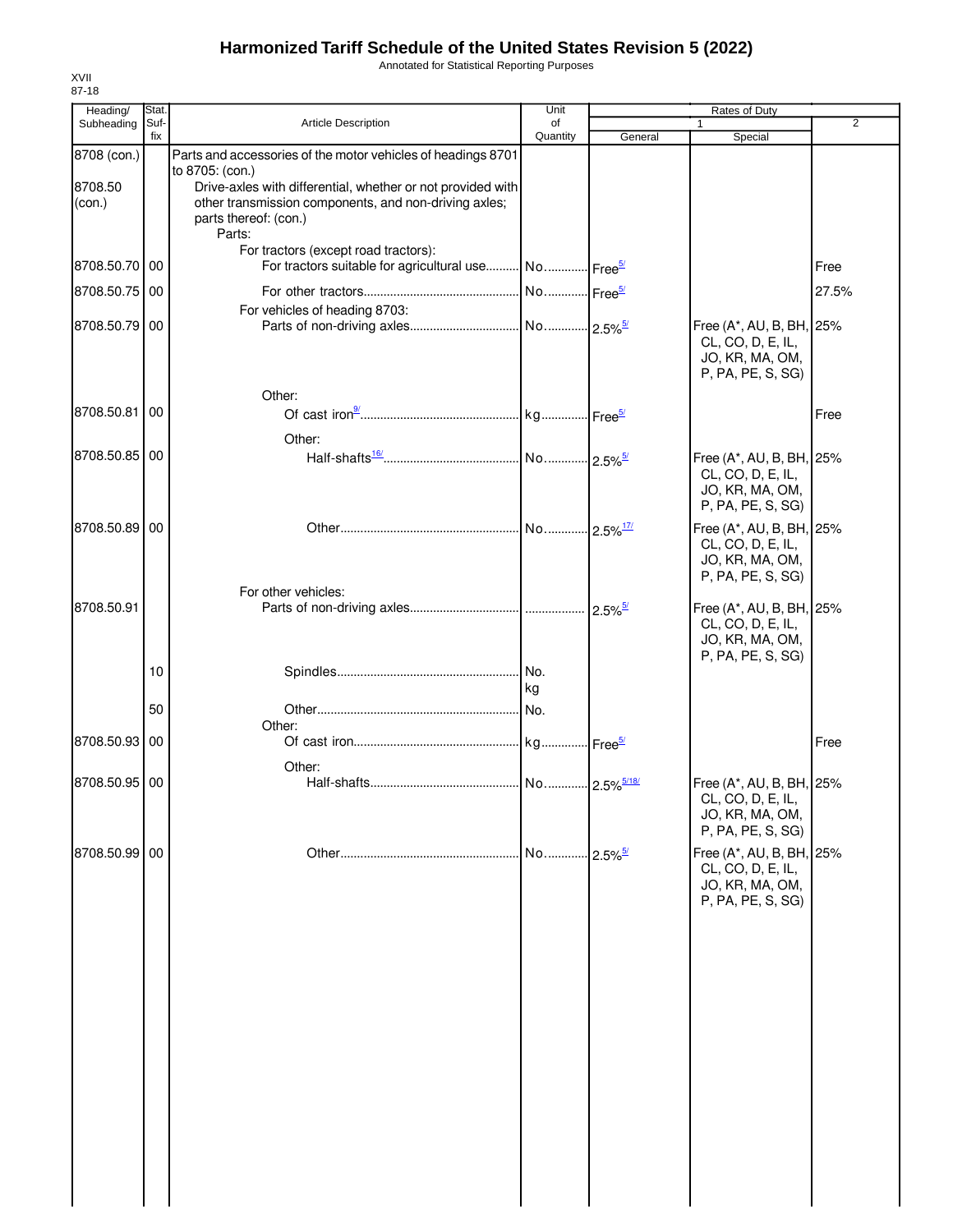Annotated for Statistical Reporting Purposes

| Heading/      | Stat.       |                                                                                                                                                          | Unit           |                       | Rates of Duty                                                                         |       |
|---------------|-------------|----------------------------------------------------------------------------------------------------------------------------------------------------------|----------------|-----------------------|---------------------------------------------------------------------------------------|-------|
| Subheading    | Suf-<br>fix | Article Description                                                                                                                                      | of<br>Quantity | General               | $\mathbf{1}$<br>Special                                                               | 2     |
| 8708 (con.)   |             | Parts and accessories of the motor vehicles of headings 8701                                                                                             |                |                       |                                                                                       |       |
| 8708.70       |             | to 8705: (con.)<br>Road wheels and parts and accessories thereof:<br>For tractors (except road tractors):<br>For tractors suitable for agricultural use: |                |                       |                                                                                       |       |
| 8708.70.05    | 00          |                                                                                                                                                          |                |                       |                                                                                       | Free  |
| 8708.70.15    | 00          | For other tractors:                                                                                                                                      |                |                       |                                                                                       | Free  |
| 8708.70.25 00 |             |                                                                                                                                                          |                |                       |                                                                                       | 27.5% |
| 8708.70.35    | 00          |                                                                                                                                                          |                |                       |                                                                                       | 27.5% |
| 8708.70.45    |             | For other vehicles:                                                                                                                                      |                |                       | Free (A*, AU, B, BH, 25%                                                              |       |
|               | 30          | For vehicles of subheading 8701.20 or heading                                                                                                            |                |                       | CL, CO, D, E, IL,<br>JO, KR, MA, OM,<br>P, PA, PE, S, SG)                             |       |
|               |             | Other:                                                                                                                                                   |                |                       |                                                                                       |       |
|               | 46          | Of aluminum:<br>Wheels having a diameter of at least<br>57 cm but not more than 63 cm $\frac{19}{10}$ No.                                                |                |                       |                                                                                       |       |
|               | 48          |                                                                                                                                                          |                |                       |                                                                                       |       |
|               | 60          |                                                                                                                                                          |                |                       |                                                                                       |       |
| 8708.70.60    |             |                                                                                                                                                          |                | $2.5\%$ <sup>5/</sup> | Free (A*, AU, B, BH, 25%<br>CL, CO, D, E, IL,<br>JO, KR, MA, OM,<br>P, PA, PE, S, SG) |       |
|               | 30          | Wheel rims for vehicles of subheading 8701.20<br>or heading 8702, 8703, 8704, or 8705 No.                                                                |                |                       |                                                                                       |       |
|               | 45          | Wheel covers and hubcaps for vehicles of<br>subheading 8701.20 or heading 8702, 8703,                                                                    |                |                       |                                                                                       |       |
|               | 60          |                                                                                                                                                          |                |                       |                                                                                       |       |
|               |             |                                                                                                                                                          |                |                       |                                                                                       |       |
|               |             |                                                                                                                                                          |                |                       |                                                                                       |       |
|               |             |                                                                                                                                                          |                |                       |                                                                                       |       |
|               |             |                                                                                                                                                          |                |                       |                                                                                       |       |
|               |             |                                                                                                                                                          |                |                       |                                                                                       |       |
|               |             |                                                                                                                                                          |                |                       |                                                                                       |       |
|               |             |                                                                                                                                                          |                |                       |                                                                                       |       |
|               |             |                                                                                                                                                          |                |                       |                                                                                       |       |
|               |             |                                                                                                                                                          |                |                       |                                                                                       |       |
|               |             |                                                                                                                                                          |                |                       |                                                                                       |       |
|               |             |                                                                                                                                                          |                |                       |                                                                                       |       |
|               |             |                                                                                                                                                          |                |                       |                                                                                       |       |
|               |             |                                                                                                                                                          |                |                       |                                                                                       |       |
|               |             |                                                                                                                                                          |                |                       |                                                                                       |       |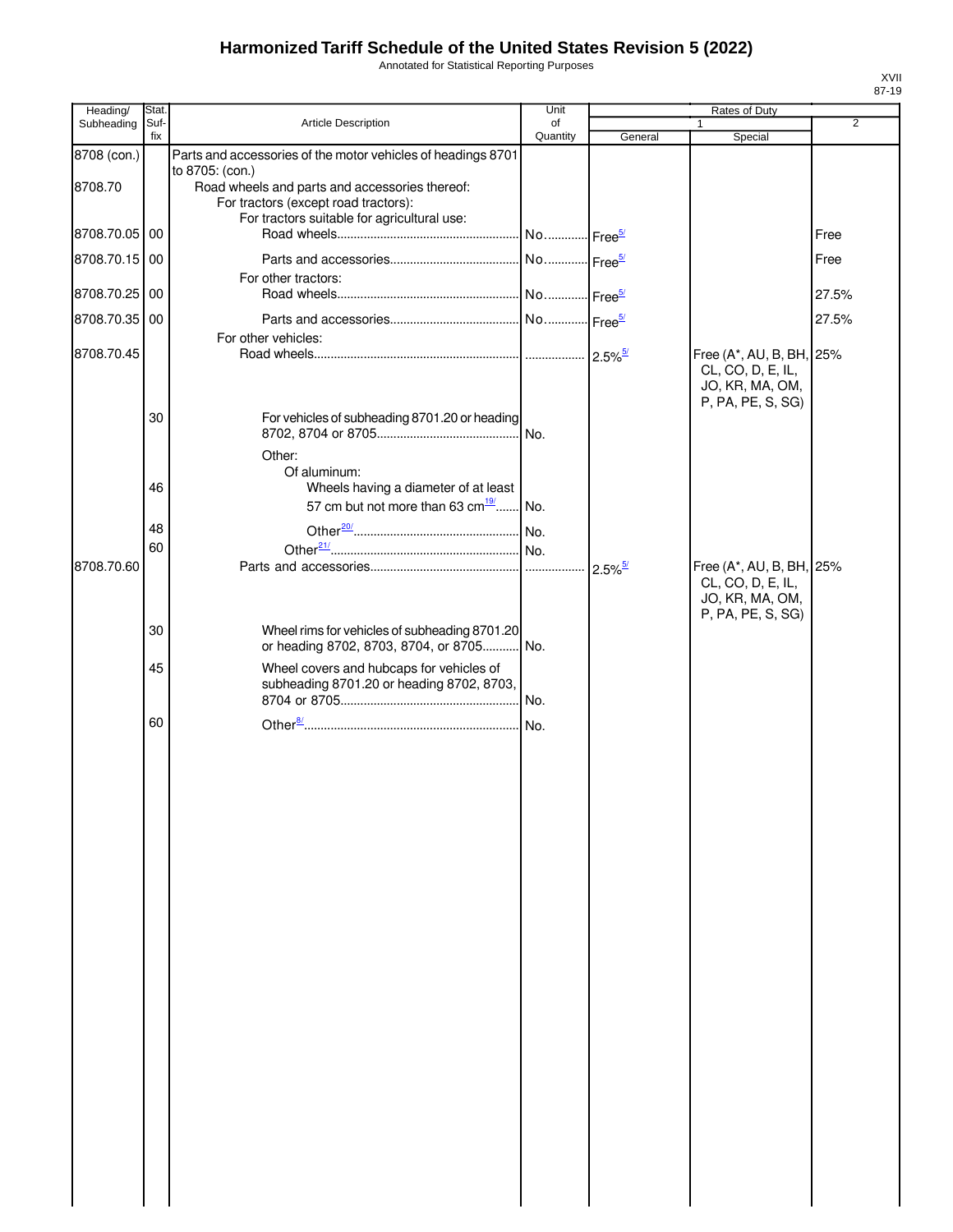Annotated for Statistical Reporting Purposes

| Heading/      | Stat.       |                                                                           | Unit           |         | Rates of Duty                                |                |
|---------------|-------------|---------------------------------------------------------------------------|----------------|---------|----------------------------------------------|----------------|
| Subheading    | Suf-<br>fix | Article Description                                                       | of<br>Quantity | General | $\mathbf{1}$<br>Special                      | $\overline{2}$ |
| 8708 (con.)   |             | Parts and accessories of the motor vehicles of headings 8701              |                |         |                                              |                |
|               |             | to 8705: (con.)                                                           |                |         |                                              |                |
| 8708.80       |             | Suspension systems and parts thereof (including shock<br>absorbers):      |                |         |                                              |                |
|               |             | Suspension systems (including shock absorbers):                           |                |         |                                              |                |
|               |             | For tractors suitable for agricultural use:                               |                |         |                                              |                |
| 8708.80.03 00 |             |                                                                           |                |         |                                              | Free           |
| 8708.80.05    | 00          |                                                                           |                |         |                                              | Free           |
| 8708.80.13 00 |             | For other vehicles:                                                       |                |         | Free (A, AU, B, BH,                          | 25%            |
|               |             |                                                                           |                |         | CL, CO, D, E, IL,                            |                |
|               |             |                                                                           |                |         | JO, KR, MA, OM,                              |                |
|               |             |                                                                           |                |         | P, PA, PE, S, SG)                            |                |
| 8708.80.16 00 |             |                                                                           |                |         | Free (A, AU, B, BH, 25%<br>CL, CO, D, E, IL, |                |
|               |             |                                                                           |                |         | JO, KR, MA, OM,                              |                |
|               |             |                                                                           |                |         | P, PA, PE, S, SG)                            |                |
| 8708.80.51    | 00          | Parts:<br>Of tractors suitable for agricultural use No Free <sup>5/</sup> |                |         |                                              | Free           |
| 8708.80.55 00 |             |                                                                           |                |         |                                              |                |
|               |             |                                                                           |                |         |                                              | 27.5%          |
| 8708.80.60 00 |             | Other:                                                                    |                |         |                                              | Free           |
| 8708.80.65    |             |                                                                           |                |         |                                              |                |
|               |             |                                                                           |                |         | Free (A, AU, B, BH, 25%<br>CL, CO, D, E, IL, |                |
|               |             |                                                                           |                |         | JO, KR, MA, OM,                              |                |
|               | 10          |                                                                           |                |         | P, PA, PE, S, SG)                            |                |
|               | 90          |                                                                           |                |         |                                              |                |
|               |             |                                                                           |                |         |                                              |                |
|               |             |                                                                           |                |         |                                              |                |
|               |             |                                                                           |                |         |                                              |                |
|               |             |                                                                           |                |         |                                              |                |
|               |             |                                                                           |                |         |                                              |                |
|               |             |                                                                           |                |         |                                              |                |
|               |             |                                                                           |                |         |                                              |                |
|               |             |                                                                           |                |         |                                              |                |
|               |             |                                                                           |                |         |                                              |                |
|               |             |                                                                           |                |         |                                              |                |
|               |             |                                                                           |                |         |                                              |                |
|               |             |                                                                           |                |         |                                              |                |
|               |             |                                                                           |                |         |                                              |                |
|               |             |                                                                           |                |         |                                              |                |
|               |             |                                                                           |                |         |                                              |                |
|               |             |                                                                           |                |         |                                              |                |
|               |             |                                                                           |                |         |                                              |                |
|               |             |                                                                           |                |         |                                              |                |
|               |             |                                                                           |                |         |                                              |                |
|               |             |                                                                           |                |         |                                              |                |
|               |             |                                                                           |                |         |                                              |                |
|               |             |                                                                           |                |         |                                              |                |
|               |             |                                                                           |                |         |                                              |                |
|               |             |                                                                           |                |         |                                              |                |
|               |             |                                                                           |                |         |                                              |                |
|               |             |                                                                           |                |         |                                              |                |
|               |             |                                                                           |                |         |                                              |                |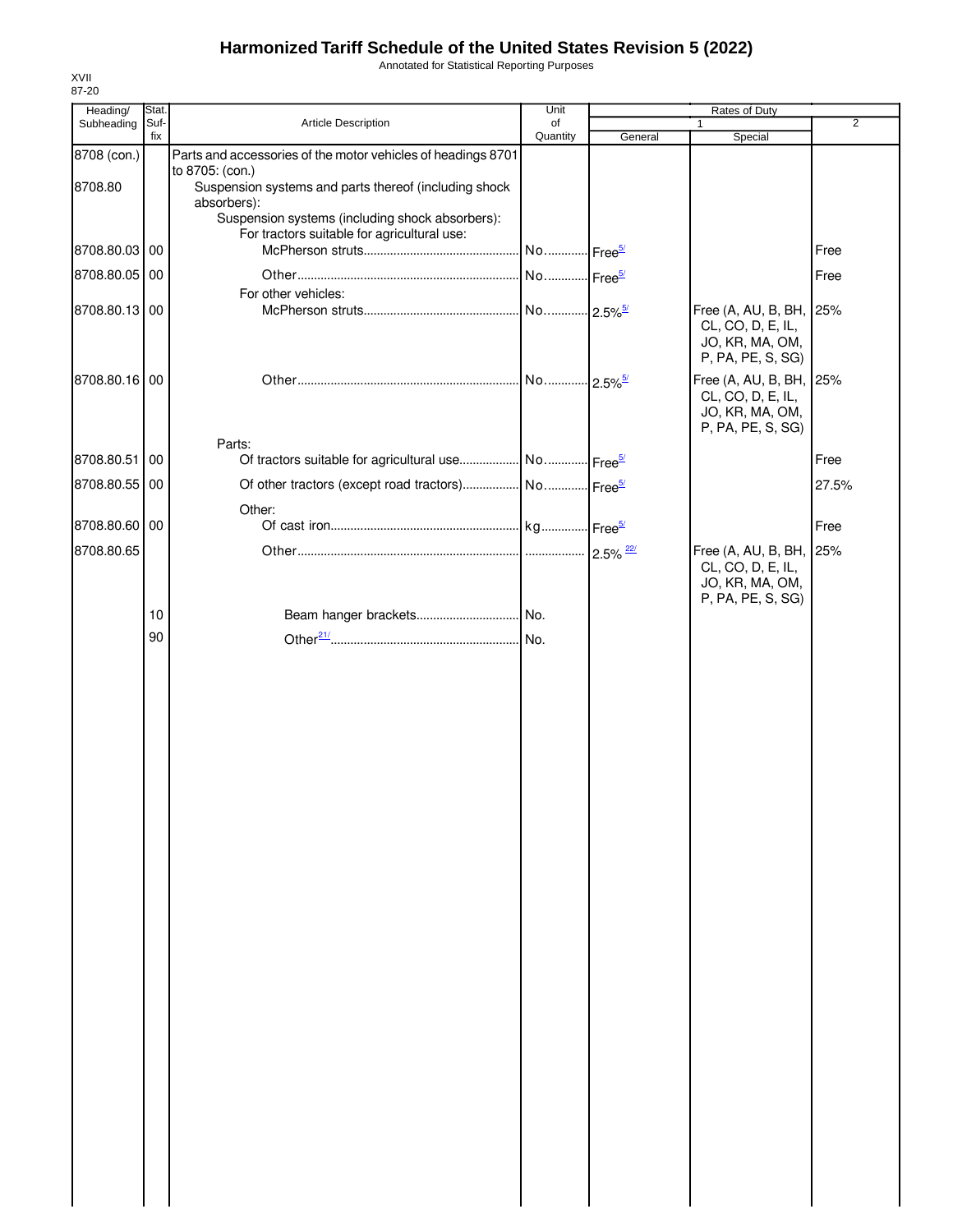Annotated for Statistical Reporting Purposes

| Heading/      | Stat.       |                                                                                 | Unit                  |         | Rates of Duty                                                                         |       |
|---------------|-------------|---------------------------------------------------------------------------------|-----------------------|---------|---------------------------------------------------------------------------------------|-------|
| Subheading    | Suf-<br>fix | <b>Article Description</b>                                                      | οf<br>Quantity        | General | Special                                                                               | 2     |
| 8708 (con.)   |             | Parts and accessories of the motor vehicles of headings 8701<br>to 8705: (con.) |                       |         |                                                                                       |       |
| 8708.91       |             | Other parts and accessories:<br>Radiators and parts thereof:                    |                       |         |                                                                                       |       |
| 8708.91.10 00 |             | Radiators:<br>For tractors suitable for agricultural use No Free <sup>5/</sup>  |                       |         |                                                                                       | Free  |
| 8708.91.50 00 |             |                                                                                 |                       |         | Free (A, AU, B, BH, 25%<br>CL, CO, D, E, IL,                                          |       |
|               |             | Parts:                                                                          |                       |         | JO, KR, MA, OM,<br>P, PA, PE, S, SG)                                                  |       |
| 8708.91.60 00 |             | For tractors suitable for agricultural use No Free <sup>5/</sup>                |                       |         |                                                                                       | Free  |
| 8708.91.65 00 |             | For other tractors (except road tractors) No Free <sup>5/</sup>                 |                       |         |                                                                                       | 27.5% |
|               |             | For other vehicles:                                                             |                       |         |                                                                                       |       |
| 8708.91.70 00 |             |                                                                                 |                       |         |                                                                                       | Free  |
| 8708.91.75    |             |                                                                                 |                       |         | Free (A*, AU, B, BH, 25%<br>CL, CO, D, E, IL,<br>JO, KR, MA, OM,<br>P, PA, PE, S, SG) |       |
|               | 10          |                                                                                 |                       |         |                                                                                       |       |
|               | 50          |                                                                                 |                       |         |                                                                                       |       |
| 8708.92       |             | Mufflers and exhaust pipes; parts thereof:<br>Mufflers and exhaust pipes:       |                       |         |                                                                                       |       |
| 8708.92.10    | 00          | For tractors suitable for agricultural use No Free <sup>5/</sup>                |                       |         |                                                                                       | Free  |
| 8708.92.50 00 |             |                                                                                 |                       |         | Free (A+, AU, B, BH, 25%<br>CL, CO, D, E, IL,<br>JO, KR, MA, OM,<br>P, PA, PE, S, SG) |       |
|               |             | Parts:                                                                          |                       |         |                                                                                       |       |
| 8708.92.60 00 |             | For tractors suitable for agricultural use No Free <sup>5/</sup>                |                       |         |                                                                                       | Free  |
| 8708.92.65 00 |             | For other tractors (except road tractors) No Free <sup>5/</sup>                 |                       |         |                                                                                       | 27.5% |
| 8708.92.70 00 |             | For other vehicles:                                                             |                       |         |                                                                                       | Free  |
| 8708.92.75 00 |             |                                                                                 |                       |         | Free (A*, AU, B, BH, 25%                                                              |       |
|               |             |                                                                                 |                       |         | CL, CO, D, E, IL,<br>JO, KR, MA, OM,<br>P, PA, PE, S, SG)                             |       |
| 8708.93       |             | Clutches and parts thereof:<br>For tractors suitable for agricultural use:      |                       |         |                                                                                       |       |
| 8708.93.15    | 00          |                                                                                 | No Free <sup>5/</sup> |         |                                                                                       | Free  |
| 8708.93.30 00 |             |                                                                                 | No Free <sup>5/</sup> |         |                                                                                       | Free  |
|               |             | For other vehicles:                                                             |                       |         |                                                                                       |       |
| 8708.93.60 00 |             |                                                                                 |                       |         | Free (A, AU, B, BH,<br>CL, CO, D, E, IL,<br>JO, KR, MA, OM,<br>P, PA, PE, S, SG)      | 25%   |
| 8708.93.75    | 00          |                                                                                 |                       |         | Free (A, AU, B, BH,<br>CL, CO, D, E, IL,<br>JO, KR, MA, OM,<br>P, PA, PE, S, SG)      | 25%   |
|               |             |                                                                                 |                       |         |                                                                                       |       |
|               |             |                                                                                 |                       |         |                                                                                       |       |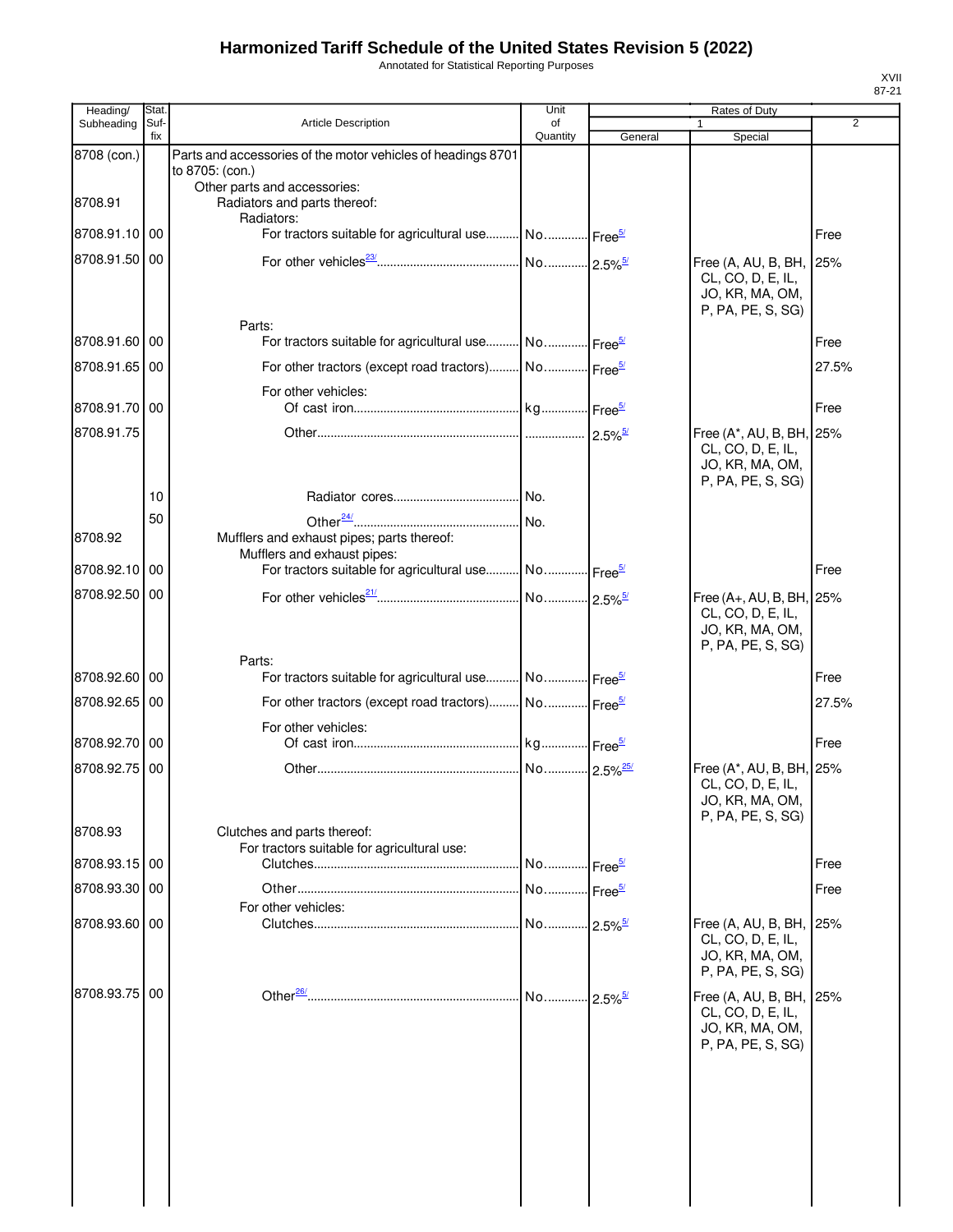Annotated for Statistical Reporting Purposes

| Heading/      | Stat.       |                                                                                                                                                                  | Unit           | Rates of Duty |                                                                                       |                |
|---------------|-------------|------------------------------------------------------------------------------------------------------------------------------------------------------------------|----------------|---------------|---------------------------------------------------------------------------------------|----------------|
| Subheading    | Suf-<br>fix | Article Description                                                                                                                                              | of<br>Quantity | General       | Special                                                                               | $\overline{2}$ |
| 8708 (con.)   |             | Parts and accessories of the motor vehicles of headings 8701<br>to 8705: (con.)                                                                                  |                |               |                                                                                       |                |
| 8708.94       |             | Other parts and accessories: (con.)<br>Steering wheels, steering columns and steering boxes;<br>parts thereof:<br>Steering wheels, steering columns and steering |                |               |                                                                                       |                |
| 8708.94.10 00 |             | boxes:<br>For tractors suitable for agricultural use No Free <sup>5/</sup>                                                                                       |                |               |                                                                                       | Free           |
| 8708.94.50 00 |             |                                                                                                                                                                  |                |               | Free (A*, AU, B, BH, 25%<br>CL, CO, D, E, IL,<br>JO, KR, MA, OM,<br>P, PA, PE, S, SG) |                |
| 8708.94.60 00 |             | Parts:<br>For tractors suitable for agricultural use No Free <sup>5/</sup>                                                                                       |                |               |                                                                                       | Free           |
| 8708.94.65 00 |             | For other tractors (except road tractors) No Free <sup>5/</sup>                                                                                                  |                |               |                                                                                       | 27.5%          |
| 8708.94.70 00 |             | For other vehicles:                                                                                                                                              |                |               |                                                                                       | Free           |
| 8708.94.75    |             |                                                                                                                                                                  |                |               | Free (A*, AU, B, BH, 25%<br>CL, CO, D, E, IL,<br>JO, KR, MA, OM,<br>P, PA, PE, S, SG) |                |
|               | 10          | Steering shaft assemblies<br>incorporating universal joints <sup>11/</sup> No.                                                                                   | kg             |               |                                                                                       |                |
| 8708.95       | 50          | Safety airbags with inflater system; parts thereof:                                                                                                              |                |               |                                                                                       |                |
| 8708.95.05    | 00          |                                                                                                                                                                  |                |               | Free (A, AU, B, BH, 25%<br>CL, CO, D, E, IL,<br>JO, KR, MA, OM,<br>P, PA, PE, S, SG)  |                |
| 8708.95.10 00 |             | Other:<br>For tractors suitable for agricultural use No Free <sup>5/</sup>                                                                                       |                |               |                                                                                       | Free           |
| 8708.95.15 00 |             |                                                                                                                                                                  |                |               |                                                                                       | 27.5%          |
| 8708.95.20 00 |             |                                                                                                                                                                  |                |               | Free (A, AU, B, BH, 25%<br>CL, CO, D, E, IL,<br>JO, KR, MA, OM,<br>P, PA, PE, S, SG)  |                |
|               |             |                                                                                                                                                                  |                |               |                                                                                       |                |
|               |             |                                                                                                                                                                  |                |               |                                                                                       |                |
|               |             |                                                                                                                                                                  |                |               |                                                                                       |                |
|               |             |                                                                                                                                                                  |                |               |                                                                                       |                |
|               |             |                                                                                                                                                                  |                |               |                                                                                       |                |
|               |             |                                                                                                                                                                  |                |               |                                                                                       |                |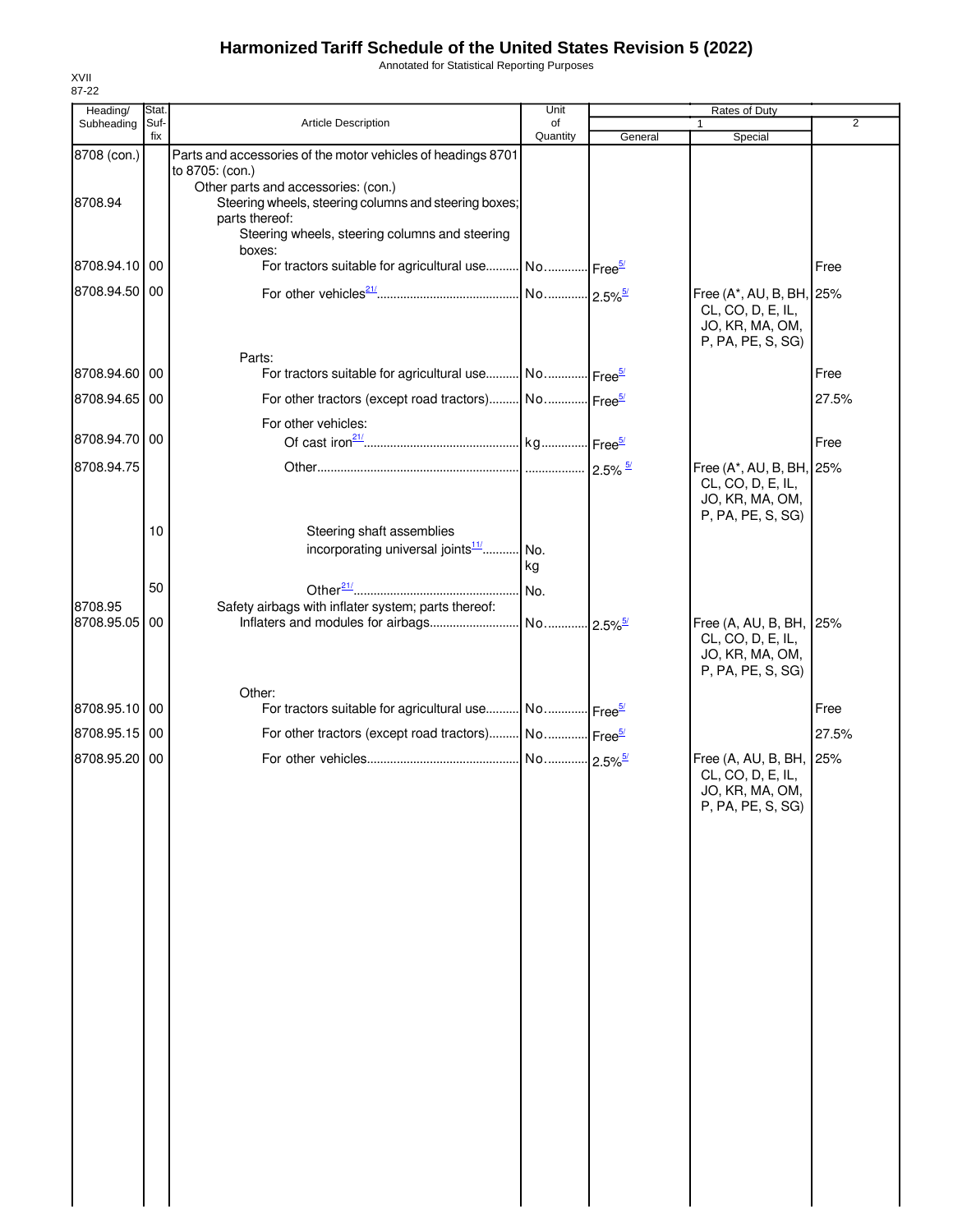Annotated for Statistical Reporting Purposes

| Heading/      | Stat.       |                                                                                                                        | Unit                  |         | Rates of Duty |                |
|---------------|-------------|------------------------------------------------------------------------------------------------------------------------|-----------------------|---------|---------------|----------------|
| Subheading    | Suf-<br>fix | Article Description                                                                                                    | of<br>Quantity        | General | Special       | $\overline{2}$ |
| 8708 (con.)   |             | Parts and accessories of the motor vehicles of headings 8701<br>to 8705: (con.)<br>Other parts and accessories: (con.) |                       |         |               |                |
| 8708.99       |             | Other:<br>Parts of tractors suitable for agricultural use:                                                             |                       |         |               |                |
| 8708.99.03 00 |             | Vibration control goods containing rubber No Free <sup>5/</sup>                                                        |                       |         |               | Free           |
| 8708.99.06 00 |             | Double flanged wheel hub units incorporating                                                                           | No Free <sup>5/</sup> |         |               | Free           |
| 8708.99.16 00 |             |                                                                                                                        |                       |         |               | Free           |
| 8708.99.23 00 |             |                                                                                                                        | No Free <sup>5/</sup> |         |               | Free           |
| 8708.99.27 00 |             | Parts of other tractors (except road tractors):<br>Vibration control goods containing rubber                           | No Free <sup>5/</sup> |         |               | 27.5%          |
| 8708.99.31 00 |             | Double flanged wheel hub units incorporating                                                                           | No Free <sup>5/</sup> |         |               | 27.5%          |
| 8708.99.41 00 |             |                                                                                                                        |                       |         |               | 27.5%          |
| 8708.99.48    |             |                                                                                                                        |                       |         |               | 27.5%          |
|               | 10          | Tracklinks for track-laying tractors No.                                                                               | kg                    |         |               |                |
|               | 50          |                                                                                                                        | No.                   |         |               |                |
|               |             |                                                                                                                        |                       |         |               |                |
|               |             |                                                                                                                        |                       |         |               |                |
|               |             |                                                                                                                        |                       |         |               |                |
|               |             |                                                                                                                        |                       |         |               |                |
|               |             |                                                                                                                        |                       |         |               |                |
|               |             |                                                                                                                        |                       |         |               |                |
|               |             |                                                                                                                        |                       |         |               |                |
|               |             |                                                                                                                        |                       |         |               |                |
|               |             |                                                                                                                        |                       |         |               |                |
|               |             |                                                                                                                        |                       |         |               |                |
|               |             |                                                                                                                        |                       |         |               |                |
|               |             |                                                                                                                        |                       |         |               |                |
|               |             |                                                                                                                        |                       |         |               |                |
|               |             |                                                                                                                        |                       |         |               |                |
|               |             |                                                                                                                        |                       |         |               |                |
|               |             |                                                                                                                        |                       |         |               |                |
|               |             |                                                                                                                        |                       |         |               |                |
|               |             |                                                                                                                        |                       |         |               |                |
|               |             |                                                                                                                        |                       |         |               |                |
|               |             |                                                                                                                        |                       |         |               |                |
|               |             |                                                                                                                        |                       |         |               |                |
|               |             |                                                                                                                        |                       |         |               |                |
|               |             |                                                                                                                        |                       |         |               |                |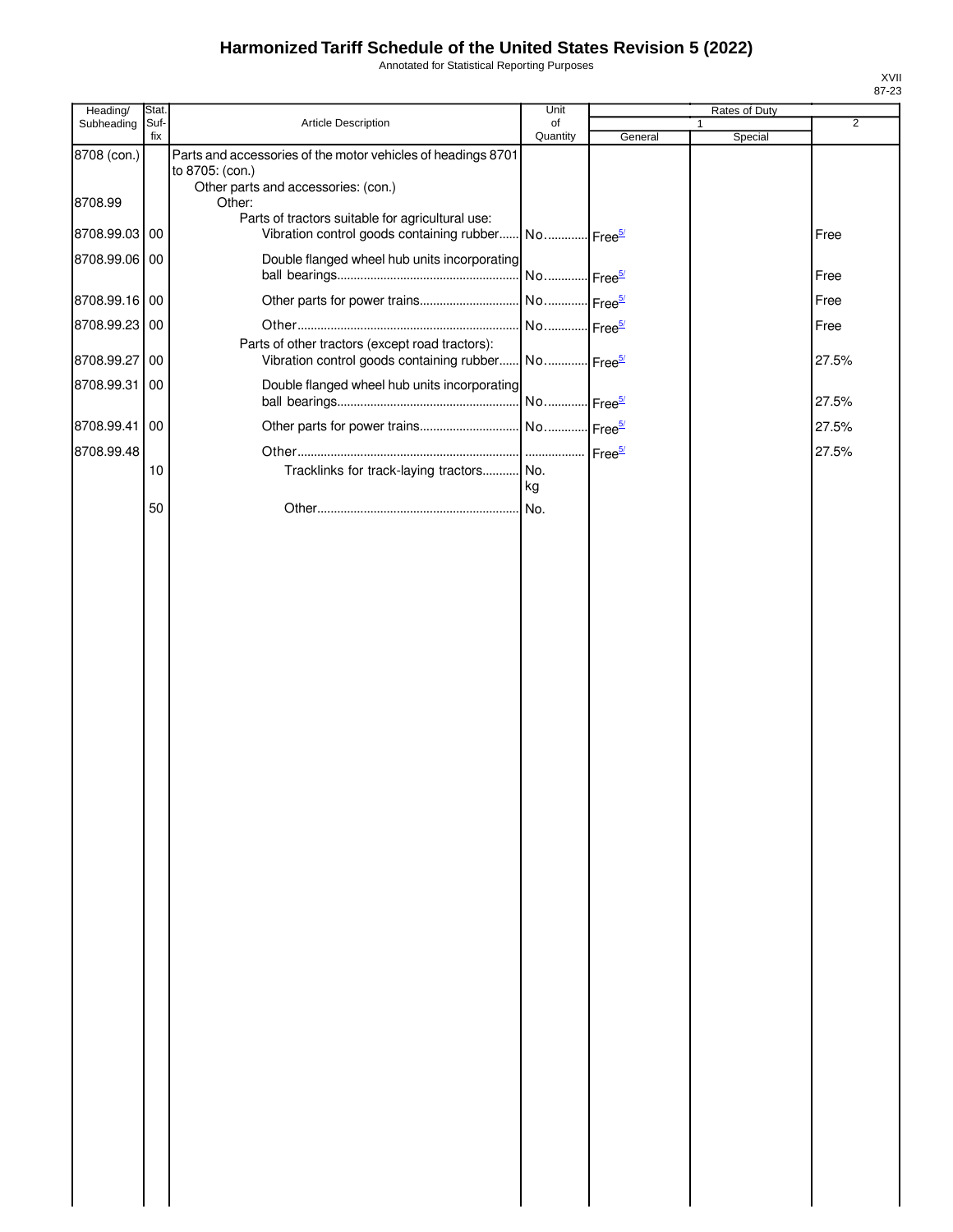Annotated for Statistical Reporting Purposes

| Heading/          | Stat.       |                                                                                 | Unit           | Rates of Duty         |                                                                                       |                |
|-------------------|-------------|---------------------------------------------------------------------------------|----------------|-----------------------|---------------------------------------------------------------------------------------|----------------|
| Subheading        | Suf-<br>fix | Article Description                                                             | of<br>Quantity | General               | 1<br>Special                                                                          | $\overline{2}$ |
| 8708 (con.)       |             | Parts and accessories of the motor vehicles of headings 8701<br>to 8705: (con.) |                |                       |                                                                                       |                |
| 8708.99<br>(con.) |             | Other parts and accessories: (con.)<br>Other: (con.)                            |                |                       |                                                                                       |                |
| 8708.99.53 00     |             | Other:                                                                          |                |                       |                                                                                       | Free           |
| 8708.99.55 00     |             | Other:<br>Vibration control goods containing                                    |                |                       | Free (A*, AU, B, BH, 25%                                                              |                |
|                   |             |                                                                                 |                |                       | CL, CO, D, E, IL,<br>JO, KR, MA, OM,<br>P, PA, PE, S, SG)                             |                |
| 8708.99.58 00     |             | Double flanged wheel hub units                                                  | kg             |                       | Free (A*, AU, B, BH, 25%<br>CL, CO, D, E, IL,                                         |                |
|                   |             | Other:                                                                          |                |                       | JO, KR, MA, OM,<br>P, PA, PE, S, SG)                                                  |                |
| 8708.99.68        |             |                                                                                 |                | $2.5\%$ <sup>5/</sup> | Free (A*, AU, B, BH, 25%<br>CL, CO, D, E, IL,<br>JO, KR, MA, OM,                      |                |
|                   | 05          |                                                                                 |                |                       | P, PA, PE, S, SG)                                                                     |                |
|                   | 10          | Forged universal joints for vehicles                                            |                |                       |                                                                                       |                |
|                   | 20<br>90    | Forged universal joints for vehicles                                            |                |                       |                                                                                       |                |
| 8708.99.81        |             |                                                                                 |                |                       | Free (A*, AU, B, BH, 25%<br>CL, CO, D, E, IL,<br>JO, KR, MA, OM,<br>P, PA, PE, S, SG) |                |
|                   | 05          | Brake hoses of plastics, with                                                   |                |                       |                                                                                       |                |
|                   | 15          | Double flanged wheel hub units<br>not incorporating ball bearings No.           | kg             |                       |                                                                                       |                |
|                   | 30          |                                                                                 |                |                       |                                                                                       |                |
|                   | 60          |                                                                                 |                |                       |                                                                                       |                |
|                   | 80          |                                                                                 |                |                       |                                                                                       |                |
|                   |             |                                                                                 |                |                       |                                                                                       |                |
|                   |             |                                                                                 |                |                       |                                                                                       |                |
|                   |             |                                                                                 |                |                       |                                                                                       |                |
|                   |             |                                                                                 |                |                       |                                                                                       |                |
|                   |             |                                                                                 |                |                       |                                                                                       |                |
|                   |             |                                                                                 |                |                       |                                                                                       |                |
|                   |             |                                                                                 |                |                       |                                                                                       |                |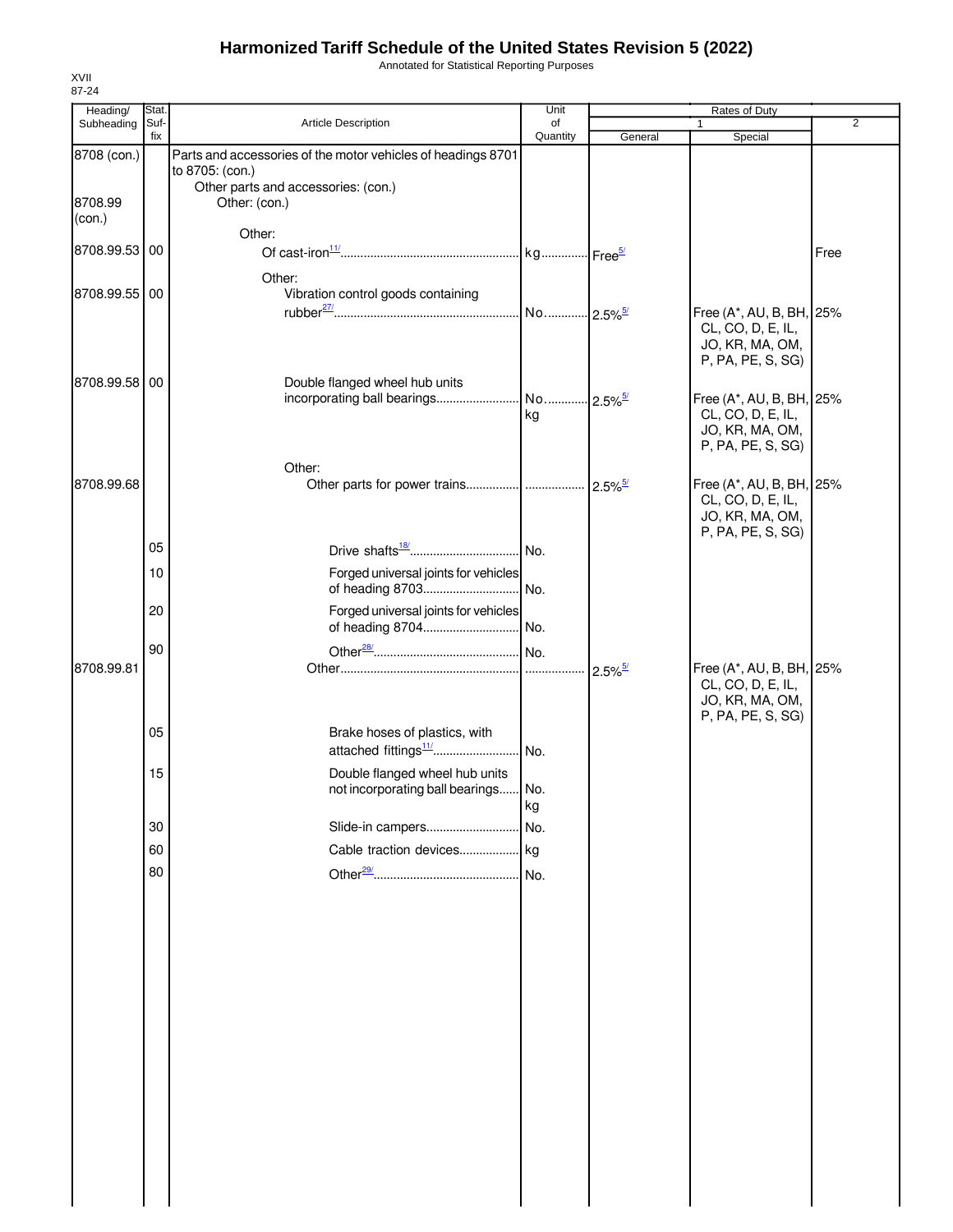Annotated for Statistical Reporting Purposes

| Heading/   | Stat.       |                                                                                                                                                                                                                                                                                                         | Unit           |                    | Rates of Duty |                |
|------------|-------------|---------------------------------------------------------------------------------------------------------------------------------------------------------------------------------------------------------------------------------------------------------------------------------------------------------|----------------|--------------------|---------------|----------------|
| Subheading | Suf-<br>fix | Article Description                                                                                                                                                                                                                                                                                     | of<br>Quantity | General            | 1<br>Special  | $\overline{2}$ |
| 8709       |             | Works trucks, self-propelled, not fitted with lifting or handling<br>equipment, of the type used in factories, warehouses, dock<br>areas or airports for short distance transport of goods; tractors<br>of the type used on railway station platforms; parts of the<br>foregoing vehicles:<br>Vehicles: |                |                    |               |                |
| 8709.11.00 |             |                                                                                                                                                                                                                                                                                                         |                | Free <sup>1/</sup> |               | 35%            |
|            | 30          |                                                                                                                                                                                                                                                                                                         |                |                    |               |                |
|            | 60          |                                                                                                                                                                                                                                                                                                         |                |                    |               |                |
| 8709.19.00 |             |                                                                                                                                                                                                                                                                                                         |                | Free <sup>1/</sup> |               | 35%            |
|            | 30          |                                                                                                                                                                                                                                                                                                         |                |                    |               |                |
| 8709.90.00 | 60          |                                                                                                                                                                                                                                                                                                         |                | Free <sup>1/</sup> |               | 35%            |
|            | 10          |                                                                                                                                                                                                                                                                                                         |                |                    |               |                |
|            | 20          |                                                                                                                                                                                                                                                                                                         |                |                    |               |                |
|            | 90          |                                                                                                                                                                                                                                                                                                         |                |                    |               |                |
| 8710.00.00 |             | Tanks and other armored fighting vehicles, motorized, whether                                                                                                                                                                                                                                           |                |                    |               |                |
|            |             |                                                                                                                                                                                                                                                                                                         |                | Free <sup>3/</sup> |               | 35%            |
|            |             | Vehicles:                                                                                                                                                                                                                                                                                               |                |                    |               |                |
|            | 30          |                                                                                                                                                                                                                                                                                                         |                |                    |               |                |
|            | 60<br>90    |                                                                                                                                                                                                                                                                                                         |                |                    |               |                |
|            |             |                                                                                                                                                                                                                                                                                                         |                |                    |               |                |
|            |             |                                                                                                                                                                                                                                                                                                         |                |                    |               |                |
|            |             |                                                                                                                                                                                                                                                                                                         |                |                    |               |                |
|            |             |                                                                                                                                                                                                                                                                                                         |                |                    |               |                |
|            |             |                                                                                                                                                                                                                                                                                                         |                |                    |               |                |
|            |             |                                                                                                                                                                                                                                                                                                         |                |                    |               |                |
|            |             |                                                                                                                                                                                                                                                                                                         |                |                    |               |                |
|            |             |                                                                                                                                                                                                                                                                                                         |                |                    |               |                |
|            |             |                                                                                                                                                                                                                                                                                                         |                |                    |               |                |
|            |             |                                                                                                                                                                                                                                                                                                         |                |                    |               |                |
|            |             |                                                                                                                                                                                                                                                                                                         |                |                    |               |                |
|            |             |                                                                                                                                                                                                                                                                                                         |                |                    |               |                |
|            |             |                                                                                                                                                                                                                                                                                                         |                |                    |               |                |
|            |             |                                                                                                                                                                                                                                                                                                         |                |                    |               |                |
|            |             |                                                                                                                                                                                                                                                                                                         |                |                    |               |                |
|            |             |                                                                                                                                                                                                                                                                                                         |                |                    |               |                |
|            |             |                                                                                                                                                                                                                                                                                                         |                |                    |               |                |
|            |             |                                                                                                                                                                                                                                                                                                         |                |                    |               |                |
|            |             |                                                                                                                                                                                                                                                                                                         |                |                    |               |                |
|            |             |                                                                                                                                                                                                                                                                                                         |                |                    |               |                |
|            |             |                                                                                                                                                                                                                                                                                                         |                |                    |               |                |
|            |             |                                                                                                                                                                                                                                                                                                         |                |                    |               |                |
|            |             |                                                                                                                                                                                                                                                                                                         |                |                    |               |                |
|            |             |                                                                                                                                                                                                                                                                                                         |                |                    |               |                |
|            |             |                                                                                                                                                                                                                                                                                                         |                |                    |               |                |
|            |             |                                                                                                                                                                                                                                                                                                         |                |                    |               |                |
|            |             |                                                                                                                                                                                                                                                                                                         |                |                    |               |                |
|            |             |                                                                                                                                                                                                                                                                                                         |                |                    |               |                |
|            |             |                                                                                                                                                                                                                                                                                                         |                |                    |               |                |
|            |             |                                                                                                                                                                                                                                                                                                         |                |                    |               |                |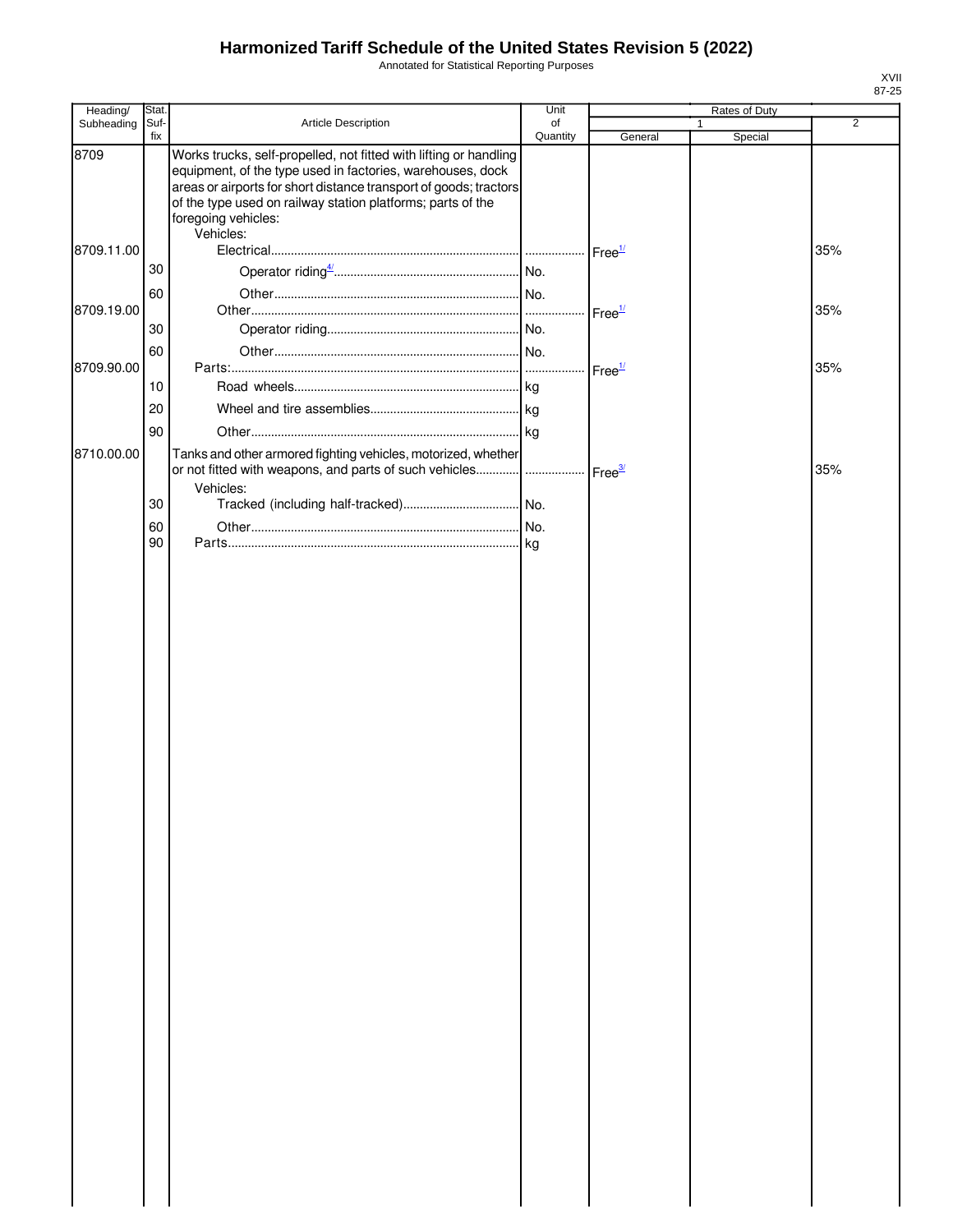Annotated for Statistical Reporting Purposes

| Heading/      | Stat. |                                                                                                                                                              | Unit     |         | Rates of Duty                                                                  |     |
|---------------|-------|--------------------------------------------------------------------------------------------------------------------------------------------------------------|----------|---------|--------------------------------------------------------------------------------|-----|
| Subheading    | Suf-  | <b>Article Description</b>                                                                                                                                   | of       |         |                                                                                | 2   |
| 8711          | fix   | Motorcycles (including mopeds) and cycles fitted with an<br>auxiliary motor, with or without side-cars; side-cars:                                           | Quantity | General | Special                                                                        |     |
| 8711.10.00 00 |       | With internal combustion piston engine of a cylinder                                                                                                         |          |         |                                                                                | 10% |
| 8711.20.00    |       | With internal combustion piston engine of a cylinder                                                                                                         |          |         |                                                                                |     |
|               | 30    | capacity exceeding 50 cc but not exceeding 250 cc    Free3/                                                                                                  |          |         |                                                                                | 10% |
|               | 60    |                                                                                                                                                              |          |         |                                                                                |     |
|               | 90    | Exceeding 190 cc but not exceeding 250 cc No.                                                                                                                |          |         |                                                                                |     |
| 8711.30.00    |       | With internal combustion piston engine of a cylinder<br>capacity exceeding 250 cc but not exceeding 500 cc    Free34                                         |          |         |                                                                                | 10% |
|               | 30    | Exceeding 250 cc but not exceeding 290 cc No.                                                                                                                |          |         |                                                                                |     |
|               | 60    | Exceeding 290 cc but not exceeding 490 cc No.                                                                                                                |          |         |                                                                                |     |
| 8711.40       | 90    | Exceeding 490 cc but not exceeding 500 cc No.<br>With internal combustion piston engine of a cylinder<br>capacity exceeding 500 cc but not exceeding 800 cc: |          |         |                                                                                |     |
| 8711.40.30    | 00    | Exceeding 500 cc but not exceeding 700 cc No Free <sup>3/</sup>                                                                                              |          |         |                                                                                | 10% |
| 8711.40.60    |       |                                                                                                                                                              |          |         | Free (A*, AU, BH,<br>CL, CO, D, E, IL,<br>JO, KR, MA, OM,<br>P, PA, PE, S, SG) | 10% |
|               | 30    | Exceeding 700 cc but not exceeding 790 cc No.                                                                                                                |          |         |                                                                                |     |
| 8711.50.00    | 60    | Exceeding 790 cc but not exceeding 800 cc No.<br>With internal combustion piston engine of a cylinder                                                        |          |         |                                                                                |     |
|               |       |                                                                                                                                                              |          |         | Free (A*, AU, BH,<br>CL, CO, D, E, IL,<br>JO, KR, MA, OM,<br>P, PA, PE, S, SG) | 10% |
|               | 30    | Exceeding 800 cc but not exceeding 970 cc No.                                                                                                                |          |         |                                                                                |     |
| 8711.60.00    | 60    |                                                                                                                                                              |          |         |                                                                                | 10% |
|               | 50    |                                                                                                                                                              |          |         |                                                                                |     |
|               | 90    |                                                                                                                                                              |          |         |                                                                                |     |
| 8711.90.01    | 00    |                                                                                                                                                              |          |         |                                                                                | 10% |
|               |       |                                                                                                                                                              |          |         |                                                                                |     |
|               |       |                                                                                                                                                              |          |         |                                                                                |     |
|               |       |                                                                                                                                                              |          |         |                                                                                |     |
|               |       |                                                                                                                                                              |          |         |                                                                                |     |
|               |       |                                                                                                                                                              |          |         |                                                                                |     |
|               |       |                                                                                                                                                              |          |         |                                                                                |     |
|               |       |                                                                                                                                                              |          |         |                                                                                |     |
|               |       |                                                                                                                                                              |          |         |                                                                                |     |
|               |       |                                                                                                                                                              |          |         |                                                                                |     |
|               |       |                                                                                                                                                              |          |         |                                                                                |     |
|               |       |                                                                                                                                                              |          |         |                                                                                |     |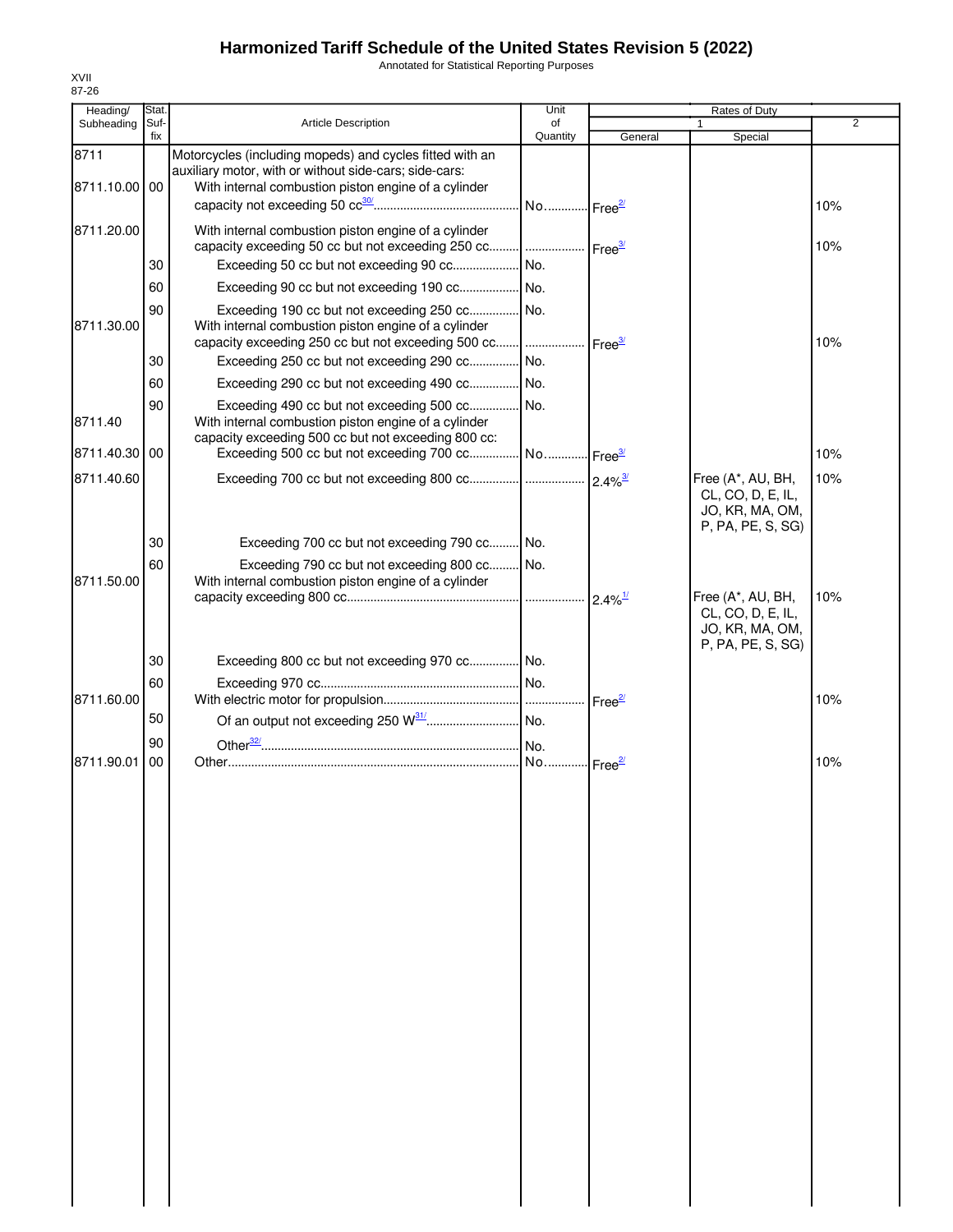Annotated for Statistical Reporting Purposes

| Heading/      | Stat.       |                                                                                                                 | Unit           |         | Rates of Duty                          |                |
|---------------|-------------|-----------------------------------------------------------------------------------------------------------------|----------------|---------|----------------------------------------|----------------|
| Subheading    | Suf-<br>fix | <b>Article Description</b>                                                                                      | of<br>Quantity | General | Special                                | $\overline{2}$ |
| 8712.00       |             | Bicycles and other cycles (including delivery tricycles), not                                                   |                |         |                                        |                |
|               |             | motorized:                                                                                                      |                |         |                                        |                |
| 8712.00.15    |             | Bicycles having both wheels not exceeding 63.5 cm in                                                            |                |         |                                        |                |
|               |             |                                                                                                                 |                |         | Free (A+, AU, BH,<br>CL, CO, D, E, IL, | 30%            |
|               |             |                                                                                                                 |                |         | JO, KR, MA, OM,                        |                |
|               |             |                                                                                                                 |                |         | P, PA, PE, S, SG)                      |                |
|               |             |                                                                                                                 |                |         | $5.5\%$ (JP)                           |                |
|               | 10          | Having both wheels not exceeding 50 cm in                                                                       |                |         |                                        |                |
|               |             |                                                                                                                 |                |         |                                        |                |
|               | 20          | Having both wheels exceeding 50 cm but not                                                                      |                |         |                                        |                |
|               |             |                                                                                                                 |                |         |                                        |                |
|               | 50          | Having both wheels exceeding 55 cm but not                                                                      |                |         |                                        |                |
|               |             |                                                                                                                 |                |         |                                        |                |
|               |             | Bicycles having both wheels exceeding 63.5 cm in<br>diameter:                                                   |                |         |                                        |                |
| 8712.00.25    | 00          | If weighing less than 16.3 kg complete without                                                                  |                |         |                                        |                |
|               |             | accessories and not designed for use with tires having                                                          |                |         |                                        |                |
|               |             |                                                                                                                 |                |         | Free (A+, AU, BH,                      | 30%            |
|               |             |                                                                                                                 |                |         | CL, CO, D, E, IL,<br>JO, KR, MA, OM,   |                |
|               |             |                                                                                                                 |                |         | P, PA, PE, S, SG)                      |                |
|               |             |                                                                                                                 |                |         | 2.75% (JP)                             |                |
| 8712.00.35 00 |             |                                                                                                                 |                |         | Free (A+, AU, BH,                      | 30%            |
|               |             |                                                                                                                 |                |         | CL, CO, D, E, IL,                      |                |
|               |             |                                                                                                                 |                |         | JO, KR, MA, OM,                        |                |
|               |             |                                                                                                                 |                |         | P, PA, PE, S, SG)<br>5.5% (JP)         |                |
| 8712.00.44 00 |             | Bicycles having a front wheel exceeding 55 cm but not                                                           |                |         |                                        |                |
|               |             | exceeding 63.5 cm in diameter and a rear wheel exceeding                                                        |                |         |                                        |                |
|               |             | 63.5 cm in diameter, weighing less than 16.3 kg complete                                                        |                |         |                                        |                |
|               |             | without accessories and not designed for use with tires<br>having a cross-sectional diameter exceeding 4.13 cm, |                |         |                                        |                |
|               |             |                                                                                                                 |                |         | Free (A+, AU, BH,                      | 30%            |
|               |             |                                                                                                                 |                |         | CL, CO, D, E, IL,                      |                |
|               |             |                                                                                                                 |                |         | JO, KR, MA, OM,                        |                |
|               |             |                                                                                                                 |                |         | P, PA, PE, S, SG)<br>2.75% (JP)        |                |
|               |             |                                                                                                                 |                |         |                                        |                |
| 8712.00.48 00 |             |                                                                                                                 |                |         | Free (A+, AU, BH,                      | 30%            |
|               |             |                                                                                                                 |                |         | CL, CO, D, E, IL,<br>JO, KR, MA, OM,   |                |
|               |             |                                                                                                                 |                |         | P, PA, PE, S, SG)                      |                |
|               |             |                                                                                                                 |                |         | 5.5% (JP)                              |                |
| 8712.00.50 00 |             |                                                                                                                 |                |         | Free (A, AU, BH, CL, 35%               |                |
|               |             |                                                                                                                 |                |         | CO, D, E, IL, JO,                      |                |
|               |             |                                                                                                                 |                |         | JP, KR, MA, OM,<br>P, PA, PE, S, SG)   |                |
| 8713          |             | Carriages for disabled persons, whether or not motorized or                                                     |                |         |                                        |                |
|               |             | otherwise mechanically propelled:                                                                               |                |         |                                        |                |
| 8713.10.00    | 00          |                                                                                                                 |                |         |                                        | 40%            |
| 8713.90.00    |             |                                                                                                                 |                | Free    |                                        | 10%            |
|               | 30          |                                                                                                                 |                |         |                                        |                |
|               | 60          |                                                                                                                 |                |         |                                        |                |
|               |             |                                                                                                                 |                |         |                                        |                |
|               |             |                                                                                                                 |                |         |                                        |                |
|               |             |                                                                                                                 |                |         |                                        |                |
|               |             |                                                                                                                 |                |         |                                        |                |
|               |             |                                                                                                                 |                |         |                                        |                |
|               |             |                                                                                                                 |                |         |                                        |                |
|               |             |                                                                                                                 |                |         |                                        |                |
|               |             |                                                                                                                 |                |         |                                        |                |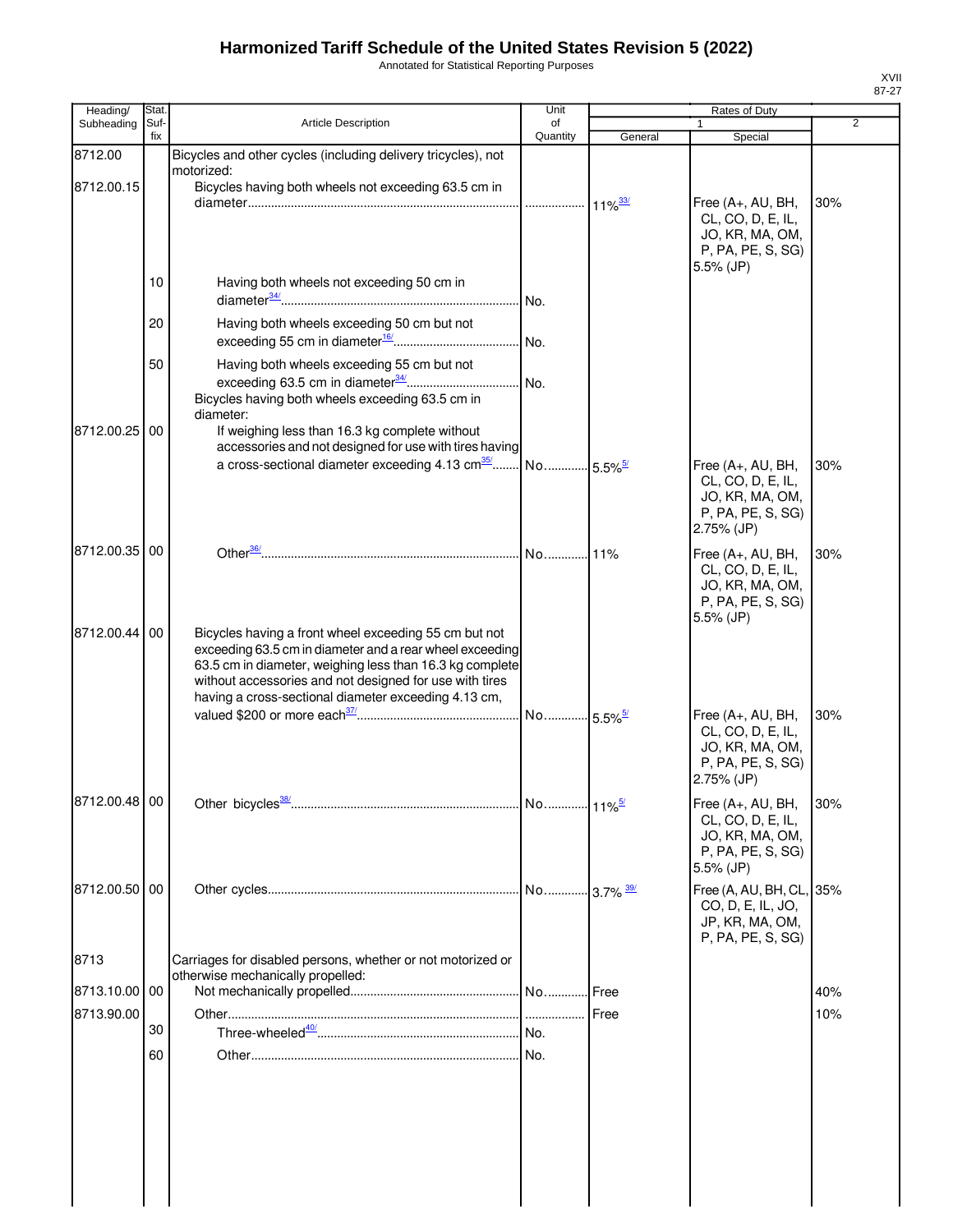Annotated for Statistical Reporting Purposes

| Heading/      | Stat.       |                                                                                                                                                           | Unit           |         | <b>Rates of Duty</b>                                                                         |                |
|---------------|-------------|-----------------------------------------------------------------------------------------------------------------------------------------------------------|----------------|---------|----------------------------------------------------------------------------------------------|----------------|
| Subheading    | Suf-<br>fix | Article Description                                                                                                                                       | of<br>Quantity | General | 1<br>Special                                                                                 | $\overline{2}$ |
| 8714          |             | Parts and accessories of vehicles of headings 8711 to 8713:                                                                                               |                |         |                                                                                              |                |
| 8714.10.00    |             |                                                                                                                                                           |                |         |                                                                                              | 25%            |
|               | 10          |                                                                                                                                                           |                |         |                                                                                              |                |
|               | 20          |                                                                                                                                                           |                |         |                                                                                              |                |
|               |             |                                                                                                                                                           |                |         |                                                                                              |                |
|               | 50          |                                                                                                                                                           |                |         |                                                                                              |                |
| 8714.20.00    | 00          |                                                                                                                                                           |                |         |                                                                                              | 40%            |
|               |             | Other:                                                                                                                                                    |                |         |                                                                                              |                |
| 8714.91       |             | Frames and forks, and parts thereof:<br>Frames:                                                                                                           |                |         |                                                                                              |                |
| 8714.91.20 00 |             |                                                                                                                                                           |                |         | Free (A, AU, BH, CL, 30%                                                                     |                |
|               |             |                                                                                                                                                           |                |         | CO, D, E, IL, JO,<br>JP, KR, MA, OM,<br>P, PA, PE, S, SG)                                    |                |
| 8714.91.30 00 |             |                                                                                                                                                           |                |         | Free (A+, AU, BH,<br>CL, CO, D, E, IL,<br>JO, JP, KR, MA,<br>OM, P, PA, PE, S,<br>SG)        | 30%            |
| 8714.91.50 00 |             | Sets of steel tubing cut to exact length and each<br>set having the number of tubes needed for the<br>assembly (with other parts) into the frame and fork |                |         |                                                                                              |                |
|               |             |                                                                                                                                                           |                |         | Free (A+, AU, BH,<br>CL, CO, D, E, IL,<br>JO, KR, MA, OM,<br>P, PA, PE, S, SG)<br>3% (JP)    | 30%            |
| 8714.91.90 00 |             |                                                                                                                                                           |                |         |                                                                                              | 30%            |
| 8714.92       |             | Wheel rims and spokes:                                                                                                                                    |                |         |                                                                                              |                |
| 8714.92.10 00 |             |                                                                                                                                                           |                |         | Free (A+, AU, BH,                                                                            | 30%            |
|               |             |                                                                                                                                                           |                |         | CL, CO, D, E, IL,<br>JO, JP, KR, MA,<br>OM, P, PA, PE, S,<br>SG)                             |                |
| 8714.92.50 00 |             |                                                                                                                                                           |                |         | Free (A, AU, BH, CL, 30%<br>CO, D, E, IL, JO,<br>KR, MA, OM, P,<br>PA, PE, S, SG)<br>5% (JP) |                |
|               |             |                                                                                                                                                           |                |         |                                                                                              |                |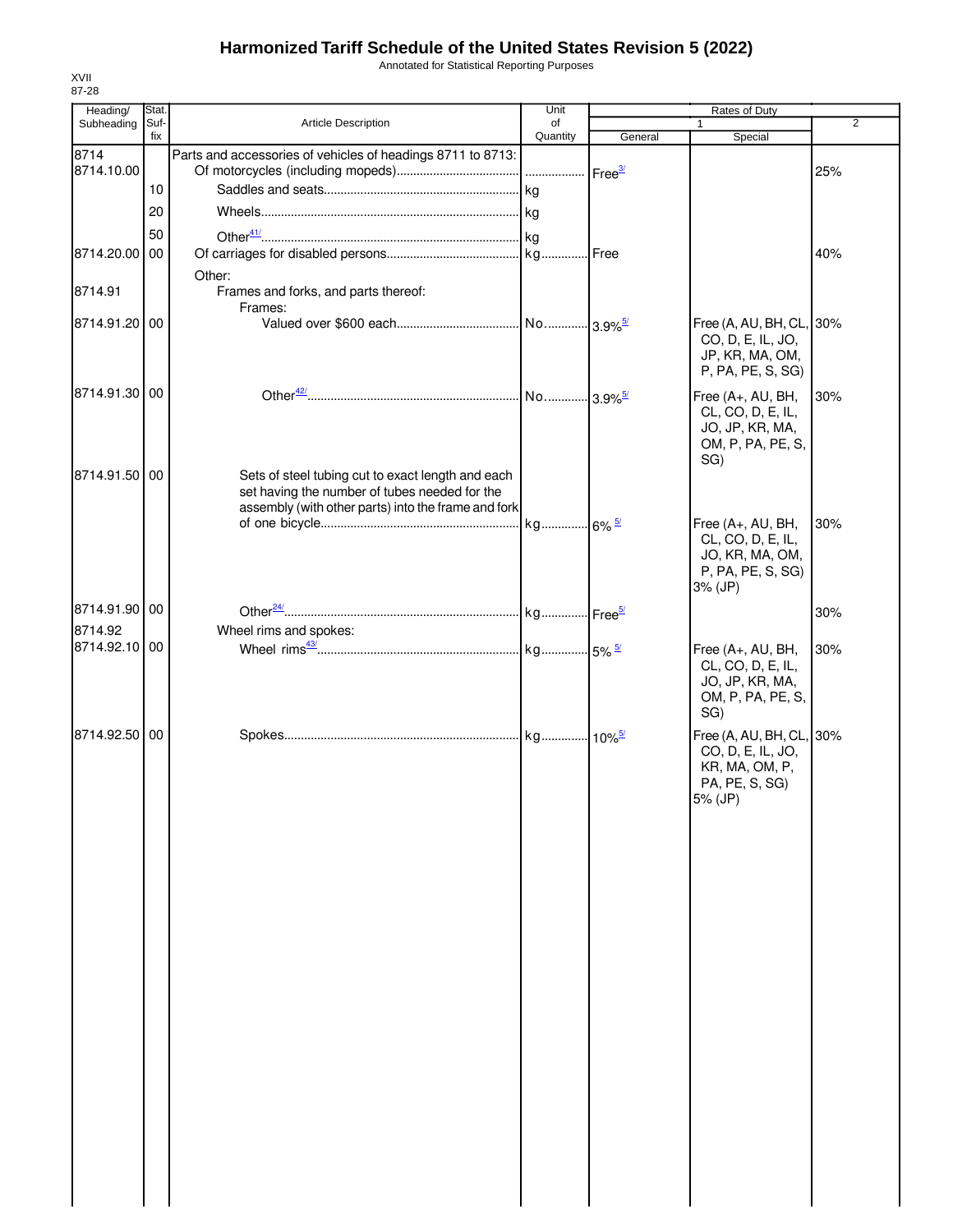Annotated for Statistical Reporting Purposes

| Heading/      | Stat        |                                                                                          | Unit                                   |                    | Rates of Duty                          |                |
|---------------|-------------|------------------------------------------------------------------------------------------|----------------------------------------|--------------------|----------------------------------------|----------------|
| Subheading    | Suf-<br>fix | Article Description                                                                      | of<br>Quantity                         | General            | Special                                | $\overline{2}$ |
| 8714 (con.)   |             | Parts and accessories of vehicles of headings 8711 to 8713:                              |                                        |                    |                                        |                |
|               |             | (con.)                                                                                   |                                        |                    |                                        |                |
|               |             | Other: (con.)                                                                            |                                        |                    |                                        |                |
| 8714.93       |             | Hubs, other than coaster braking hubs and hub brakes,<br>and free-wheel sprocket-wheels: |                                        |                    |                                        |                |
|               |             | Hubs:                                                                                    |                                        |                    |                                        |                |
| 8714.93.05    | 00          | Aluminum alloy hubs with a hollow axle and                                               |                                        |                    |                                        |                |
|               |             | lever-operated quick release mechanism No Free <sup>5/</sup>                             |                                        |                    |                                        | 30%            |
|               |             | Other:                                                                                   |                                        |                    |                                        |                |
| 8714.93.15 00 |             |                                                                                          |                                        |                    |                                        | 30%            |
|               |             | Variable speed (except three speed) with                                                 |                                        |                    |                                        |                |
|               |             | internal gear changing mechanisms:                                                       |                                        |                    |                                        |                |
| 8714.93.24    | 00          |                                                                                          | No  Free <sup>5/</sup>                 |                    |                                        | 30%            |
| 8714.93.28 00 |             |                                                                                          | No 3% <sup>5/</sup>                    |                    | Free (A+, AU, BH,                      | 30%            |
|               |             |                                                                                          |                                        |                    | CL, CO, D, E, IL,                      |                |
|               |             |                                                                                          |                                        |                    | JO, JP, KR, MA,                        |                |
|               |             |                                                                                          |                                        |                    | OM, P, PA, PE, S,                      |                |
| 8714.93.35 00 |             |                                                                                          |                                        |                    | SG)<br>Free (A+, AU, BH,               | 30%            |
|               |             |                                                                                          |                                        |                    | CL, CO, D, E, IL,                      |                |
|               |             |                                                                                          |                                        |                    | JO, KR, MA, OM,                        |                |
|               |             |                                                                                          |                                        |                    | P, PA, PE, S, SG)                      |                |
|               |             |                                                                                          |                                        |                    | 5% (JP)                                |                |
| 8714.93.70    | 30          |                                                                                          |                                        |                    |                                        | 30%            |
|               |             |                                                                                          |                                        |                    |                                        |                |
| 8714.94       | 60          | Brakes, including coaster braking hubs and hub                                           |                                        |                    |                                        |                |
|               |             | brakes, and parts thereof:                                                               |                                        |                    |                                        |                |
| 8714.94.30    |             | Drum brakes, caliper and cantilever bicycle brakes,                                      |                                        |                    |                                        |                |
|               |             | and coaster brakes; parts thereof (including cable                                       |                                        |                    |                                        |                |
|               |             | or inner wire therefor, fitted with fittings)                                            |                                        | Free <sup>5/</sup> |                                        | 30%            |
|               | 20          | Caliper and cantilever bicycle brakes No.                                                |                                        |                    |                                        |                |
|               |             | Coaster brakes:                                                                          |                                        |                    |                                        |                |
|               | 40          | Designed for single-speed bicycles No.                                                   |                                        |                    |                                        |                |
|               |             | Other:                                                                                   |                                        |                    |                                        |                |
|               | 50          | Designed for three-speed bicycles No.                                                    |                                        |                    |                                        |                |
|               | 60          |                                                                                          |                                        |                    |                                        |                |
| 8714.94.90    | 80<br>00    |                                                                                          | .Ikg<br>. kg 10% <u><sup>44/</sup></u> |                    | Free (A+, AU, BH,                      | 30%            |
|               |             |                                                                                          |                                        |                    | CL, CO, D, E, IL,                      |                |
|               |             |                                                                                          |                                        |                    | JO, KR, MA, OM,                        |                |
|               |             |                                                                                          |                                        |                    | P, PA, PE, S, SG)                      |                |
| 8714.95.00 00 |             |                                                                                          |                                        |                    | 5% (JP)                                |                |
|               |             |                                                                                          | No 8% <sup>5/</sup>                    |                    | Free (A+, AU, BH,<br>CL, CO, D, E, IL, | 30%            |
|               |             |                                                                                          |                                        |                    | JO, KR, MA, OM,                        |                |
|               |             |                                                                                          |                                        |                    | P, PA, PE, S, SG)                      |                |
|               |             |                                                                                          |                                        |                    | 4% (JP)                                |                |
|               |             |                                                                                          |                                        |                    |                                        |                |
|               |             |                                                                                          |                                        |                    |                                        |                |
|               |             |                                                                                          |                                        |                    |                                        |                |
|               |             |                                                                                          |                                        |                    |                                        |                |
|               |             |                                                                                          |                                        |                    |                                        |                |
|               |             |                                                                                          |                                        |                    |                                        |                |
|               |             |                                                                                          |                                        |                    |                                        |                |
|               |             |                                                                                          |                                        |                    |                                        |                |
|               |             |                                                                                          |                                        |                    |                                        |                |
|               |             |                                                                                          |                                        |                    |                                        |                |
|               |             |                                                                                          |                                        |                    |                                        |                |
|               |             |                                                                                          |                                        |                    |                                        |                |

XVII 87-29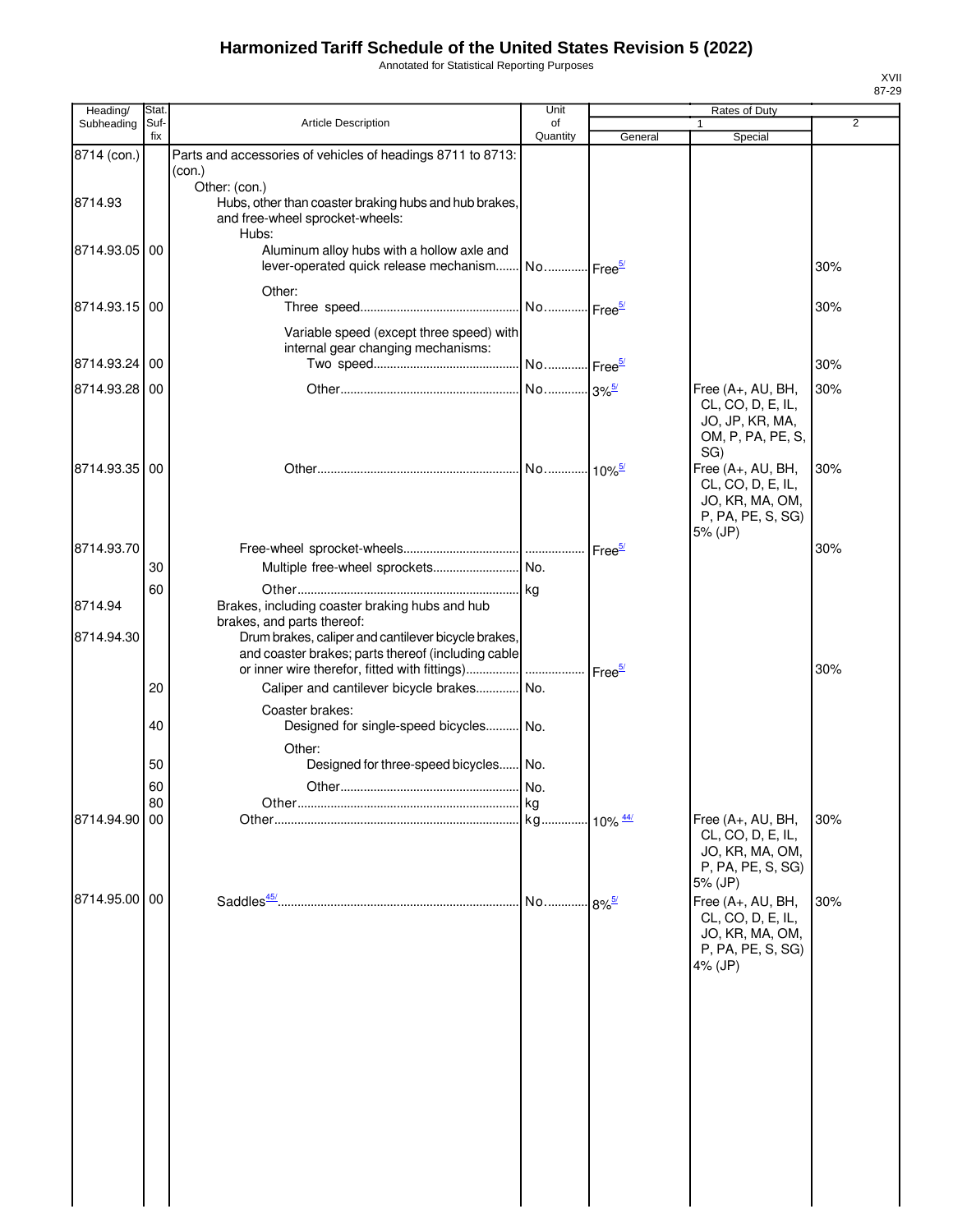Annotated for Statistical Reporting Purposes

| Heading/                 | Stat.       |                                                                                                                                                                                                             | Unit           |         | Rates of Duty                                                                             |                |
|--------------------------|-------------|-------------------------------------------------------------------------------------------------------------------------------------------------------------------------------------------------------------|----------------|---------|-------------------------------------------------------------------------------------------|----------------|
| Subheading               | Suf-<br>fix | Article Description                                                                                                                                                                                         | of<br>Quantity | General | 1<br>Special                                                                              | $\overline{2}$ |
| 8714 (con.)              |             | Parts and accessories of vehicles of headings 8711 to 8713:<br>(con.)                                                                                                                                       |                |         |                                                                                           |                |
| 8714.96<br>8714.96.10 00 |             | Other: (con.)<br>Pedals and crank-gear, and parts thereof:                                                                                                                                                  |                |         | Free (A+, AU, BH,<br>CL, CO, D, E, IL,<br>JO, KR, MA, OM,<br>P, PA, PE, S, SG)<br>4% (JP) | 30%            |
| 8714.96.50 00            |             | Cotterless-type crank sets and parts thereof kg Free <sup>5/</sup>                                                                                                                                          |                |         |                                                                                           | 30%            |
| 8714.96.90 00            |             |                                                                                                                                                                                                             |                |         | Free (A+, AU, BH,<br>CL, CO, D, E, IL,<br>JO, KR, MA, OM,<br>P, PA, PE, S, SG)<br>5% (JP) | 30%            |
| 8714.99<br>8714.99.10 00 |             | Other:                                                                                                                                                                                                      |                |         |                                                                                           | 30%            |
| 8714.99.50 00            |             |                                                                                                                                                                                                             |                |         |                                                                                           | 30%            |
| 8714.99.60 00            |             | Trigger and twist grip controls for three speed<br>hubs, and parts thereof; bicycle handlebar stems<br>wholly of aluminum alloy (including their hardware<br>of any material), valued over \$2.15 each; and |                |         |                                                                                           |                |
|                          |             | bicycle handlebar stem rotor assemblies kg Free3                                                                                                                                                            |                |         |                                                                                           | 30%            |
| 8714.99.80 00            |             |                                                                                                                                                                                                             |                |         | Free (A+, AU, BH,<br>CL, CO, D, E, IL,<br>JO, KR, MA, OM,<br>P, PA, PE, S, SG)<br>5% (JP) | 30%            |
| 8715.00.00               |             |                                                                                                                                                                                                             |                |         | Free (A, AU, BH, CL, 45%<br>CO, D, E, IL, JO,<br>KR, MA, OM, P,<br>PA, PE, S, SG)         |                |
|                          | 20          |                                                                                                                                                                                                             |                |         |                                                                                           |                |
|                          | 40          |                                                                                                                                                                                                             |                |         |                                                                                           |                |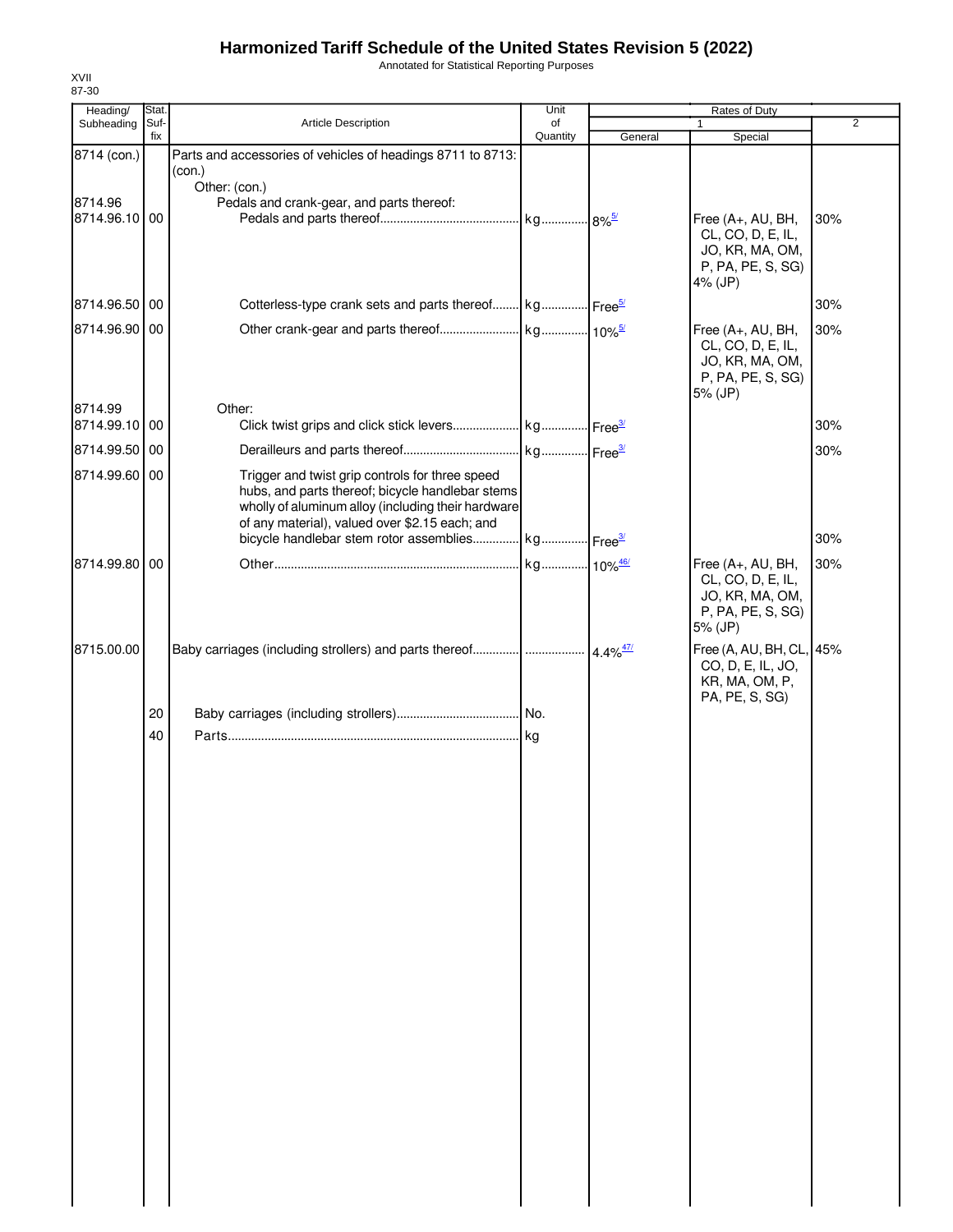Annotated for Statistical Reporting Purposes

| Heading/              | Stat.       |                                                                                                                                                                          | Unit           |                       | Rates of Duty                                             |                |
|-----------------------|-------------|--------------------------------------------------------------------------------------------------------------------------------------------------------------------------|----------------|-----------------------|-----------------------------------------------------------|----------------|
| Subheading            | Suf-<br>fix | Article Description                                                                                                                                                      | of<br>Quantity | General               | Special                                                   | $\overline{2}$ |
| 8716<br>8716.10.00    |             | Trailers and semi-trailers; other vehicles, not mechanically<br>propelled; and parts thereof:<br>Trailers and semi-trailers for housing or camping    Free <sup>5/</sup> |                |                       |                                                           | 45%            |
|                       | 30          |                                                                                                                                                                          |                |                       |                                                           |                |
|                       | 75          |                                                                                                                                                                          |                |                       |                                                           |                |
| 8716.20.00            | 00          | Self-loading or self-unloading trailers and semi-trailers for                                                                                                            |                |                       |                                                           | 45%            |
| 8716.31.00 00         |             | Other trailers and semi-trailers for the transport of goods:                                                                                                             |                |                       |                                                           | 45%            |
| 8716.39.00            |             |                                                                                                                                                                          |                |                       |                                                           | 45%            |
|                       | 10          |                                                                                                                                                                          |                |                       |                                                           |                |
|                       | 20          | For use with the vehicles of heading 8709 No.                                                                                                                            |                |                       |                                                           |                |
|                       | 30          | Other:<br>For use with the vehicles of heading 8703 No.                                                                                                                  |                |                       |                                                           |                |
|                       |             | Other:                                                                                                                                                                   |                |                       |                                                           |                |
|                       | 40          |                                                                                                                                                                          |                |                       |                                                           |                |
|                       | 50          |                                                                                                                                                                          |                |                       |                                                           |                |
|                       | 90          |                                                                                                                                                                          |                |                       |                                                           |                |
| 8716.40.00            | 00          |                                                                                                                                                                          |                | Free <sup>5/</sup>    |                                                           | 45%            |
| 8716.80<br>8716.80.10 | 00          | Other vehicles:                                                                                                                                                          |                |                       |                                                           | Free           |
| 8716.80.50            |             |                                                                                                                                                                          |                | $3.2\%$ <sup>5/</sup> | Free (A*, AU, BH,                                         | 45%            |
|                       |             |                                                                                                                                                                          |                |                       | CL, CO, D, E, IL,<br>JO, KR, MA, OM,<br>P, PA, PE, S, SG) |                |
|                       | 10          |                                                                                                                                                                          |                |                       |                                                           |                |
|                       | 20          | Other:                                                                                                                                                                   |                |                       |                                                           |                |
|                       |             |                                                                                                                                                                          |                |                       |                                                           |                |
|                       | 90          |                                                                                                                                                                          |                |                       |                                                           |                |
|                       |             |                                                                                                                                                                          |                |                       |                                                           |                |
|                       |             |                                                                                                                                                                          |                |                       |                                                           |                |
|                       |             |                                                                                                                                                                          |                |                       |                                                           |                |
|                       |             |                                                                                                                                                                          |                |                       |                                                           |                |
|                       |             |                                                                                                                                                                          |                |                       |                                                           |                |
|                       |             |                                                                                                                                                                          |                |                       |                                                           |                |
|                       |             |                                                                                                                                                                          |                |                       |                                                           |                |
|                       |             |                                                                                                                                                                          |                |                       |                                                           |                |
|                       |             |                                                                                                                                                                          |                |                       |                                                           |                |
|                       |             |                                                                                                                                                                          |                |                       |                                                           |                |
|                       |             |                                                                                                                                                                          |                |                       |                                                           |                |
|                       |             |                                                                                                                                                                          |                |                       |                                                           |                |
|                       |             |                                                                                                                                                                          |                |                       |                                                           |                |
|                       |             |                                                                                                                                                                          |                |                       |                                                           |                |
|                       |             |                                                                                                                                                                          |                |                       |                                                           |                |
|                       |             |                                                                                                                                                                          |                |                       |                                                           |                |
|                       |             |                                                                                                                                                                          |                |                       |                                                           |                |
|                       |             |                                                                                                                                                                          |                |                       |                                                           |                |
|                       |             |                                                                                                                                                                          |                |                       |                                                           |                |
|                       |             |                                                                                                                                                                          |                |                       |                                                           |                |
|                       |             |                                                                                                                                                                          |                |                       |                                                           |                |
|                       |             |                                                                                                                                                                          |                |                       |                                                           |                |
|                       |             |                                                                                                                                                                          |                |                       |                                                           |                |
|                       |             |                                                                                                                                                                          |                |                       |                                                           |                |
|                       |             |                                                                                                                                                                          |                |                       |                                                           |                |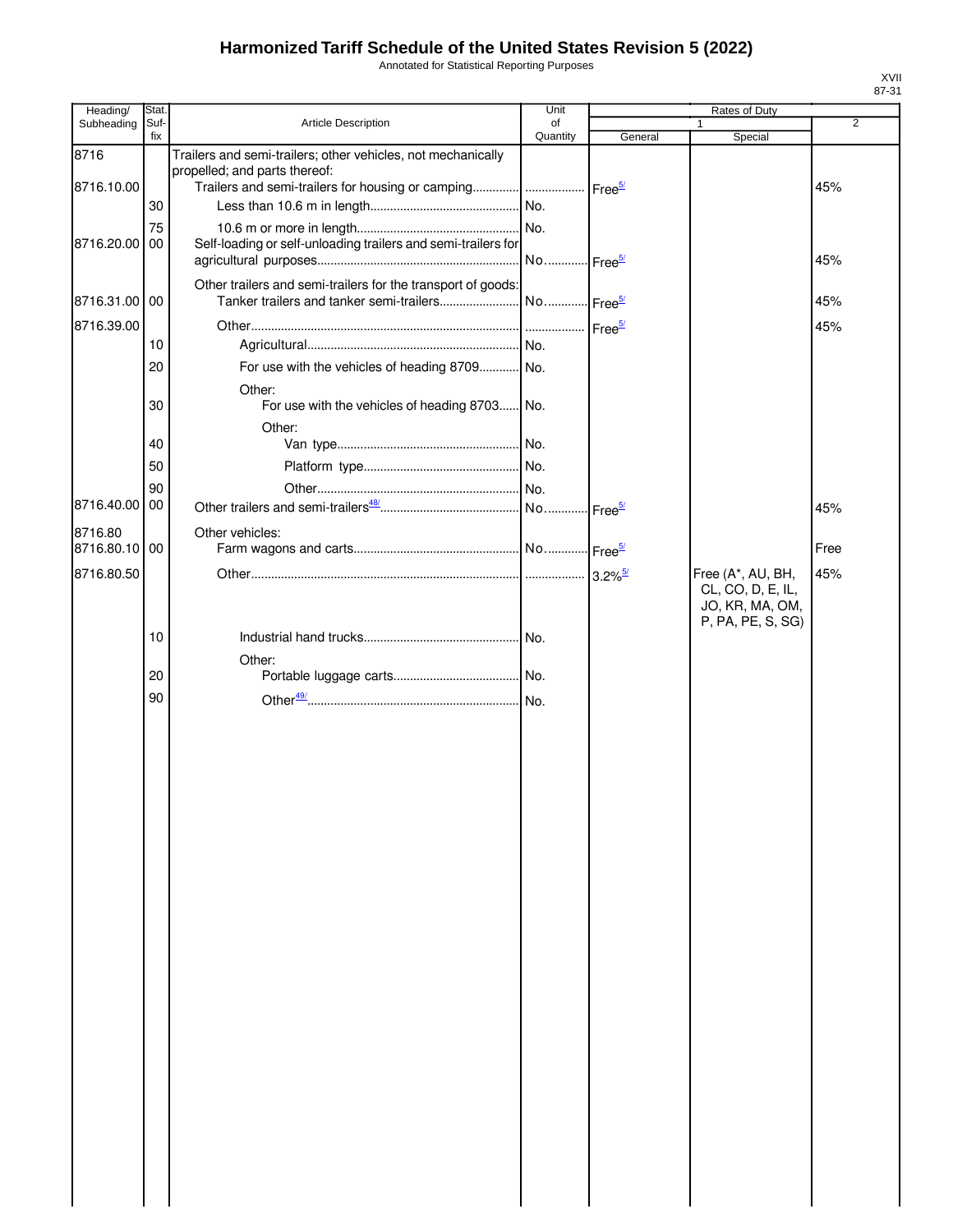Annotated for Statistical Reporting Purposes

| Heading/    | Stat. |                                                                                                      | Unit     |         | Rates of Duty                                                                  |                |
|-------------|-------|------------------------------------------------------------------------------------------------------|----------|---------|--------------------------------------------------------------------------------|----------------|
| Subheading  | Suf-  | Article Description                                                                                  | of       |         | 1                                                                              | $\overline{2}$ |
| 8716 (con.) | fix   | Trailers and semi-trailers; other vehicles, not mechanically<br>propelled; and parts thereof: (con.) | Quantity | General | Special                                                                        |                |
| 8716.90     |       | Parts:                                                                                               |          |         |                                                                                |                |
| 8716.90.10  |       |                                                                                                      |          |         |                                                                                | Free           |
|             | 10    |                                                                                                      |          |         |                                                                                |                |
|             | 20    |                                                                                                      |          |         |                                                                                |                |
|             |       |                                                                                                      |          |         |                                                                                |                |
|             | 90    |                                                                                                      |          |         |                                                                                |                |
| 8716.90.30  | 00    |                                                                                                      |          |         | Free (A*, AU, BH,<br>CL, CO, D, E, IL,<br>JO, KR, MA, OM,<br>P, PA, PE, S, SG) | 45%            |
| 8716.90.50  |       |                                                                                                      |          |         | Free (A*, AU, BH,<br>CL, CO, D, E, IL,<br>JO, KR, MA, OM,<br>P, PA, PE, S, SG) | 45%            |
|             | 10    |                                                                                                      |          |         |                                                                                |                |
|             |       | Wheels:                                                                                              |          |         |                                                                                |                |
|             | 35    | Steel wheels measuring 30 to 42 cm in                                                                |          |         |                                                                                |                |
|             |       | diameter, whether or not assembled kg                                                                |          |         |                                                                                |                |
|             |       | Other:                                                                                               |          |         |                                                                                |                |
|             |       | Wheels:                                                                                              |          |         |                                                                                |                |
|             |       | Having a diameter of at least 57 cm                                                                  |          |         |                                                                                |                |
|             |       | but not more than 63 cm:                                                                             |          |         |                                                                                |                |
|             | 46    |                                                                                                      |          |         |                                                                                |                |
|             | 47    |                                                                                                      |          |         |                                                                                |                |
|             | 48    |                                                                                                      |          |         |                                                                                |                |
|             |       | Wheels with tires:                                                                                   |          |         |                                                                                |                |
|             | 56    | Wheels with tires for off-the-highway                                                                |          |         |                                                                                |                |
|             |       |                                                                                                      |          |         |                                                                                |                |
|             | 59    |                                                                                                      |          |         |                                                                                |                |
|             | 60    |                                                                                                      |          |         |                                                                                |                |
|             |       |                                                                                                      |          |         |                                                                                |                |
|             |       |                                                                                                      |          |         |                                                                                |                |
|             |       |                                                                                                      |          |         |                                                                                |                |
|             |       |                                                                                                      |          |         |                                                                                |                |
|             |       |                                                                                                      |          |         |                                                                                |                |
|             |       |                                                                                                      |          |         |                                                                                |                |
|             |       |                                                                                                      |          |         |                                                                                |                |
|             |       |                                                                                                      |          |         |                                                                                |                |
|             |       |                                                                                                      |          |         |                                                                                |                |
|             |       |                                                                                                      |          |         |                                                                                |                |
|             |       |                                                                                                      |          |         |                                                                                |                |
|             |       |                                                                                                      |          |         |                                                                                |                |
|             |       |                                                                                                      |          |         |                                                                                |                |
|             |       |                                                                                                      |          |         |                                                                                |                |
|             |       |                                                                                                      |          |         |                                                                                |                |
|             |       |                                                                                                      |          |         |                                                                                |                |
|             |       |                                                                                                      |          |         |                                                                                |                |
|             |       |                                                                                                      |          |         |                                                                                |                |
|             |       |                                                                                                      |          |         |                                                                                |                |
|             |       |                                                                                                      |          |         |                                                                                |                |
|             |       |                                                                                                      |          |         |                                                                                |                |
|             |       |                                                                                                      |          |         |                                                                                |                |
|             |       |                                                                                                      |          |         |                                                                                |                |
|             |       |                                                                                                      |          |         |                                                                                |                |
|             |       |                                                                                                      |          |         |                                                                                |                |
|             |       |                                                                                                      |          |         |                                                                                |                |
|             |       |                                                                                                      |          |         |                                                                                |                |